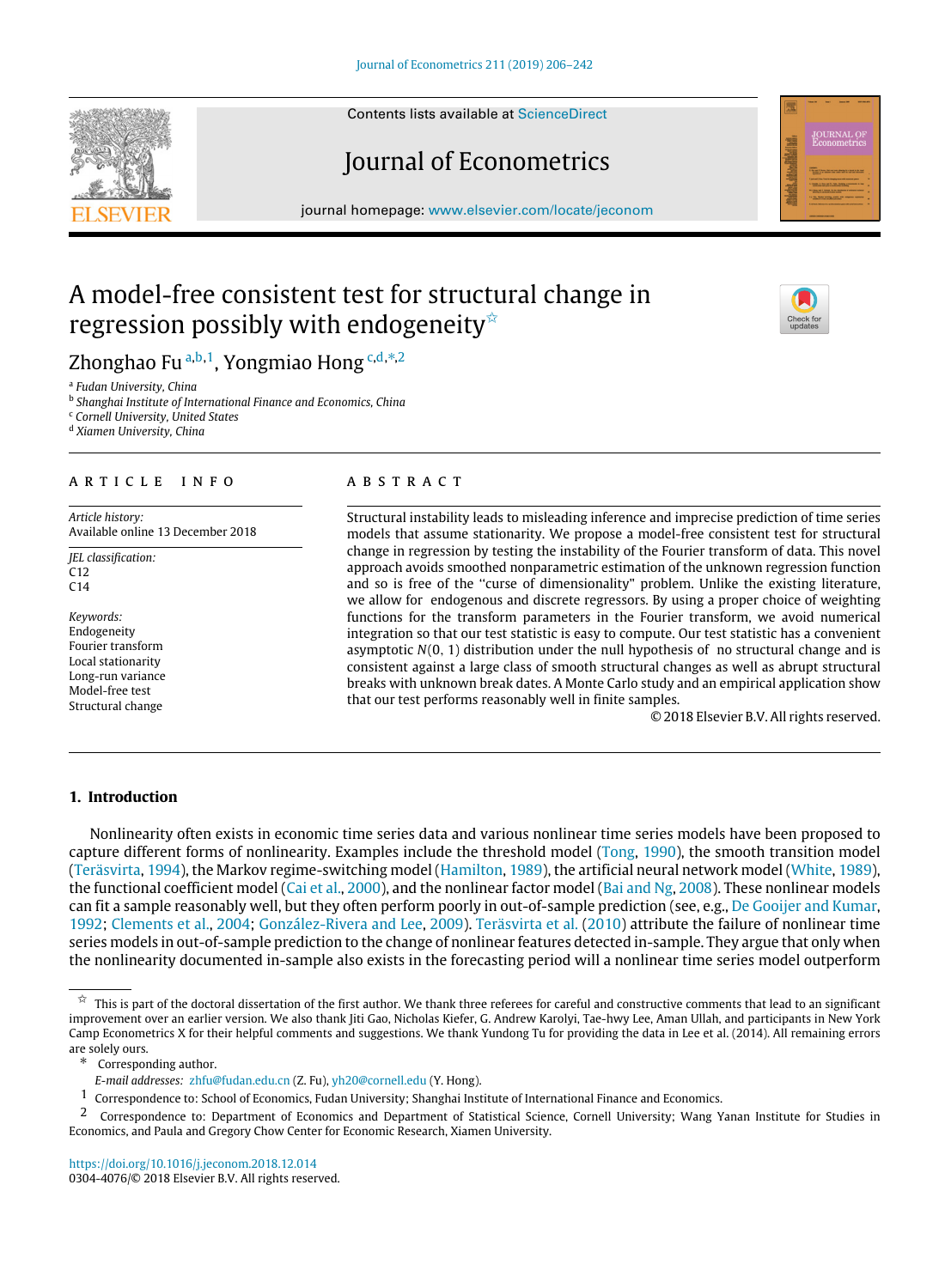a linear time series model in out-of-sample prediction. However, the nonlinearity detected in-sample could change or even disappear out-of-sample, causing misleading inference and imprecise prediction.

Economic relationships may suffer from structural change due to changing economic environments such as shocks, new policies, preference changes, technological progress, etc. When the time span is long, it is likely that a time series econometric model becomes unstable over time. Many studies have investigated the impact of structural changes on modeling, inference, and prediction (see, e.g., [Welch and Goyal](#page-36-4), [2008;](#page-36-4) [Stock and Watson](#page-36-5), [2009\)](#page-36-5). For any nonlinearity detected in-sample, there exist two possibilities: either the data generating process (DGP) is nonlinear and time-invariant, or the DGP varies over time. Both scenarios can generate similar nonlinear patterns in the data, but their implications on modeling, inference, and prediction are quite different. Therefore it is important for a researcher to detect whether the underlying economic relationship is time-invariant before he or she uses any time series model. This paper proposes a model-free consistent test for structural change in regression so that it can be used to distinguish structural change from nonlinearity and/or model misspecification, among many other things.

Testing instability of parameters in a time series parametric regression model has drawn much attention in the literature. Often a linear time series regression model is considered. [Chow](#page-35-6) ([1960\)](#page-35-6), [Andrews and Fair](#page-35-7) [\(1988](#page-35-7)), [Andrews](#page-35-8) [\(1993](#page-35-8)), [Andrews](#page-35-9) [and Ploberger](#page-35-9) ([1994\)](#page-35-9), [Bai and Perron](#page-35-10) [\(1998,](#page-35-10) [2003\)](#page-35-11), [Hansen](#page-35-12) [\(2001](#page-35-12)), [Elliott and Müller](#page-35-13) [\(2006](#page-35-13)), and [Qu and Perron](#page-36-6) [\(2007](#page-36-6)) develop tests for parameter constancy against abrupt structural breaks, with known or unknown breakpoints. [Lin and](#page-35-14) [Teräsvirta](#page-35-14) ([1994](#page-35-14)), [Cai](#page-35-15) ([2007\)](#page-35-15), [Chen and Hong](#page-35-16) [\(2012](#page-35-16)), [Kristensen](#page-35-17) ([2012\)](#page-35-17), [Zhang and Wu](#page-36-7) ([2012\)](#page-36-7), and [Cai et al.](#page-35-18) [\(2015](#page-35-18)) test parameter constancy against smooth structural changes. All of these tests are based on the assumption that the parametric regression model is correctly specified, and regressors are exogenous. When endogenous regressors are present, [Hall et al.](#page-35-19) ([2012](#page-35-19)), [Perron and Yamamoto](#page-36-8) ([2014](#page-36-8), [2015\)](#page-36-9), and [Chen](#page-35-20) [\(2015\)](#page-35-20) discuss how to model and test structural changes in a linear time series regression model.

Tests developed under a parametric framework are valid only when a model is correctly specified. However, economic theory usually does not suggest any concrete functional form for the regression function. When a parametric regression model is misspecified, a rejection of stability could be caused by model misspecification, rather than structural changes. To avoid this drawback, we use a nonparametric approach that does not assume any parametric functional form for the regression function. We emphasize that [Hidalgo](#page-35-21) ([1995](#page-35-21)) has pioneered to propose a nonparametric conditional moment test for structural change in regression. [Su and Xiao](#page-36-10) ([2008\)](#page-36-10) propose CUSUM-type tests for structural change in a nonparametric time series regression model that allows nonstationary covariates. [Su and White](#page-36-11) ([2010\)](#page-36-11) consider testing for structural change in a partially linear regression model. [Vogt](#page-36-12) [\(2015\)](#page-36-12) also proposes a nonparametric test for structural change in regression by checking whether the shape of a regression function is stable over time, which, to our knowledge, is the only consistent test for structural change in a nonparametric regression model in the existing literature. All of these tests can detect instability of an unknown regression function without model misspecification. However, the existing approaches require smoothed nonparametric estimation of the regression function, so they suffer from the notorious ''curse of dimensionality" problem at least in finite samples, especially when the dimension of regressors is high. Also, they restrict regressors to be exogenous and continuous and require to use higher order kernels. When the covariates are endogenous or discrete, no existing test is available to detect structural changes in the unknown regression function.

This paper contributes to the literature on testing for structural change in an unknown regression function in several directions. First, unlike the existing tests, we use a Fourier transform approach that avoids nonparametric estimation of the regression function. As a result, our approach is free of the ''curse of dimensionality" problem. This is achieved by testing instability of the Fourier transform of the unknown regression function. The idea of using the Fourier transform to deal with the curse of dimensionality has been used in the literature. For instance, [Su and White](#page-36-13) [\(2007\)](#page-36-13), and [Wang and Hong](#page-36-14) ([2017](#page-36-14)) propose characteristic function-based tests for conditional independence. [Hong et al.](#page-35-22) ([2017\)](#page-35-22) test for strict stationarity via nonparametric smoothing of the joint characteristic function over time. In this paper, we first transform the unknown regression function to the frequency domain and then estimate the time-varying Fourier transform via nonparametric smoothing over a rescaled univariate time index. As a result, our test is asymptotically more efficient than [Vogt'](#page-36-12)s [\(2015](#page-36-12)) consistent test for structural change under a class of local alternatives. Although our test is asymptotically less powerful than the nonparametric tests of [Hidalgo](#page-35-21) ([1995](#page-35-21)) and [Su and Xiao](#page-36-10) [\(2008](#page-36-10)) under certain smooth local alternatives, it is a consistent test under a large class of global alternatives, and it is asymptotically more powerful under a class of nonsmooth local alternatives. Furthermore, since we avoid nonparametric estimation of the unknown regression function, we allow regressors to be continuous, discrete or a mixture of both. In contrast, [Hidalgo](#page-35-21) ([1995\)](#page-35-21), [Su and Xiao](#page-36-10) [\(2008\)](#page-36-10), and [Vogt](#page-36-12) [\(2015](#page-36-12)) all require regressors to be continuous and impose certain smoothness conditions on the density functions.

Second, we allow for both exogenous and endogenous covariates. In contrast, all of the existing nonparametric tests require exogenous covariates. Nonparametric regression with endogeneity has drawn increasing attention in the literature (see, e.g., [Newey et al.](#page-36-15), [1999;](#page-36-15) [Ai and Chen,](#page-35-23) [2003](#page-35-23); [Newey and Powell](#page-36-16), [2003;](#page-36-16) [Hall and Horowitz](#page-35-24), [2005;](#page-35-24) [Blundell et al.,](#page-35-25) [2007](#page-35-25); [Horowitz,](#page-35-26) [2011;](#page-35-26) [Darolles et al.](#page-35-27), [2011](#page-35-27)). By using the Fourier transform of the unknown regression function, we avoid solving the ''ill-posed" inverse problem in nonparametric instrumental variable estimation. Our test can serve as a pre-test for instability of the unknown regression function before using any nonparametric instrumental variable estimation. This greatly expands the literature since all of the existing nonparametric structural change tests are only applicable to a regression with exogeneity.

Third, to ensure the consistency of our test against both smooth structural changes and abrupt structural breaks, we have to integrate a transform parameter vector whose dimension is the same as that of covariates or instruments. That is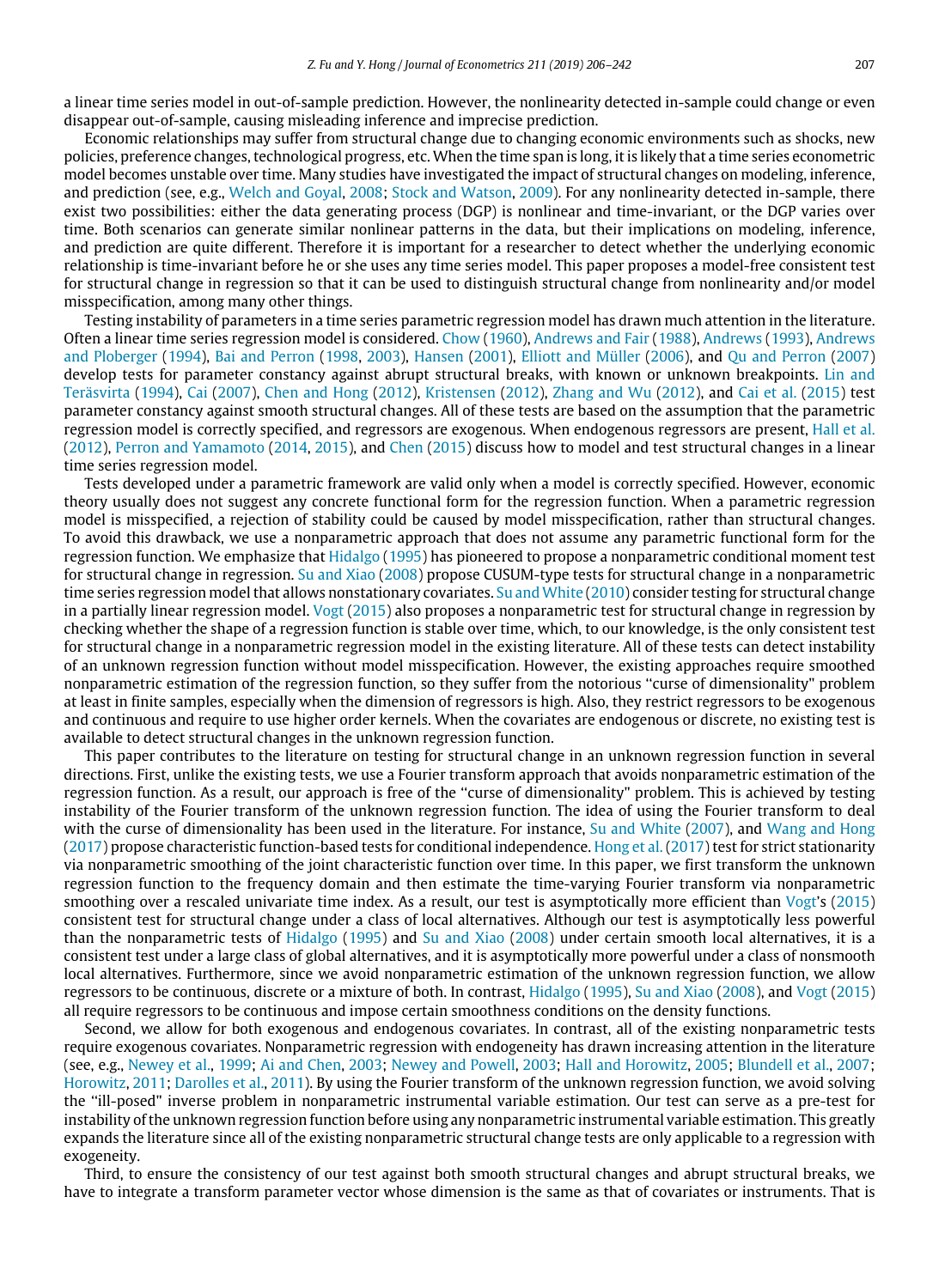computationally challenging when the dimension of covariates is high. However, the computational burden can be greatly alleviated by using a proper weighing function for the transform parameter. We discuss weighting functions that avoid numerical integration. An example is the joint standard normal density function used by [Hong et al.](#page-35-22) [\(2017](#page-35-22)) in testing strict stationarity. Finally, our test statistic is asymptotically pivotal and has a convenient asymptotic null *N*(0, 1) distribution.

In Section [2,](#page-2-0) we introduce the hypotheses of interest and a novel testing approach based on the Fourier transform. In Section [3,](#page-3-0) we propose our test statistic. We derive the asymptotic distribution of our test statistic under the null hypothesis in Section [4](#page-5-0) and derive its asymptotic power under global and local alternatives in Section [5.](#page-6-0) In Section [6,](#page-8-0) we discuss computation of our test statistic with choices of weighting functions that avoid numerical integration. Section [7](#page-9-0) provides a simulation study on the finite sample performance of our test. Section  $\delta$  is an empirical application to testing structural changes in predictive regressions for equity returns. We conclude in Section [9.](#page-17-0) All proofs are relegated to the Appendices. Computer codes to implement our test are available from the authors upon request.

## **2. Hypotheses of interest and approach**

<span id="page-2-0"></span>Throughout the paper, *i* denotes an imaginary number such that  $i=\sqrt{-1};$   $A^*$  denotes the complex conjugate of  $A\in\mathbb{C};$ Re(A) denotes the real part of A; and *C* denotes a generic bounded constant. Consider the following time-varying regression model

$$
Y_t = g_t(X_t) + v_t, \ t = 1, 2, \dots, T,
$$
\n(1)

where  $Y_t$  is the dependent variable,  $X_t$  is a d-dimensional vector of covariates,  $v_t$  is an unobservable disturbance,  $g_t(\cdot)$  is an unknown possibly time-varying function, and *T* is the sample size. We allow covariates  $X_t$  to be either exogenous or endogenous. If  $X_t$  is endogenous, then  $E(v_t|X_t) \neq 0$ . In that case, we assume that there exists a q-dimensional vector of instrumental variables  $Z_t$ , where  $q\geq d$ , such that  $E(v_t|Z_t)=0$ , and  $Z_t$  and  $X_t$  are not independent. We allow both covariates and instrumental variables to be either continuous or discrete.

Our interest is in testing the null hypothesis of no structural change in  $g_t(\cdot)$ .

 $\mathbb{H}_0 : g_t(\cdot) = g_0(\cdot)$ , for all  $t = 1, 2, ..., T$ ,

for some unknown time-invariant function  $g_0(\cdot)$ . The alternative hypothesis is

$$
\mathbb{H}_A : g_t(\cdot) \neq g_0(\cdot), \text{ for some } t = 1, 2, \ldots, T,
$$

for any unknown time-invariant function  $g_0(\cdot)$ . The subscript 0 for  $g_0(X_t)$  means the function is constant with respect to time. It does not mean that  $g_0(X_t)$  equals the functional form of  $g_t(X_t)$  at  $t = 0$ .

Unlike the existing approaches that rely on nonparametric smoothed estimation of  $g_t(X_t)$ , we propose a novel approach based on the Fourier transform. Assuming that  $\{X_t,Z_t\}_{t=1}^T$  are jointly strictly stationary, we consider the Fourier transform of  $Y_t$  using the instrumental variable  $Z_t$ :

$$
E(Y_t e^{iu'Z_t}) = E\left[g_t(X_t) e^{iu'Z_t}\right] + E(v_t e^{iu'Z_t}).
$$
\n(2)

Given  $E(v_t|Z_t)=0$ , we have  $E(v_te^{iu'Z_t})=0$  for all  $u\in\mathbb{R}^q$  ([Bierens,](#page-35-28) [1982](#page-35-28)). Therefore, [\(2](#page-2-1)) can be rewritten as

<span id="page-2-2"></span><span id="page-2-1"></span>
$$
\phi_t(u) \equiv E(Y_t e^{iu^{\prime} Z_t}) = E\left[g_t(X_t) e^{iu^{\prime} Z_t}\right].
$$
\n(3)

([3\)](#page-2-2) reveals the link between the Fourier transform of data and the regression function  $g_t(X_t)$ . This device separates  $g_t(X_t)$ from the error term  $v_t$  so that we can examine the instability of  $g_t(X_t)$  using its complex-valued projection  $\phi_t(u)$ . Under the following lemma, we establish that  $\phi_t(u)$  is time-invariant for any  $u\in\mathbb{R}^q$  if and only if  $\mathbb{H}_0$  holds.

<span id="page-2-3"></span>**Lemma 1.**  $Pr[g_t(X_t) = g_0(X_t)] = 1$  for some time-invariant function  $g_0(X_t)$  if and only if  $\phi_t(u) = \phi_0(u)$  for all  $u \in \mathbb{R}^q$  and for *some time-invariant complex-valued function*  $\phi_0(u) \equiv E[g_0(X_t)e^{iu^2t}]$ .

[Lemma](#page-2-3) [1](#page-2-3) states that  $g_t(\cdot)$  is time-invariant if and only if its Fourier transform  $\phi_t(u)$  is time-invariant for all *u*. Therefore, we can rewrite the hypothesis of interest  $\mathbb{H}_0$  versus  $\mathbb{H}_A$  in the frequency domain

$$
\mathbb{H}_0: \phi_t(u) = \phi_0(u) \text{ for all } u \in \mathbb{R}^q,
$$
\n
$$
(4)
$$

where  $\phi_0(u) \equiv E[g_0(X_t) e^{iu' Z_t}]$ . The alternative hypothesis is

$$
\mathbb{H}_A: \phi_t(u) \neq \phi_0(u) \text{ for all } u \in \Theta,
$$
\n
$$
(5)
$$

where  $\Theta\subset\mathbb{R}^q$  in some set with positive Lebesgue measure. Intuitively, given that both  $X_t$  and  $Z_t$  are strictly stationary, the only source of instability of  $\phi_t(u)$  will be structural changes in  $g_t(X_t)$ . Under  $\mathbb{H}_0$ , the Fourier transform should be a constant function of time for all *u* in the frequency domain. While under H*A*, it is a time-varying function for at least a set with positive Lebesgue measure in the frequency domain. Therefore, to test  $\mathbb{H}_0$  against  $\mathbb{H}_A$ , we can estimate  $\phi_t(u)$  and  $\phi_0(u)$  consistently by  $\hat{\phi}_t(u)$  and  $\hat{\phi}_0(u)$  say, and then compare their differences for all  $u\in\mathbb{R}^q$ . Under  $\mathbb{H}_0$ , the difference between  $\hat{\phi}_t(u)$  and  $\hat{\phi}_0(u)$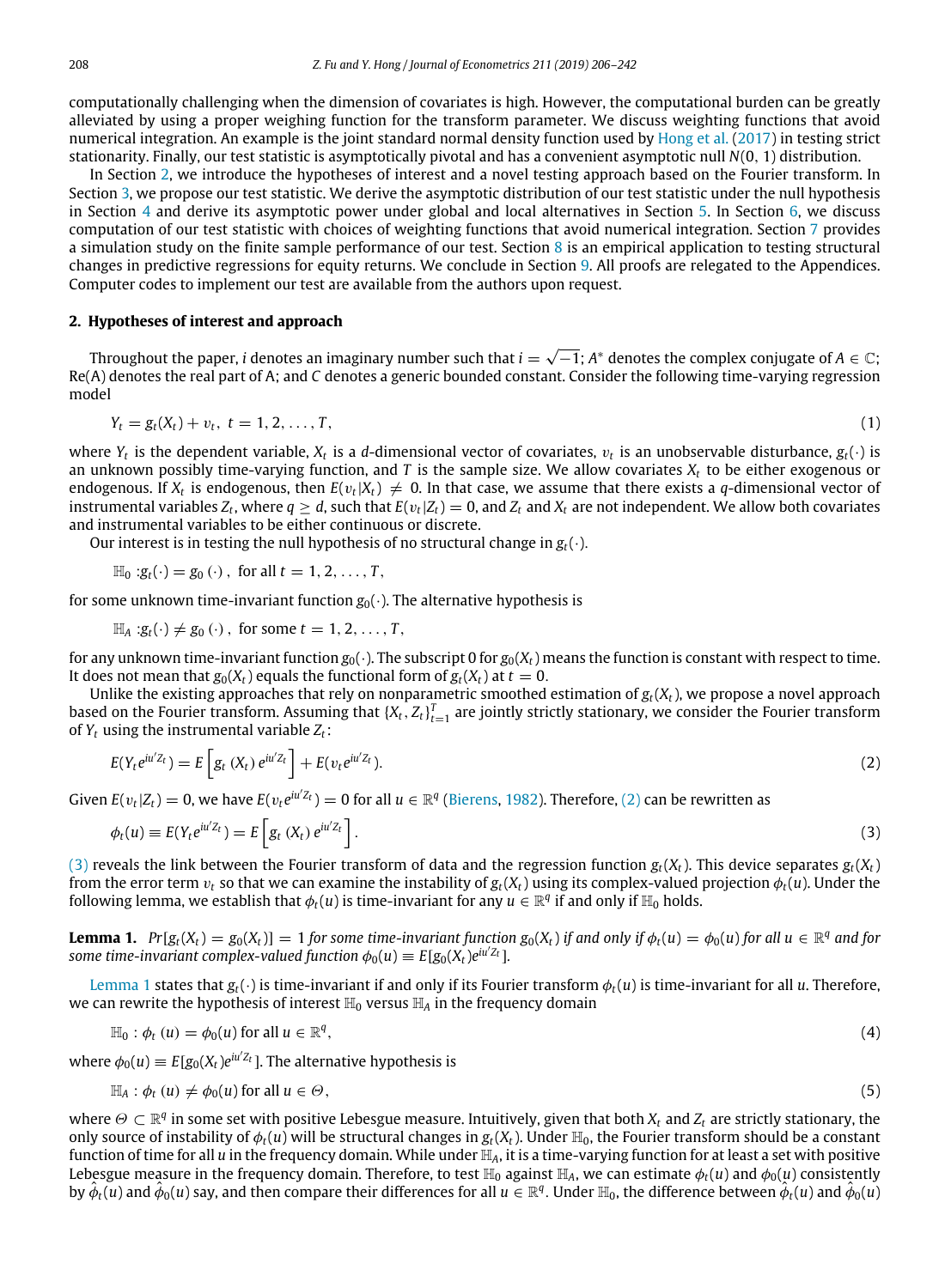will be close to 0 for all  $u\in\R^q$  as the sample size  $T\to\infty$ . While under  $\mathbb{H}_A$ , they will converge to different limits. This idea is similar to [Hausman'](#page-35-29)s ([1978\)](#page-35-29) test, which compares two finite dimensional parameter estimators that converge to the same limit under the correct model specification but to different limits under model misspecification.

In the context of testing for structural changes, the main advantage of using the Fourier transform is that we avoid nonparametric estimation of unknown regression function  $g_t(X_t)$ . Even though we still need to estimate  $\phi_t(u)$  via nonparametric estimation, it requires only smoothing over the univariate time index. In contrast, nonparametric estimation of  $g_t(X_t)$  involves  $(d + 1)$ -dimensional smoothing or even higher if endogeneity exists. The convergence rate of such a nonparametric estimator is rather slow, especially when the dimension of *X<sup>t</sup>* or *Z<sup>t</sup>* is high. It would have an adverse impact on the performance of related tests, at least in finite samples. Indeed, our test is asymptotically more powerful than [Vogt'](#page-36-12)s ([2015](#page-36-12)) consistent test against  $\mathbb{H}_4$ ; see Section [5](#page-6-0) for more discussion. To ensure the consistency of our test against  $\mathbb{H}_4$ , we need to check  $\mathbb{H}_0$  for all  $u \in \mathbb{R}^q$ , which requires integration over all  $u \in \mathbb{R}^q$ . However, we will show that by using certain weighting functions of *u*, we can avoid computationally expensive numerical integration. This makes the implementation of our test rather simple in practice.

A special case of our framework is when all regressors are exogenous, namely when  $E(v_t|X_t) = 0$ . All of the existing nonparametric tests for  $\mathbb{H}_0$  are valid only under exogeneity. In our framework, we can simply replace  $Z_t$  by  $X_t$  because  $E(v_t|X_t) = 0$  implies  $E(v_t e^{iu'X_t}) = 0$  for all  $u \in \mathbb{R}^d$ . All asymptotic results for our test will remain the same as in the general case with endogeneity.

#### **3. Nonparametric testing**

#### <span id="page-3-0"></span>*3.1.* Consistent estimation for  $\phi_t(u)$

Given a time series sample  $\{Y_t, X_t, Z_t\}_{t=1}^T$ , we first construct consistent estimators for  $\phi_t(u)$  and  $\phi_0(u)$ . Under  $\mathbb{H}_0$ ,  $\phi_t(u)$  $\phi_0(u)$ , which is constant over time. We can estimate  $\phi_0(u)$  consistently by its sample analog based on the whole sample:

$$
\hat{\phi}_0(u) = \frac{1}{T} \sum_{t=1}^T Y_t e^{iu'Z_t}.
$$

Throughout this paper, we assume

$$
g_t(X_t) = g\left(X_t, \frac{t}{T}\right),\,
$$

for some function  $g(\cdot,\cdot): \mathbb{R}^d \times [0,1] \to \mathbb{R}$ . We require  $g_t(X_t)$  be a function of normalized time ratio  $\frac{t}{T}$ , rather than *t*. This implies  $\phi_t(u) = \phi(u, \frac{t}{T})$  for some complex-valued function  $\phi(\cdot, \cdot)$ . We use the local stationarity (e.g., [Dahlhaus,](#page-35-30) [1996](#page-35-30)) to characterize the instability of the relationship between  $X_t$  and  $Y_t$  caused by smooth structural changes. The reason that we rescale time *t* to a finer grid on [0, 1] is to ensure that the amount of data increases around each time point *t* as the sample size  $T\to\infty$ . This is necessary for the consistency of  $\hat{\phi}_t(u)$ . Under  $\mathbb{H}_A$ , we assume that for each  $u,\phi(u,\frac{t}{T})$  is a twice continuously differentiable function of  $\frac{t}{T}$  except for a set of a finite number of points on [0, 1]. This set of points represents abrupt structural breaks in  $g(X_t, \frac{t}{T})$ , with unknown break dates. Our test can thus detect instability caused by both abrupt breaks and smooth changes; see [Chen and Hong](#page-35-16) [\(2012](#page-35-16)) for detailed discussion.

Next, we construct a consistent nonparametric estimator for φ*t*(*u*). Consider the following pseudo regression:

<span id="page-3-1"></span>
$$
Y_t e^{iu^{\prime} Z_t} = \phi_t(u) + \varepsilon_t(u), \tag{6}
$$

where  $\phi_t(u) = E(Y_t e^{iu^{\prime} Z_t})$  can be regarded as the mean of the dependent variable  $Y_t e^{iu^{\prime} Z_t}$  at each time t, and  $\varepsilon_t(u)$  =  $Y_t e^{iuZ_t} - \phi_t(u)$  is a generalized disturbance with  $E[\varepsilon_t(u)] = 0$  for all  $u \in \mathbb{R}^q$ . From ([6\)](#page-3-1), we show that  $\phi_t(u)$  can be viewed as a pseudo conditional mean function of *Yte iu*′ *<sup>Z</sup><sup>t</sup>* on time *t*. Therefore, we can estimate it consistently by the Nadaraya–Watson (NW) estimator or the local linear (LL) estimator.

The LL estimator has an advantage over the NW estimator in the boundary region under H*A*, because the bias of the LL smoothing in the boundary region is of the same order of magnitude as that in the interior region. However, the scales in the boundary and the interior regions are different. Let  $K_h(z) = h^{-1}K(\frac{z}{h})$ , where  $K : [-1, 1] \rightarrow \mathbb{R}^+$  is a kernel function and *h* ≡ *h*(*T* ) is a bandwidth such that *h* → 0 and *Th* → ∞ as *T* → ∞. As shown in [Cai](#page-35-15) [\(2007\)](#page-35-15), the asymptotic bias of the LL estimator in the boundary region is proportional to  $h^2b(c)$  where  $b(c) = \frac{\mu_{2c}^2 - \mu_{1c}\mu_{2c}}{2}$  $\frac{\mu_{2c}^2 - \mu_{1c}\mu_{2c}}{\mu_{0c}\mu_{2c} - \mu_{1c}^2}$ ,  $\mu_{jc} = \int_{-c}^{-1} \eta^j K(\eta) d\eta$ , for

 $j = 1, 2, 3$ , and  $c \in [0, 1]$ , rather than  $h^2 \int_{-1}^{1} \eta^2 K(\eta) d\eta$  in the interior region. Moreover, the asymptotic variance in the boundary region is larger than that in the interior region, which would further complicate the form of our test statistic. We want to avoid trimming the data since the boundary regions  $[1, |Th|] \cup [T - |Th|, T]$  contain abundant information in finite samples, where  $|Th|$  denotes the integer part of *Th*. Therefore, we follow [Chen and Hong](#page-35-16) ([2012\)](#page-35-16) to use the reflection method which is first introduced by [Hall and Wehrly](#page-35-31) ([1991\)](#page-35-31) to construct pseudo data  $(Y_t, X_t) = (Y_{-t}, X_{-t})$  for  $t \in [1 - [Th], 0]$  and  $(Y_t, X_t) = (Y_{2T-t}, X_{2T-t})$  for  $t \in [T+1, T+ [Th]$ . We then use the union of the original data and the pseudo data to construct our test statistic. This method ensures that the bias in the boundary region is of the same form as that in the interior region because we have symmetric coverage of observations in the boundary regions when the augmented data is used.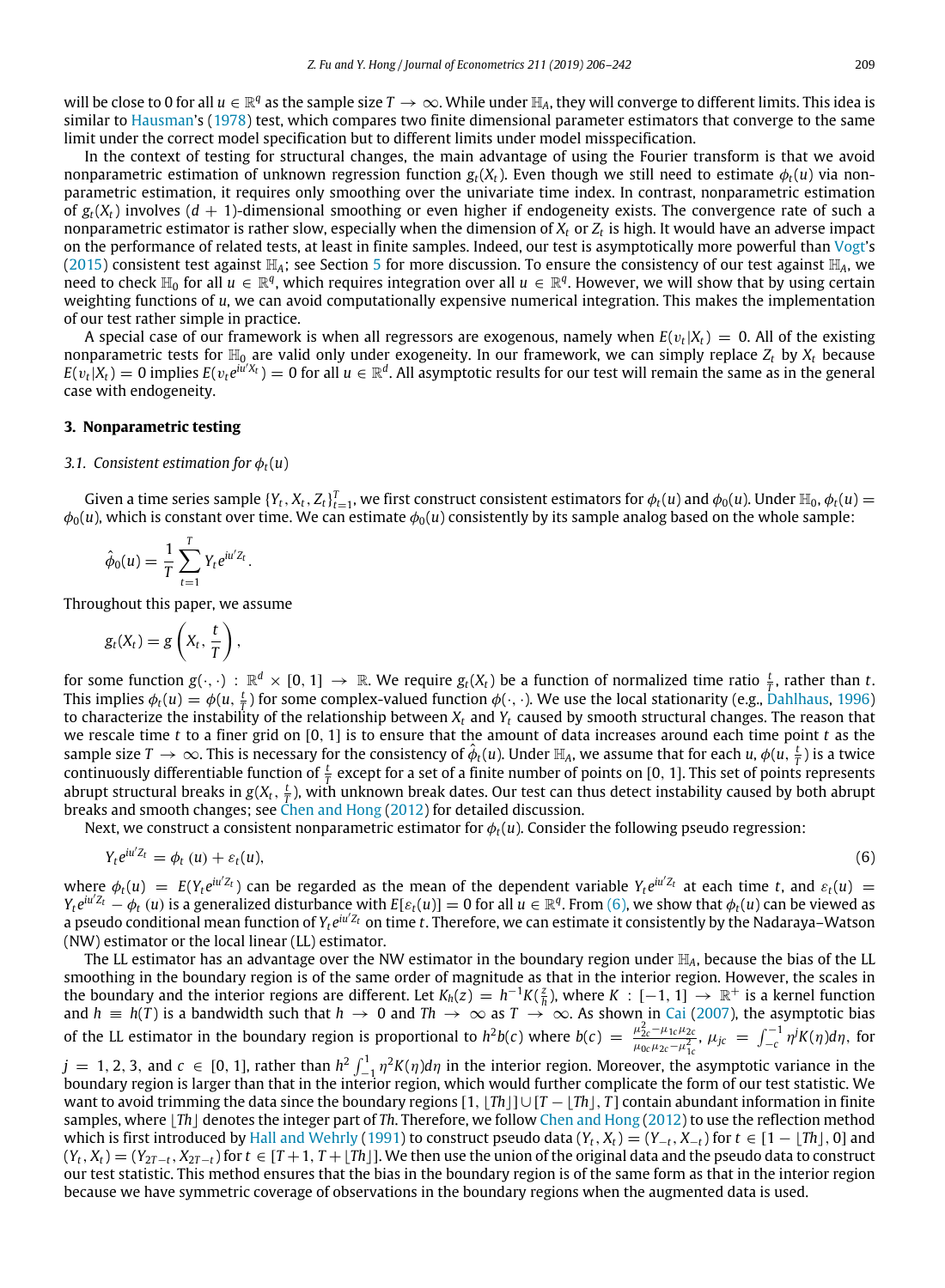Specifically, the NW estimator for  $\phi_t(u)$  with the reflection method is defined as

$$
\hat{\phi}_t^{NW}(u) = \sum_{s=t-\lfloor Th \rfloor}^{t+\lfloor Th \rfloor} Y_s e^{iu^{\prime} Z_s} H_{st}^{NW},
$$

 $\text{where } H_{st}^{NW} = \frac{K_h(\frac{s-t}{T})}{\sum_{s=t-[Th]}^{t+[Th]} K_h(\frac{s-t}{T})}.$ 

Alternatively, we can estimate  $\phi_t(u)$  using the LL estimator  $\hat{\phi}_t^L(u)$ . Let  $\beta_T(u,t) = [\beta_{T,1}(u,t), \beta_{T,2}(u,t)]'$  be a 2  $\times$  1 complex-valued vector such that  $\beta_{T,1}(u,t) = \phi_t(u)$ , and  $\beta_{T,2}(u,t) = \frac{\partial \phi_t(u)}{\partial (u,t)}$  $\frac{\partial \psi_t(u)}{\partial(\frac{t}{T})}$ . By the Taylor expansion, for any fixed point  $\frac{t}{T} \in [0, 1]$ , we have

$$
\phi_{s}(u) = \beta_{T,1}(u,t) + \beta_{T,2}(u,t)\left(\frac{s-t}{T}\right) + O\left[\left(\frac{s-t}{T}\right)^{2}\right].
$$

If  $\hat{\beta}_T(u,t)$  is the LL estimator, then

$$
\begin{bmatrix}\n\hat{\beta}_{T,1}(u,t) \\
\hat{\beta}_{T,2}(u,t)\n\end{bmatrix} = \underset{\beta_T(u,t)\in\mathbb{C}^2}{\text{argmin}} \sum_{s=t-\lfloor Th \rfloor}^{t+\lfloor Th \rfloor} \left|Y_s e^{iu^{\prime}Z_s} - \beta_{T,1}(u,t) - \beta_{T,2}(u,t)\left(\frac{s-t}{T}\right)\right|^2 K_h\left(\frac{s-t}{T}\right). \tag{7}
$$

It is straightforward to show that the solution to  $(7)$  $(7)$  is given by

$$
\begin{bmatrix}\n\hat{\beta}_{T,1}(u,t) \\
\hat{\beta}_{T,2}(u,t)\n\end{bmatrix} = \begin{bmatrix}\nS_{T,0}(u,t) & S_{T,1}(u,t) \\
S_{T,1}(u,t) & S_{T,2}(u,t)\n\end{bmatrix}^{-1} \begin{bmatrix}\n\Gamma_{T,0}(u,t) \\
\Gamma_{T,1}(u,t)\n\end{bmatrix}
$$

where  $S_{T,j}(u,t)=\sum_{s=t-[Th]}^{t+[Th]} \left(\frac{s-t}{T}\right)^j K_h(\frac{s-t}{T})$ ,  $\varGamma_{T,j}(u,t)=\sum_{s=t-[Th]}^{t+[Th]} \left(\frac{s-t}{T}\right)^j K_h(\frac{s-t}{T})Y_s e^{iu'Z_s}$ . The LL estimator  $\hat{\phi}^{\text{LL}}_t(u)$  is equal to the intercept estimator  $\hat{\beta}_{T,\,1}(u,\,t)$  and it has an analytical solution

<span id="page-4-1"></span><span id="page-4-0"></span>,

$$
\hat{\phi}_t^{LL}(u) = \sum_{s=t-\lfloor Th \rfloor}^{t+\lfloor Th \rfloor} Y_s e^{iu'Z_s} H_{st}^{LL},
$$

 $\text{where } H_{\text{st}}^{LL} = \frac{[S_{T,2}(u,t) - S_{T,1}(u,t)](\frac{s-t}{T})]}{S_{T,0}(u,t)S_{T,2}(u,t) - S_{T,1}(u,t)^2}}$  $S_{T,0}(u,t)S_{T,2}(u,t)-S_{T,1}(u,t)^2$ .

Both the NW and LL estimators are simply a weighted sum of  $Y_s e^{i\mu^2 z_s}$  with different weights. They are essentially asymptotically equivalent to each other since

$$
\hat{\phi}_t^{LL}(u) = \frac{1}{T} \sum_{s=t-\lfloor Th \rfloor}^{t+\lfloor Th \rfloor} Y_s e^{iu'Z_s} K_h \left( \frac{s-t}{T} \right) [1+op(1)],
$$
  

$$
\hat{\phi}_t^{NW}(u) = \frac{1}{T} \sum_{s=t-\lfloor Th \rfloor}^{t+\lfloor Th \rfloor} Y_s e^{iu'Z_s} K_h \left( \frac{s-t}{T} \right) [1+op(1)].
$$

Therefore, for notational simplicity we suppress the superscript indicating the type of weighting and write the nonparametric estimator for  $\phi_t(u)$  as follows:

$$
\hat{\phi}_t(u) = \sum_{s=t-\lfloor Th \rfloor}^{t+\lfloor Th \rfloor} Y_s e^{iu' Z_s} H_{st}.
$$
\n(8)

## *3.2. Test statistic*

Under  $\mathbb{H}_0$ , both  $\hat{\phi}_0(u)$  and  $\hat{\phi}_t(u)$  can estimate the Fourier transform of data consistently. Therefore their difference will  $\cos$  converge to  $0$  for all  $u$  as the sample size grows. On the contrary, if a structural change exists,  $\hat{\phi}_t(u)$  still consistently estimates the Fourier transform while  $\hat{\phi}_0(u)$  does not. Then they will converge to different limits for some  $u\in\Theta$  . Therefore, we propose the following test statistic based on the quadratic distance between  $\hat{\phi}_{t}(u)$  and  $\hat{\phi}_{0}(u)$ :

$$
\hat{Q} = \frac{1}{T} \sum_{t=1}^{T} \int_{\mathbb{R}^q} \left| \hat{\phi}_t \left( u \right) - \hat{\phi}_0(u) \right|^2 W(u) du, \tag{9}
$$

where *W*(⋅) :  $\mathbb{R}^q$  →  $\mathbb{R}^+$  is a nonnegative, continuous, and symmetric weighting function for *u*. Unlike [Su and Xiao](#page-36-10) [\(2008](#page-36-10)), the choice of the weighting function does not have any impact on the asymptotic distribution or consistency of our test.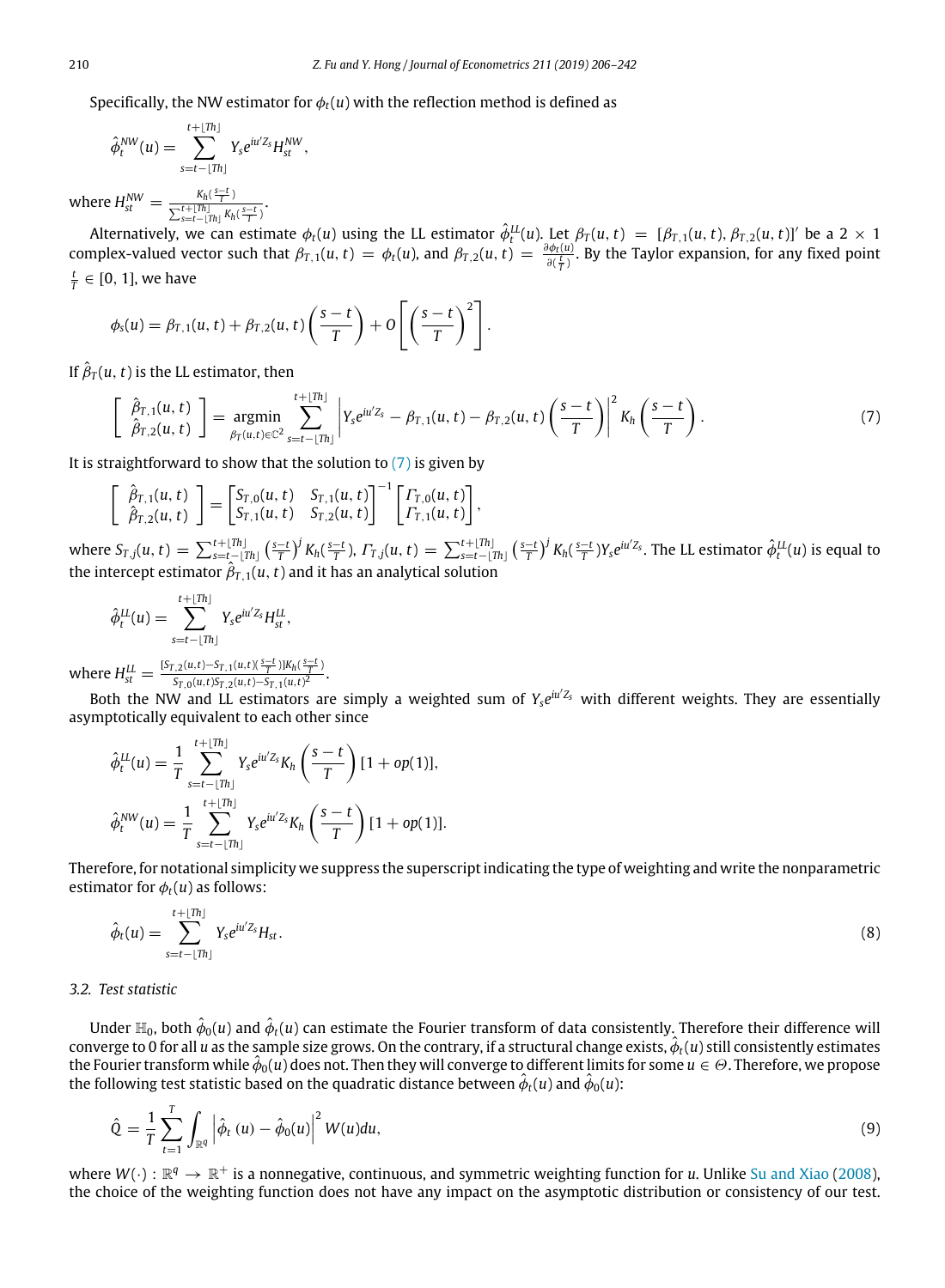$$
\widehat{SQ} = \left(Th^{1/2}\hat{Q} - \hat{B}\right)/\sqrt{\hat{V}},
$$

where

$$
\hat{B}=h^{-1/2}\int_{\mathbb{R}^q}|\hat{\Omega}(u,u)|W(u)du\int K^2(\eta)d\eta,
$$

and

$$
\hat{V} = 2 \int_{\mathbb{R}^{2q}} \left| \hat{\Omega}(u, v) \right|^2 W(u) W(v) du dv \int \left[ \int K(\eta) K(\eta + \lambda) d\eta \right]^2 d\lambda
$$

are consistent estimators for the asymptotic mean and asymptotic variance of *Th*<sup>1</sup>/<sup>2</sup>*Q*ˆ . Here Ωˆ (*u*, v) is a consistent estimator for the generalized long-run variance

$$
\Omega(u,v)=\sum_{j=-\infty}^{\infty}E[\varepsilon_t(u)\varepsilon_{t-j}(v)^*],
$$

where  $\varepsilon_{t-j}(v)^*$  is the complex conjugate of  $\varepsilon_{t-j}(v) \equiv Y_{t-j}e^{iv'Z_{t-j}} - \phi_{t-j}(v)$ . We need to consider the generalized long-run variance in both the asymptotic mean and asymptotic variance because the generalized disturbance  $\varepsilon_t(u)$  is generally neither an i.i.d. nor a martingale difference sequence. That implies *corr*  $[\varepsilon_t(u)\varepsilon_s(u)^*] = E[Y_tY_s e^{iu'(Z_t-Z_s)}] - \phi_t(u)\phi_s(u)^* \neq 0$  under both  $H_0$  and  $H_A$ . Because the nonparametric smoothing is on the rescaled time  $t/T$ , the observations that fall into each small neighborhood via the kernel function are close to each other in terms of time index. Therefore, we need to deal with the possible strong dependence under both  $\mathbb{H}_0$  and  $\mathbb{H}_A$ .

Following [Newey and West](#page-36-17) [\(1987\)](#page-36-17) and [Andrews](#page-35-32) [\(1991](#page-35-32)), we can use the following consistent estimator for Ω(*u*, v):

$$
\hat{\Omega}(u,v)=\sum_{j=-p_T}^{p_T}k_l\left(\frac{j}{p_T}\right)\hat{\sigma}_j(u,v),
$$

where the *j*th order sample generalized covariance function is

$$
\hat{\sigma}_j(u, v) = \begin{cases} \frac{1}{T} \sum_{t=j+1}^T \hat{\varepsilon}_t(u) \hat{\varepsilon}_{t-j}(v)^*, & j = 0, 1, \dots, p_T, \\ \frac{1}{T} \sum_{t=1-j}^T \hat{\varepsilon}_{t+j}(u) \hat{\varepsilon}_t(v)^*, & j = -1, -2, \dots, -p_T, \end{cases}
$$

and the lag order  $p_T=p(T)$  satisfies  $p_Th^{1/2}\to\infty$ ,  $p_T/(Th)\to 0$  as  $T\to\infty$ .  $k(\cdot)$  :  $[-1,1]\to\mathbb R^+$  is a symmetric, bounded, and square-integrable kernel for the lag order j with  $k(0) = 1$ .  $\hat{\varepsilon}_t(u) = Y_t e^{iu^2 z_t} - \hat{\phi}_t(u)$  is a consistent estimator for  $\varepsilon_t(u)$ , and  $\hat{\varepsilon}_t(u)^*$  is its complex conjugate.

## **4. Asymptotic distribution**

<span id="page-5-1"></span><span id="page-5-0"></span>To derive the asymptotic distribution of  $\widehat{SQ}$  under  $\mathbb{H}_0$ , we impose the following conditions.

**Assumption 1.** (i)  $\{X'_t, Z'_t\}'$  is a  $(d + q) \times 1$  strictly stationary  $\beta$ -mixing process, where the mixing coefficient  $\beta(j)$  satisfies  $\sum_{j=1}^{\infty} j^2 \beta(j)^{\delta/(1+\delta)} < C$  for some  $0 < \delta < 1$ ; (ii)  $v_t$  is a weakly stationarity process such that  $\sup_t [E(v_t^4)] < C$ ; and  $\mathcal{L}(\text{iii}) \operatorname{sup}_t |g_t(X_t)| < C(X_t) \text{ with } E[C(X_t)^4] < \infty.$ 

<span id="page-5-2"></span>**Assumption 2.** The instrument vector Z<sub>t</sub> satisfies: (i)  $E(v_t|Z_t)=0$  almost surely, and (ii)  $F_{XZ}(x, z) \neq F_X(x)F_Z(z)$ , where  $F_{XZ}(\cdot)$ ,  $F_X(\cdot)$  and  $F_Z(\cdot)$  denote the joint and marginal CDFs for  $X_t$  and  $Z_t$ .

<span id="page-5-3"></span>**Assumption 3.** *K*(·) : [−1, 1] → R <sup>+</sup> is a symmetric, bounded and twice continuously differentiable kernel function with  $\int_{-1}^{1} K(u) du = 1$ ,  $\int_{-1}^{1} uK(u) du = 0$ , and  $\int_{-1}^{1} u^2K(u) du = C_k < \infty$ .

<span id="page-5-4"></span>**Assumption 4.**  $W(\cdot)$  :  $\mathbb{R}^q$   $\to$   $\mathbb{R}^+$  is a nonnegative, continuous, symmetric, and integrable weighting function with  $\int_{\mathbb{R}^q}|u|_q^4W(u)du<\infty.$ 

<span id="page-5-5"></span>**Assumption 5.**  $k(·): [-1, 1] \rightarrow \mathbb{R}^+$  is a symmetric, bounded, and square-integrable kernel function with  $k(0) = 1$ .

<span id="page-5-6"></span>**Assumption 6.** (i) The bandwidth  $h = c_h T^{-\tau_h}$  for  $0 < \tau_h < 2/3$  and  $0 < c_h < \infty$ ; and (ii) the lag order  $p_T = c_p T^{\tau_p}$  for  $\frac{\tau_h}{2} < \tau_p < 1 - \tau_h$  and  $0 < c_p < \infty$ .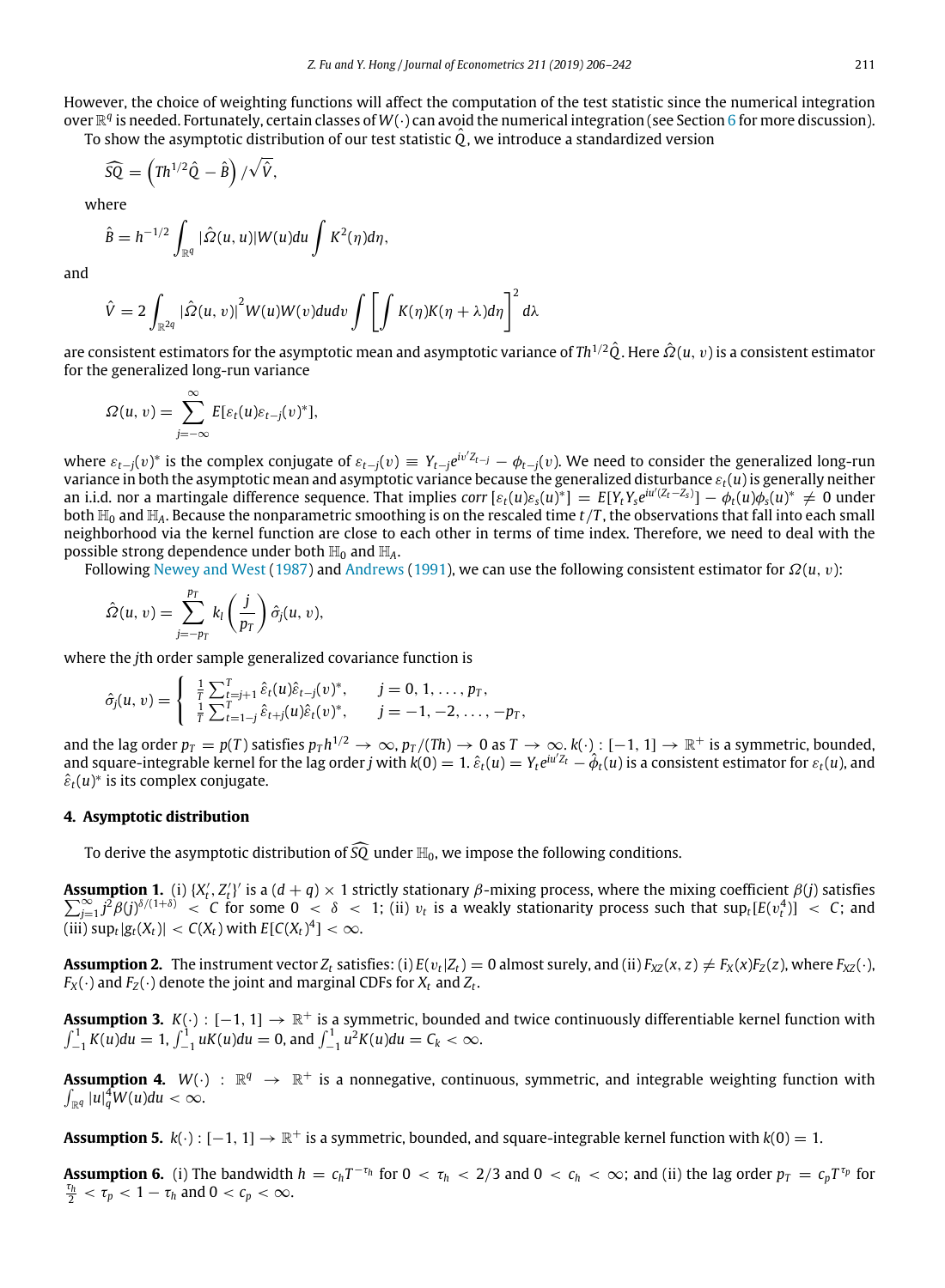[Assumption](#page-5-1)  $1$ (i) restricts  $\{X'_t, Z'_t\}'$  to be jointly strictly stationary. We note that our test is not robust to potential structural changes in the marginal distributions of the regressors or instruments. It is possible to relax this assumption by imposing conditions on structural changes in  $\{X'_t, Z'_t\}$  such that they change slower than the variation of  $g_t(X_t)$  over time. Within a small neighborhood where  $X_t$  or  $Z_t$  is nearly a stationary process, we can compare a localized weighted estimator and an unweighted estimator to check whether they converge to the same probability limit. That is the same idea as proposed in this paper. Even though our novel Fourier transform approach makes our test less applicable in scope than [Su and Xiao](#page-36-10) [\(2008\)](#page-36-10) and [Vogt](#page-36-12) ([2015\)](#page-36-12), its gains are quite substantial. The most important one is that we can circumvent the ''curse of dimensionality" problem. Furthermore, unlike the existing literature, our approach allows for discrete and endogenous covariates. The  $β$ -mixing condition is common in time series analysis and is adopted in (e.g.) [Hjellvik et al.](#page-35-33) ([1998](#page-35-33)), [Chen and Hong](#page-35-16) [\(2012](#page-35-16)), [Wang and Hong](#page-36-14) [\(2017](#page-36-14)). [Assumption](#page-5-1) [1](#page-5-1)(ii) is a moment condition on  $v_t$  and it allows  $v_t$  to have time-varying higher moments. [Assumption](#page-5-1) [1\(](#page-5-1)iii) implies that the unknown function  $g_t(\cdot)$  is square-integrable, which guarantees the Fourier transform exists.

In [Assumption](#page-5-2) [2,](#page-5-2)  $E(v_t|Z_t)=0$  characterizes the validity of the instruments. And, the mutual dependence between  $X_t$  and *Z<sup>t</sup>* ensures the relevance of the instruments.

[Assumption](#page-5-3) [3](#page-5-3) provides conditions on the kernel function  $K(\cdot)$  for nonparametric estimation of  $\phi(u, \frac{t}{T})$ . It includes but does not restrict to the Epanechnikov and Quartic kernels. Unlike the existing approaches, we only require second-order kernels.

[Assumption](#page-5-4) [4](#page-5-4) provides regularity conditions on the weighting function *W*(·). It guarantees the consistency of our test. Although the choice of  $W(\cdot)$  does not have an impact on the asymptotic distribution of the test statistic, it does affect the computation in finite samples. Some suitable choices of *W*(·) can avoid the numerical integration, which is rather appealing in practice, especially when the dimension of  $Z_t$  is high.

[Assumption](#page-5-5) [5](#page-5-5) provides conditions on the kernel function *k*(·) for estimating the generalized long-run variance. Kernels such as the Bartlett and Quadratic-Spectral kernels satisfy this condition. We note that our asymptotic result is derived via the generalized error term  $\varepsilon_t(u)$  rather than the regression error  $v_t$ , where  $\varepsilon_t(u) \equiv Y_t e^{iu^{\prime}Z_t} - \phi_t(u)$  is serially correlated under both  $\mathbb{H}_0$  and  $\mathbb{H}_A$ . So we need to introduce the generalized long-run variance.

[Assumption](#page-5-6) [6](#page-5-6) provides conditions on smoothing parameters. It implies that  $h\to 0$ ,  $p_Th^{1/2}\to\infty$ , and  $p_T/(Th)\to 0$ , as *T* → ∞. A data-dependent method to choose an optimal *h* has been discussed in [Robinson](#page-36-18) ([1989\)](#page-36-18). However, such method may affect the size of the test in finite samples because more noise is introduced. As suggested by [Chen and Hong](#page-35-16) ([2012](#page-35-16)), we √ √ can use a simple rule-of-thumb to choose *h*, namely  $h=(1/\sqrt{12})T^{-1/5}$ , where  $1/\sqrt{12}$  is the standard deviation of  $U[0, 1]$ , because we can approximate the grid points  $\{t/T : 1, 2, ..., T\}$  by  $U[0, 1]$  as  $T \to \infty$ .

<span id="page-6-3"></span>Next we state the asymptotic distribution of  $\widehat{SQ}$  under  $\mathbb{H}_0$ .

**Theorem [1](#page-5-1).** *Suppose [Assumptions](#page-5-1)* 1–[6](#page-5-6) *hold. Then under*  $\mathbb{H}_0$ ,  $\widehat{SQ} \stackrel{d}{\rightarrow} N(0,1)$  as  $T \rightarrow \infty$ *.* 

The test statistic *SQ*<sup>ˆ</sup> has a convenient asymptotic null *<sup>N</sup>*(0, 1) distribution, which is asymptotically pivotal. Because *SQ*<sup>ˆ</sup> diverges to  $+\infty$  as  $T \to \infty$  under  $\mathbb{H}_A$  (see [Theorem](#page-6-1) [2](#page-6-1)), negative values of  $\overline{SQ}$  can occur only under  $\mathbb{H}_0$ . As a result, one can use one-sided *N*(0, 1) critical values. For example, the asymptotic critical value at the 5% significance level is 1.645.

Nevertheless, the asymptotic distribution may not provide an accurate approximation in finite samples, especially when the dependence among observation is strong. We can use bootstrap to obtain a better approximation in finite samples. In Section [7](#page-9-0), we will examine the finite sample performance of our test using both asymptotic and bootstrapped critical values.

#### **5. Asymptotic power**

<span id="page-6-2"></span><span id="page-6-0"></span>To study the asymptotic power of the  $\hat{Q}$  test, we assume the following condition:

**Assumption 7.** (i)  $g(X_t, \tau):\R^d\times[0,1]\to \R$  is a twice continuously differentiable function of  $\tau$  except for a set of a finite number of points on [0, 1]; and (ii)  $r(z, \tau) \equiv E[g(X_t, \tau)|Z_t = z]$  is some unknown function which is square-integrable with respect to *z* and twice continuously differentiable with respect to  $\tau$  except for a set of a finite number of points on [0, 1], such that  $\frac{\partial r(\cdot,\tau)}{\partial \tau}\neq 0$  on a non-zero Borel measurable set.

[Assumption](#page-6-2) [7](#page-6-2)(i) allows for both smooth structural changes and abrupt structural breaks with unknown breakpoints. For abrupt structural breaks, we require the sizes of breaks are bounded by a stochastic upper bound (see [Assumption](#page-5-1) [1](#page-5-1)). [Assumption](#page-6-2) [7\(](#page-6-2)ii) is a restriction on the instrumental variable *Z<sup>t</sup>* . It excludes the case where *Z<sup>t</sup>* is orthogonal to the direction where  $g_t(X_t)$  has structural changes. For instance, let  $g_t(X_t) = X_t^2 + \mathbf{1}(t \le 0.5T)X_t$  and  $E(X_t) = 0$ . Then a valid instrument should not only satisfy [Assumption](#page-5-2) [2](#page-5-2) but also should be linearly dependent on  $X_t$ , i.e.,  $E(X_t|Z_t) \neq 0$ . Because, if  $E(X_t|Z_t) = 0$ , then the Fourier transform  $\phi_t(u)$  will be  $\phi_t(u) = E(X_t^2 e^{iu^2 z_t}) = \phi_0(u)$ , which is a constant function with respect to time. [Assumption](#page-6-2) [7\(](#page-6-2)ii) is necessary for [Lemma](#page-2-3) [1.](#page-2-3) It requires that the instrumental variable can capture the change of  $g_t(X_t)$  over time if a structural change exists.

<span id="page-6-1"></span>**Theorem 2.** Suppose [Assumptions](#page-5-1) [1](#page-5-1)–[7](#page-6-2) hold. Then for any sequence of non-stochastic constants {M<sub>T</sub> = o(T $\sqrt{h}$ )}, Pr(SQ > M<sub>T</sub>)  $\rightarrow$ 1 *under*  $\mathbb{H}_A$  *as*  $T \to \infty$ *.*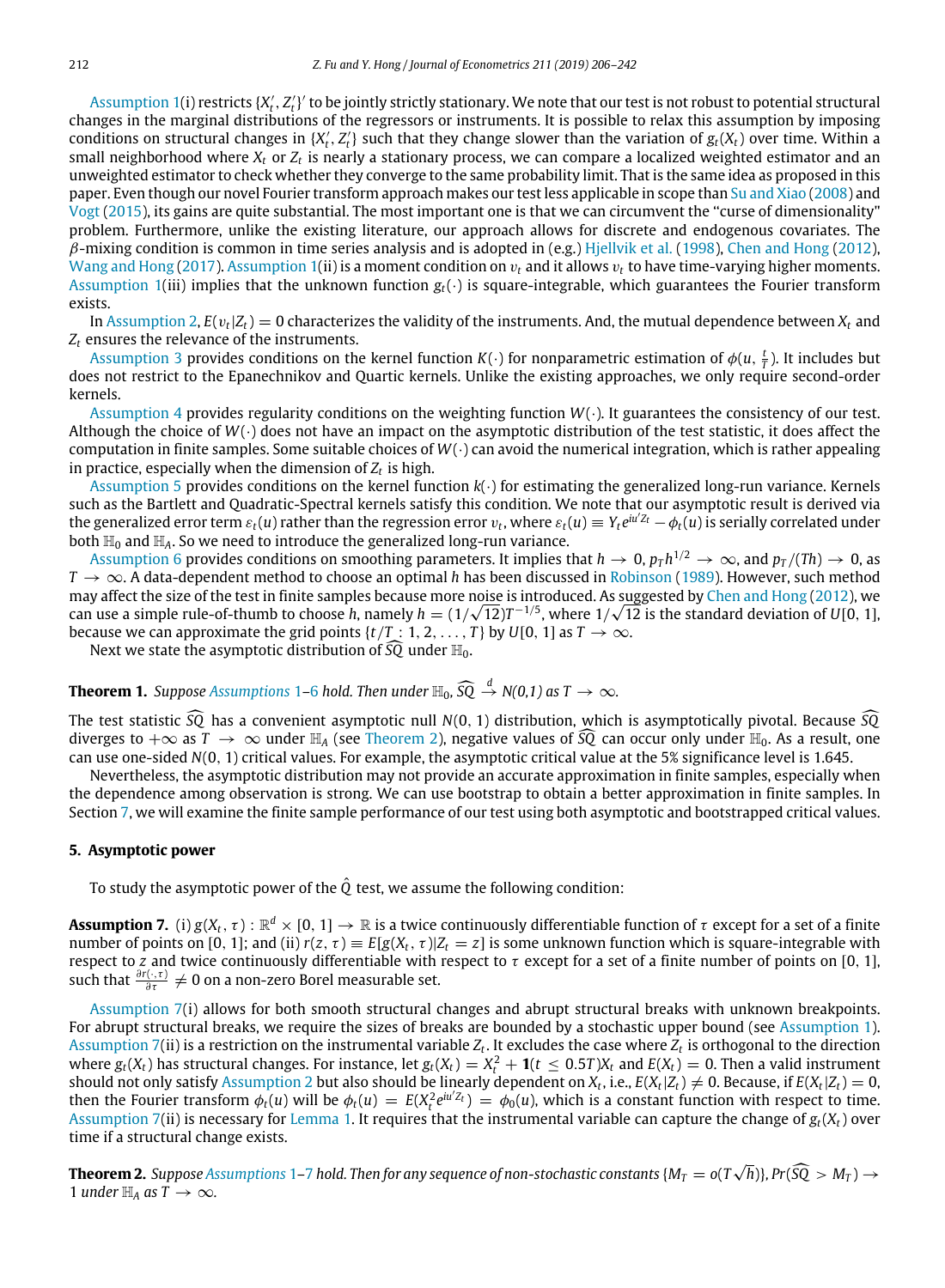To gain additional insight into our test, we consider a class of local smooth structural changes:

$$
\mathbb{H}_{A1}: g_t(X_t) = g_0(X_t) + \kappa_T l_1\left(X_t, \frac{t}{T}\right),
$$

where  $l_1(X_t,\,\tau):\R^d\times[0,\,1]\to\R$  is twice continuously differentiable with respect to  $\tau.$  The nonstochastic factor  $\kappa_T\to0$  as  $T\to\infty$  characterizes the speed at which the departure  $g_t(X_t)-g_0(X_t)=\kappa_Tl_1(X_t,\frac{t}{T})$  converges to 0 as  $T\to\infty$ . Under  $\mathbb{H}_{A1},$ we have

$$
|\phi_t(u) - \phi_0(u)|^2 = \kappa_T^2 \left| E\left[l_1\left(X_t, \frac{t}{T}\right) e^{iu^2 Z_t}\right]\right|^2.
$$

<span id="page-7-0"></span>**Theorem 3.** Suppose [Assumptions](#page-5-1) [1](#page-5-1)–[7](#page-6-2) hold. Then under  $\mathbb{H}_{A1}$  with  $\kappa_T = T^{-1/2}h^{-1/4}$ ,

$$
Pr\left[\widehat{SQ}\geq z_{\alpha}\big|\mathbb{H}_{A1}\right]\rightarrow 1-\Phi\left(z_{\alpha}-\frac{\gamma_{1}}{\sqrt{V}}\right)
$$

 $aS T \to \infty$ *, where*  $\Phi(\cdot)$  *is the* N(0, 1) *CDF, z<sub>α</sub> is the one-sided critical value of* N(0, 1) *at significance level*  $\alpha$ *,* 

$$
V = 2 \int_{\mathbb{R}^{2q}} |\Omega(u, v)|^2 W(u) W(v) du dv \int \left[ \int K(\eta) K(\eta + \lambda) d\eta \right]^2 d\lambda,
$$

 $\Omega(u, v) = \sum_{j=-\infty}^{\infty} E[\varepsilon_t(u)\varepsilon_{t+j}(u)]$ , and

$$
\gamma_1=\int_{\mathbb{R}^q}\left\{\int_0^1\left|E\left[l_1(X_t,\tau)e^{iu^{\prime}Z_t}\right]\right|^2d\tau\right\vert=\left|\int_0^1E\left[l_1(X_t,\tau)e^{iu^{\prime}Z_t}\right]d\tau\right|^2\right\}W(u)du<\infty.
$$

[Theorem](#page-7-0) [3](#page-7-0) implies that  $\widehat{SQ}$  has nontrivial power under the class of local alternatives  $\mathbb{H}_{A1}$  with a rate of  $\kappa_T = T^{-1/2}h^{-1/4}$ , is a clightly clouse than the parametric rate  $T^{-1/2}$ . For example, if the bandwi which is slightly slower than the parametric rate  $T^{-1/2}$ . For example, if the bandwidth  $h\propto T^{-1/5}$ , then the rate  $\kappa_T=T^{-9/20}$ is rather close to the parametric rate  $T^{-1/2}.$  We emphasize that the rate  $\kappa_T=T^{-1/2}h^{-1/4}$  is not affected by the dimension of instruments *Z<sup>t</sup>* or covariates *X<sup>t</sup>* , thus free of the ''curse of dimensionality" problem. In contrast, [Vogt](#page-36-12)'s ([2015](#page-36-12)) consistent test involves smoothing of dimension  $d+1$  and has nontrivial asymptotic power under the class of local alternatives  $\mathbb{H}_{A1}$  with a rate of  $\kappa_T=T^{-1/2}\hbar^{-(d+1)/4}$ , which is slower than the rate of  $\kappa_T=T^{-1/2}h^{-1/4}$ , especially for a large *d*. Moreover, [Vogt](#page-36-12) [\(2015](#page-36-12)) only considers testing structural changes in regression with exogenous covariates.

We note that the nonparametric tests of [Hidalgo](#page-35-21) ([1995\)](#page-35-21) and [Su and Xiao](#page-36-10) [\(2008](#page-36-10)) can detect the class of local alternatives  $\mathbb{H}_{A1}$  with the parametric rate  $\kappa_T=T^{-1/2}$ . However, these tests are not consistent for all departures  $l_1(X_t,\,\frac{t}{T})$ . For example,  $\text{Hidalgo's (1995)}$  $\text{Hidalgo's (1995)}$  $\text{Hidalgo's (1995)}$  $\text{Hidalgo's (1995)}$  $\text{Hidalgo's (1995)}$  test has no power against  $\mathbb{H}_{A1}$  when  $E\left[\zeta(X_t)f^2(X_t)I_1(X_t, \frac{1}{T})\right] = 0$ , where  $\zeta(X_t) = \int g(X_t, \tau) d\tau$  and  $f(X_t)$  is the density function of Xt. [Su and Xiao'](#page-36-10)s [\(2008\)](#page-36-10) tests have no power against  $\mathbb{H}_{A1}$  when  $E[\omega(X_t)f(X_t)\dot{h}_t(X_t)]=0,$  where  $\omega(X_t)$ is a weighting function chosen by practitioners. In contrast, our  $\widehat{SQ}$  test is consistent for all departures  $l_1(X_t, \frac{t}{T})$ .

Suppose we consider a class of nonsmooth local alternatives at some given point  $\tau_0 \in [0, 1]$ :

$$
\mathbb{H}_{A2}: g_t(X_t)=g_0(X_t)+a_Tl_2\left(X_t,\frac{t/T-\tau_0}{b_T}\right),
$$

where  $\tau_0$  is a fixed point in [0, 1],  $l_2(X_t,\xi)$  :  $\R^{d+1}\to\R$  is twice continuously differentiable with respect to  $\tau.$  We let  $a_T = a(T) \rightarrow 0$ , and  $b_T = b(T) \rightarrow 0$  as  $T \rightarrow \infty$ . Under  $\mathbb{H}_{A_2}$ ,  $g_t(X_t)$  has a nonsmooth spike at point  $\tau_0$  as  $T \rightarrow \infty$ . The rate  $b_T \to 0$  controls the sharpness of the structural change around  $\tau_0$ , and  $a_T \to 0$  is the speed at which the departure of  $g_t(X_t)$ from  $g_0(X_t)$  at each point  $t/T$  vanishes to 0 as  $T \to \infty$ . This type of alternatives was first studied by [Rosenblatt](#page-36-19) [\(1975](#page-36-19)) in a different context. [Chen and Hong](#page-35-16) ([2012\)](#page-35-16) also consider this class of local alternatives in testing parameter instability in a linear time series regression model.

**Theorem 4.** Suppose [Assumptions](#page-5-1) [1](#page-5-1)–[7](#page-6-2) hold. Then under  $\mathbb{H}_{A2}$  with  $a_T \to 0$ ,  $b_T \to 0$ ,  $a_T^2 b_T = T^{-1}h^{-1/2}$ ,  $b_T = h^{\tau_b}$ , and  $1/4 < \tau_b < 1$ , we have

<span id="page-7-1"></span>
$$
Pr\left[\widehat{SQ}\geq z_{\alpha}\big|\mathbb{H}_{A2}\right]\rightarrow 1-\Phi\left(z_{\alpha}-\frac{\gamma_{2}}{\sqrt{V}}\right)
$$

 $aS T \rightarrow \infty$ *, where*  $\Phi(\cdot)$  *is the* N(0, 1) *CDF,*  $z_\alpha$  *is the one-sided critical value of* N(0, 1) *at significance level*  $\alpha$ *,* 

$$
V = 2 \int_{\mathbb{R}^{2q}} |\Omega(u,v)|^2 W(u) W(v) du dv \int \left[ \int K(\eta) K(\eta + \lambda) d\eta \right]^2 d\lambda,
$$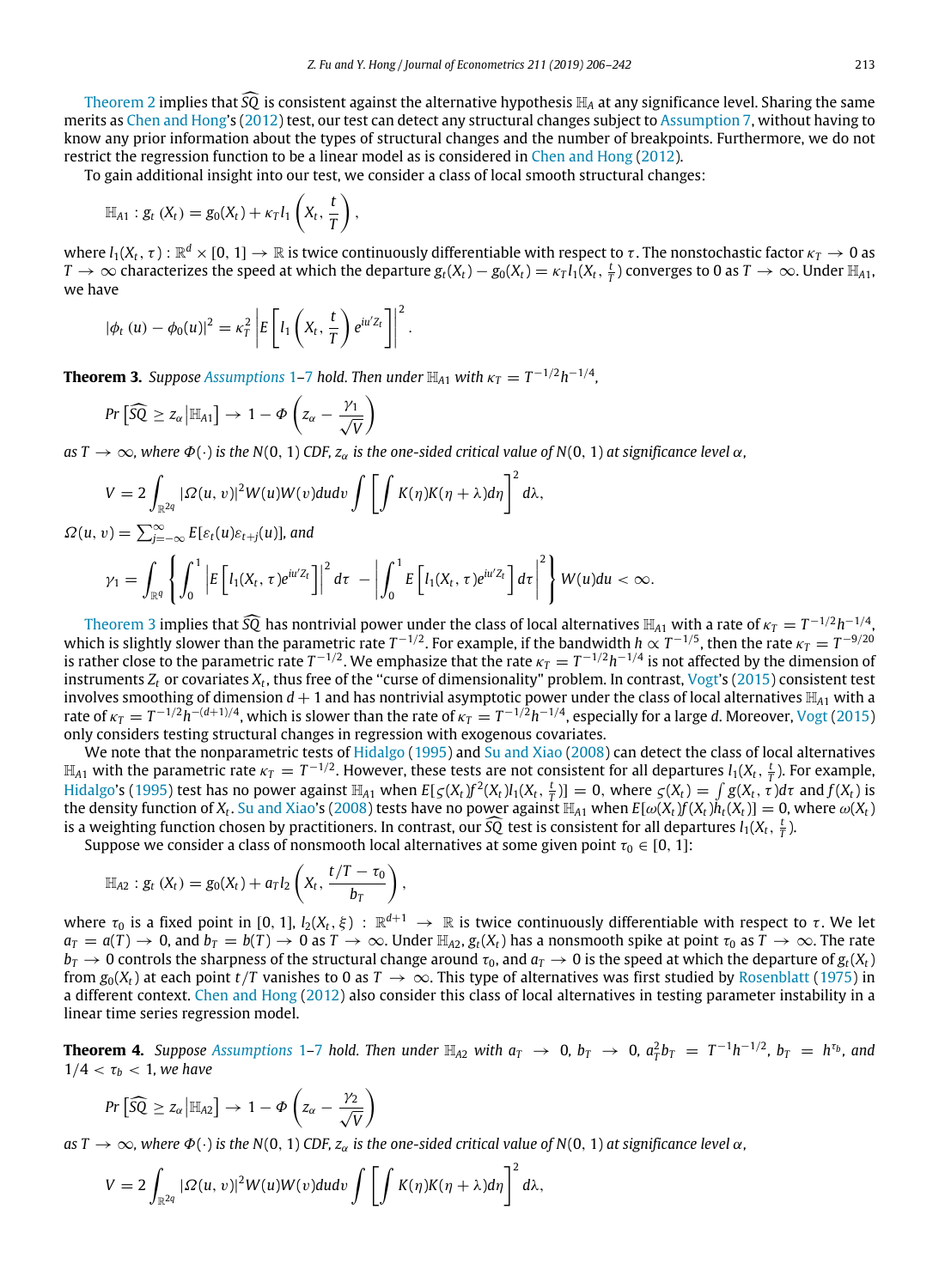$\Omega(u, v) = \sum_{j=-\infty}^{\infty} E[\varepsilon_t(u)\varepsilon_{t+j}(u)]$ , and  $y_2 =$ R*q* ∫ R  $\left| E\left[l_2(X_t,\xi)e^{iu^2Z_t}\right]\right|$ 2 *d*ξ*W*(*u*)*du* < ∞.

[Theorem](#page-7-1) [4](#page-7-1) implies that our test has nontrivial asymptotic power under the class of nonsmooth local alternatives H*A*<sup>2</sup> with  $a_T^2b_T=T^{-1}h^{-1/2}$ . In contrast, the nonparametric tests of [Hidalgo](#page-35-21) ([1995\)](#page-35-21) and [Su and Xiao](#page-36-10) [\(2008](#page-36-10)) may have no power against this class of nonsmooth local alternatives, because it can be shown that these tests can only detect  $\mathbb{H}_{A2}$  with  $a_Tb_T=T^{-1/2}$  or slower. If  $a_T = T^{-7/20}(\ln \ln T)^{-\epsilon/2}$ ,  $b_T = T^{-1/5}(\ln \ln T)^{\epsilon}$ ,  $h = T^{-1/5}$ , where  $\epsilon > 0$  is a constant, then we have  $a_T^2 b_T = T^{-1}h^{-1/2}$ but  $a_Tb_T=$   $o(T^{-1/2})$ . In this case, our test has power against  $\mathbb{H}_{A2}$  but the tests of [Hidalgo](#page-35-21) ([1995\)](#page-35-21) and [Su and Xiao](#page-36-10) [\(2008](#page-36-10)) have no power. Also see [Chen and Hong](#page-35-16) [\(2012,](#page-35-16) footnote 12, p. 1168) for details.

## **6. Weighting function**

<span id="page-8-0"></span>We now discuss the choice of weighting function *W*(*u*). [Theorem](#page-6-1) [2](#page-6-1) implies that our test is always consistent against H*<sup>A</sup>* provided a nonnegative, continuous, and integrable weighting function with unbounded support is used. However, the choice of  $W(u)$  affects the computation of the test statistic  $\widehat{SQ}$ , which involves *q*-dimensional integration. In this section, we will discuss two types of weighting functions that can avoid numerical integration. It is quite attractive in practice, especially when *q* is large. The first type of weighting function is the joint independent normal probability density function (pdf):

$$
W_G(u) = \prod_{k=1}^q \frac{1}{\sqrt{2\pi \xi_k^2}} e^{-\frac{u_k^2}{2\xi_k^2}},
$$

where ξ*<sup>k</sup>* is the standard deviation for each marginal pdf. A larger ξ*<sup>k</sup>* implies that more weights are given to the values of *u* that are distant from 0 for dimension *k*. For each *k*, we have the following identity:

<span id="page-8-1"></span>
$$
\int_{\mathbb{R}} \cos(u_k z_k) \frac{1}{\sqrt{2\pi \xi_k^2}} e^{-\frac{u_k^2}{2\xi_k^2}} du_k = e^{-\frac{z_k^2 \xi_k^2}{2}}.
$$
\n(10)

Alternatively, we can also use another type of weighting function based on the Laplace pdf:

$$
W_L(u)=\prod_{k=1}^q\frac{1}{2\lambda_k}e^{-\frac{|u_k|}{\lambda_k}},
$$

where the λ*k*'s are scale parameters for each marginal pdf. For each *k*, we have the following identity:

<span id="page-8-2"></span>
$$
\int_{\mathbb{R}} \cos(u_k z_k) \frac{1}{2\lambda_k} e^{-\frac{|u_k|}{\lambda_k}} du_k = \frac{1}{1 + \lambda_k^2 z_k^2}.
$$
\n(11)

Let  $\mathbb{S}_1 = \{-\lfloor Th \rfloor, -\lfloor Th \rfloor + 1, \ldots, T + \lfloor Th \rfloor\}$ , and  $\mathbb{S}_2 = \{1, 2, \ldots, T\}$ , then by [\(10\)](#page-8-1) and [\(11](#page-8-2)), [\(9](#page-4-1)) can be written as

$$
\hat{Q} = \frac{1}{T} \sum_{t=1}^{T} \left[ \sum_{r,s \in \mathbb{S}_1} A_{sr} H_{st} H_{rt} + \frac{1}{T^2} \sum_{r,s \in \mathbb{S}_2} A_{sr} - \frac{2}{T} \sum_{s \in \mathbb{S}_1, r \in \mathbb{S}_2} A_{sr} H_{st} \right],
$$
\n(12)

where

$$
A_{sr} = \begin{cases} Y_s Y_r e^{-\frac{\sum_{k=1}^q \xi_k^2 (Z_{sk} - Z_{rk})^2}{2}}, & \text{if } W(u) = W_G(u), \\ Y_s Y_r \prod_{k=1}^q \frac{1}{1 + \lambda_k^2 (Z_{sk} - Z_{rk})^2}, & \text{if } W(u) = W_L(u). \end{cases}
$$

Furthermore, the standardized test statistic *SQ*ˆ becomes

$$
\widehat{SQ} \equiv \left(Th^{1/2}\hat{Q} - \hat{B}\right) / \sqrt{\hat{V}},\tag{13}
$$

where

$$
\hat{B} = h^{-1/2} \sum_{j=-p_T}^{p_T} k\left(\frac{j}{p_T}\right) \hat{\sigma}(j) \int K^2(\eta) d\eta,
$$
  

$$
\hat{V} = 2 \sum_{j,k=-p_T}^{p_T} k\left(\frac{j}{p_T}\right) k\left(\frac{l}{p_T}\right) \hat{\sigma}(j,l) \int \left[\int K(\eta)K(\eta+\lambda)d\eta\right]^2 d\lambda,
$$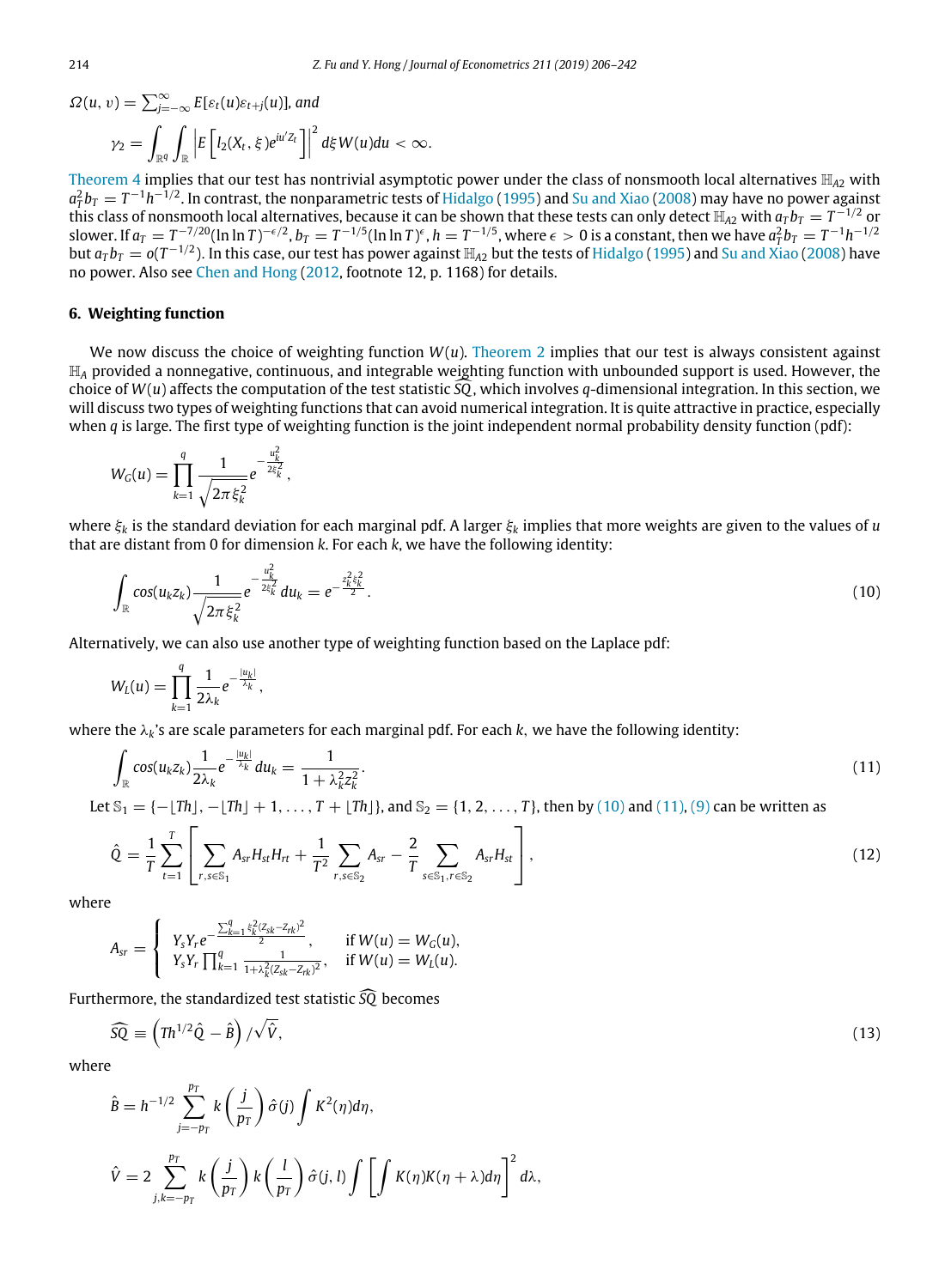with

$$
\hat{\sigma}(j) = \frac{1}{T} \sum_{s=1+|j|}^{T} \hat{\zeta}(s, s - j),
$$
  

$$
\hat{\sigma}(j, l) = \frac{1}{T^2} \sum_{s=1+|j|}^{T} \sum_{r=1+|l|}^{T} \hat{\zeta}(s, r) \hat{\zeta}(s - j, r - l),
$$

where  $K_{sr} = \frac{1}{Th} K(\frac{s-r}{Th})$ , and

$$
\hat{\zeta}(j,k) = A_{j,k} - \frac{1}{T} \sum_{l=1}^{T} A_{jl} - \frac{1}{T} \sum_{l=1}^{T} A_{kl} + \frac{1}{T^2} \sum_{l_1,l_2}^{T} A_{l_1l_2}.
$$

Based on the above results, the test statistic can be computed without numerical integration, regardless of the dimension of  $Z_t$ .

We note that [Székely et al.](#page-36-20) [\(2007](#page-36-20)) propose the following weighting function:

$$
W_D(u)=\frac{1}{c_q|u|_q^{q+1}},
$$

where  $c_q=\frac{\pi^{(1+q)/2}}{\Gamma((1+q)/2)}$ , and  $\Gamma(\cdot)$  is the complete gamma function. This weighting function can also avoid numerical integration in characteristic function-based tests. However, *WD*(*u*) is not integrable and does not satisfy [Assumption](#page-5-4) [4](#page-5-4). So we do not use it in our test.

## **7. Simulation studies**

<span id="page-9-0"></span>In this section, we study the finite sample performance of our test in comparison with  $Su$  and Xiao's ([2008](#page-36-10)) nonparametric CUSUM-type tests. We consider the cases that covariates are exogenous and endogenous separately.

## *7.1. The exogeneity case*

To study the size performance, we consider the following DGPs:

DGP S.1:  $Y_t = 1 + 1.5X_{1t} + v_t;$ DGP S.2:  $Y_t = 1 + 1.5X_{1t} + X_{1t}^2 + v_t$ DGP S.3:  $Y_t = 1 + 0.5X_{1t} - 1.5X_{2t} + X_{3t}^2 + v_t;$ DGP S.4:  $Y_t = 1 + 0.5X_{1t} + 2X_{4t} + v_t;$ DGP S.5:  $Y_t = 1 + 0.5X_{1t}X_{5t} + v_t;$ 

where

$$
X_{1t} = 0.5X_{1(t-1)} + v_{1t};
$$
  
\n
$$
X_{2t} = 1 - 0.5X_{2(t-1)} + v_{2t};
$$
  
\n
$$
X_{3t} = 0.4X_{1(t-1)} + v_{3t};
$$
  
\n
$$
X_{4t} = \begin{cases} 0 & \text{with } Pr = 0.3, \\ 1 & \text{with } Pr = 0.7; \end{cases}
$$
  
\n
$$
X_{5t} = \begin{cases} 1 & \text{with } Pr = 0.4, \\ 2 & \text{with } Pr = 0.6; \\ v_{jt} \sim i.i.d.N(0, 1) & \text{for } j = 1, 2, 3; \end{cases}
$$
  
\n
$$
v_t \sim i.i.d.N(0, 1).
$$

DGPs S.1–S.5 are all time invariant. Under DGP S.1, *gt*(*Xt*) is a linear function. Under DGP S.2, *gt*(*Xt*) is nonlinear. Under DGP S.3,  $g_t(X_t)$  is a nonlinear function with a relatively high dimensional regressor ( $d = 4$ ). Under DGPs S.4 and S.5, a discrete covariate exists. It is of an additive form under DGP S.4 and a multiplicative form under DGP S.5. We note that [Su and Xiao'](#page-36-10)s ([2008](#page-36-10)) tests are no longer applicable to discrete covariates.

To examine the power performance, we consider the following DGPs:

DGP P.1 [Single Structural Break]:

$$
Y_t = \begin{cases} 1.5 + X_{1t} + v_t & \text{if } t \le 0.3T, \\ 1.5 - 2X_{1t} + v_t & \text{otherwise;} \end{cases}
$$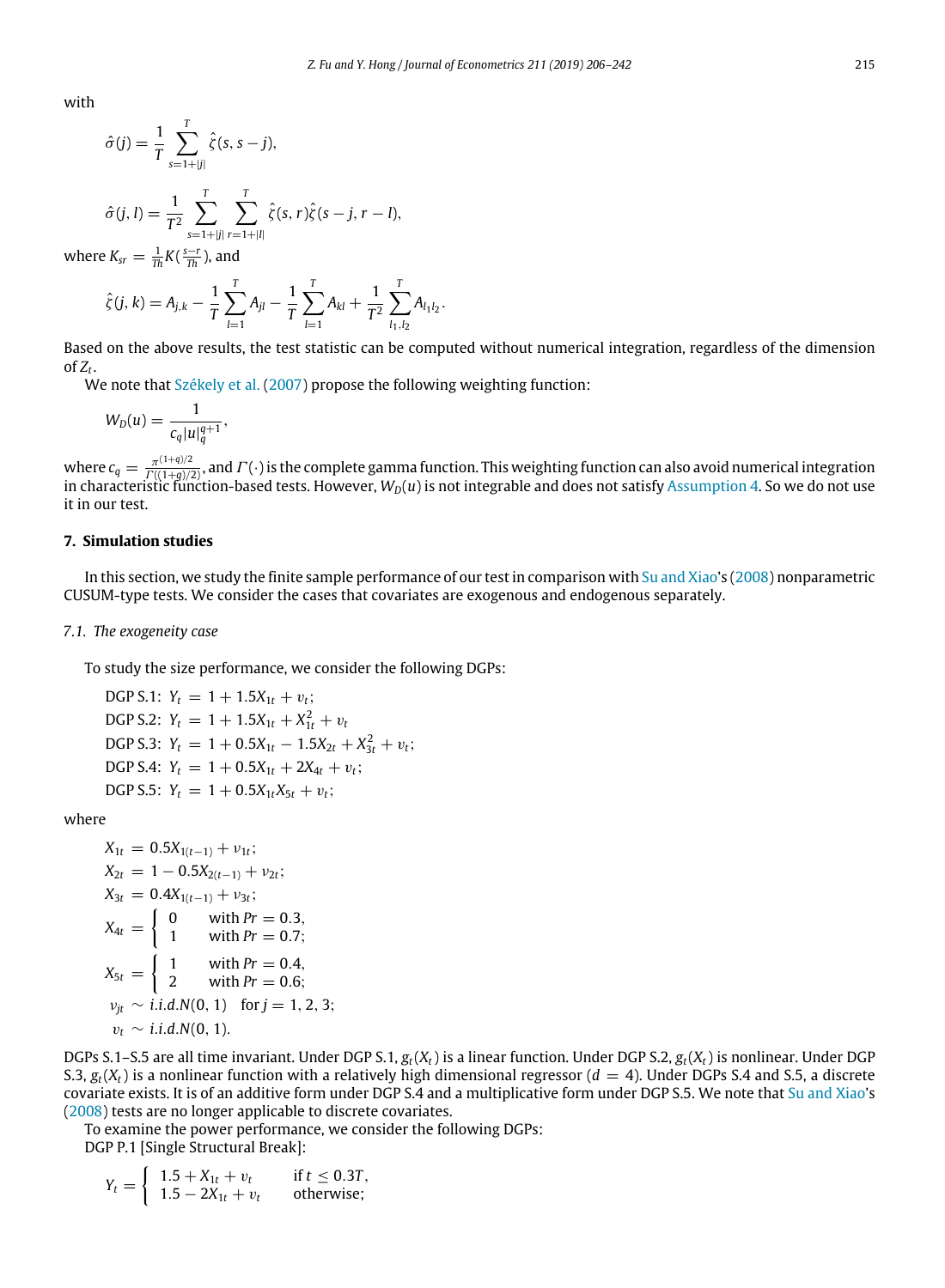DGP P.2 [Multiple Structural Breaks]:

$$
Y_t = \begin{cases} 1.5 + X_{1t} + v_t & \text{if } 0.1T < t < 0.3T, \\ 1.2 - X_{1t}^2 + 2\sin(X_{1t}) + v_t & \text{if } 0.3T \le t \le 0.7T, \\ -2X_{1t} + v_t & \text{otherwise;} \end{cases}
$$

DGP P.3 [Smooth Structural Change]:

$$
Y_t = \theta(\tau)(1 + 0.5X_{1t}) + v_t,
$$

where  $\theta(\tau) = 1.5\tau - e^{-(\tau - 0.5)^2}$ , and  $\tau = t/T$ ;

DGP P.4 [Smooth Structural Change]:

$$
Y_t = \theta_1(\tau)X_{1t} + e^{\tau X_{1t}} - \theta_2(\tau)X_{1t}^2 + v_t,
$$

where  $\theta_1(\tau) = 0.2e^{-0.7 + 3.5\tau}$ ,  $\theta_2(\tau) = 2\tau + e^{-16(\tau - 0.5)^2} - 1$ , and  $\tau = t/T$ .

Under DGP P.1, there exists a single structural break at  $t = 0.3T$ . Under DGP P.2, there exist two structural breaks at  $t = 0.3T$  and  $t = 0.7T$ . DGP P.3 is a linear time series model with smooth structural changes in the regression coefficient  $\theta(\tau)$ . And DGP P.4 is a nonlinear time series model with smooth structural changes.

For each DGP, we simulate 1000 data sets with the sample size  $T = 100$  and 200 respectively. We choose the joint *N*(0, 1) density function for *W*(*u*), and the Epanechnikov kernel for *K*(⋅). For the choice of bandwidth, we follow [Chen and](#page-35-16) [Hong](#page-35-16) [\(2012\)](#page-35-16) to use the rule-of-thumb bandwidth  $h=(1/\sqrt{12})T^{-1/5}$ . Our test statistic involves estimation of a generalized long-run variance, so we need to choose a proper lag order  $p<sub>T</sub>$ . One choice of  $p<sub>T</sub>$  is discussed in [Lima and Xiao](#page-35-34) [\(2010\)](#page-35-34) and [Hong et al.](#page-35-22) ([2017\)](#page-35-22):

$$
p_T = \min \left\{ \left\lfloor \left( \frac{3T}{2} \right)^{1/3} \left( \frac{2\hat{\rho}}{1 - \hat{\rho}^2} \right) \right\rfloor, \left\lfloor 8 \left( \frac{T}{100} \right)^{1/3} \right\rfloor \right\}
$$

where  $\hat{\rho}$  is the estimator of the maximum first order autocorrelation of  $\{Z_j_t\}_{j=1}^q$  and  $Y_t$ . For  $k(\cdot)$ , we use the Bartlett kernel.

,

We compare our test with the nonparametric CUSUM-type tests proposed by [Su and Xiao](#page-36-10) ([2008\)](#page-36-10). Their test statistics are based on nonparametric estimation of the unknown regression function. Following [Su and Xiao](#page-36-10) ([2008](#page-36-10)), we consider both types of test statistics:

$$
KS_T = \max_{1 \leq t \leq T} \left| \frac{1}{\sqrt{T}\hat{\sigma}} \sum_{j=1}^t \hat{v}_j \right|,
$$
  

$$
CM_T = \frac{1}{T} \sum_{t=1}^T \left( \frac{1}{\sqrt{T}\hat{\sigma}} \sum_{j=1}^t \hat{v}_j \right)^2,
$$

where  $\hat{v}_t=[Y_t-\hat{g}(X_t)]\hat{f}(X_t)\omega(X_t).$  Here  $\hat{g}(X_t)$  and  $\hat{f}(X_t)$  are the nonparametric kernel estimators for the regression function  $g_0(X_t)$  under  $\mathbb{H}_0$  and the density function  $f(X_t)$  of  $X_t$  respectively, and  $\omega(X_t)$  is a weighting function. We follow [Su and Xiao](#page-36-10)  $(2008)$  $(2008)$  $(2008)$  to set  $\omega(x) = [\sin(x) + \cos(x)]a_x$ , where  $a_x = 1[\hat{f}(x) > 0.001/\log T]$ . We choose a fourth order Epanechnikov kernel. For the bandwidth *h*, we choose  $h = h_0 T^{\frac{1}{9}} T^{-\gamma}$  where  $\gamma = \frac{1}{7}$ , and  $h_0$  is chosen via a least squares cross-validation procedure.

In addition to asymptotic critical values, we also use the following moving block bootstrap (MBB): Step (i), choose a block length  $l_T = l(T) \in \mathbb{N}(1 \le l_T \le T)$  such that  $l_T \to \infty$  as  $T \to \infty$ ; Step (ii), divide data into  $T - l_T + 1$  blocks and generate block data  $\{E_t\}_{t=1}^{f-l_T+1}$ , where  $\overline{E}_t=\{[Y_t,Z_t],\ldots,[Y_{t+l_T-1},Z_{t+l_T-1}]\}$ ; Step (iii), resample  $\{E_t\}_{t=1}^{T-l_T+1}$  with replacement to form a bootstrap data set  $\{ \mathcal{Z}_t^{\mathcal{B}} \}_{t=1}^L$  satisfying  $T = \lfloor L \rfloor$ ; Step (iv), calculate  $\widehat{\mathfrak{Q}}^{\mathcal{B}}$  using  $\{ \mathcal{Z}_t^{\mathcal{B}} \}_{t=1}^L$ ; Step (v), repeat Steps (iii) to (iv) B times to generate bootstrapped test statistics  $\{\widehat{SQ}_{b}^{B}\}_{b=1}^{B}$ . Then the *p*-value is given by

$$
p^{\mathcal{B}} = \frac{1}{B} \sum_{b=1}^{B} \mathbf{1}(\widehat{SQ} \leq \widehat{SQ}_{b}^{\mathcal{B}}).
$$

We reject  $\mathbb{H}_0$  when  $p^\mathcal{B}$  is smaller than the given significance level. Choosing an optimal block length is crucial and many approaches have been proposed (e.g., [Lahiri](#page-35-35), [1999](#page-35-35)). In this paper, we adopt [Politis and White'](#page-36-21)s ([2004](#page-36-21)) automatic block-length selection procedure.

[Table](#page-11-0) [1](#page-11-0) reports the size performance of our test and [Su and Xiao](#page-36-10)'s ([2008\)](#page-36-10) nonparametric CUSUM-type tests.  $\widehat{SQ}^{AS}$  and  $\widehat{SQ}^{BS}$  denote the results of  $\widehat{SQ}$  using the asymptotic and bootstrapped critical values respectively. For DGPs S.1 and S.2, we find that all tests perform reasonably well in finite samples. For DGP S.3, when the dimension of regressors is high, we find that our test displays some under-rejections using asymptotic critical values, but it improves as the sample size *T* increases. In both DGP 's S.4 and S.5, where one regressor is discrete, our test performs reasonably well, but [Su and Xiao'](#page-36-10)s ([2008\)](#page-36-10) test is no longer applicable.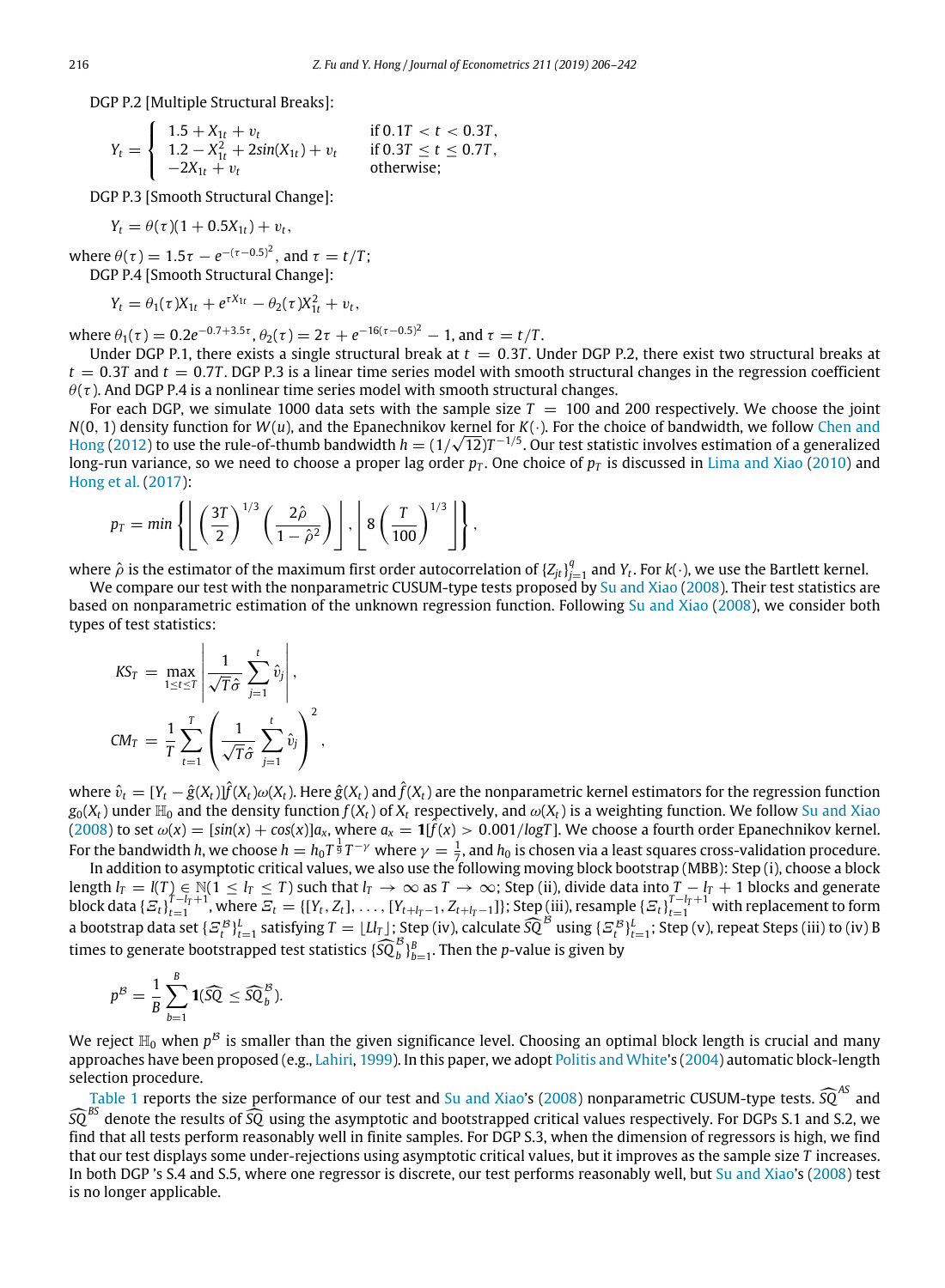<span id="page-11-0"></span>

| Table 1                                      |
|----------------------------------------------|
| Empirical rejection rates in finite samples. |

|                     |                        | $\widehat{SQ}^{AS}$ |                | $\widehat{SQ}^{BS}$ |                | $KS_T$         |                | $CM_T$         |                |
|---------------------|------------------------|---------------------|----------------|---------------------|----------------|----------------|----------------|----------------|----------------|
|                     |                        | 5%                  | 10%            | 5%                  | 10%            | 5%             | 10%            | 5%             | 10%            |
| DGP <sub>S.1</sub>  | $T = 100$<br>$T = 200$ | 0.046<br>0.056      | 0.091<br>0.106 | 0.053<br>0.056      | 0.106<br>0.121 | 0.071<br>0.077 | 0.123<br>0.116 | 0.062<br>0.067 | 0.118<br>0.109 |
| DGP <sub>S.2</sub>  | $T = 100$<br>$T = 200$ | 0.058<br>0.062      | 0.140<br>0.132 | 0.056<br>0.052      | 0.136<br>0.122 | 0.066<br>0.065 | 0.124<br>0.128 | 0.061<br>0.058 | 0.122<br>0.121 |
| DGP <sub>S</sub> 3  | $T = 100$<br>$T = 200$ | 0.039<br>0.048      | 0.089<br>0.118 | 0.048<br>0.053      | 0.094<br>0.122 | 0.071<br>0.062 | 0.121<br>0.116 | 0.068<br>0.058 | 0.119<br>0.114 |
| DGP <sub>S.4</sub>  | $T = 100$<br>$T = 200$ | 0.036<br>0.049      | 0.088<br>0.104 | 0.042<br>0.052      | 0.138<br>0.114 |                |                |                |                |
| DGP <sub>S</sub> .5 | $T = 100$<br>$T = 200$ | 0.039<br>0.047      | 0.094<br>0.093 | 0.056<br>0.052      | 0.136<br>0.120 |                |                |                |                |

Notes: (i) Number of replication = 1000; (ii) Number of bootstrapping = 499; (iii)  $\widehat{SO}^{AS}$  and  $\widehat{SO}^{BS}$  denote the result of *SQ*ˆ using asymptotic and bootstrap critical values respectively; (iv) *KS<sup>T</sup>* and *CM<sup>T</sup>* are the Kolmogorov–Smirnov and Cramer–von Mises test statistics of [Su and Xiao](#page-36-10) ([2008](#page-36-10)); (v) The weighting function *W*(*u*) is the joint *N*(0, 1) density function; (vi) For DGP S.4 and DGP S.5, [Su and Xiao](#page-36-10)'s ([2008](#page-36-10)) test is no longer applicable.

<span id="page-11-1"></span>

| Table 2 |                                              |  |  |
|---------|----------------------------------------------|--|--|
|         | Empirical rejection rates in finite samples. |  |  |

|         |           | $\widehat{SQ}^{AS}$ |       | $\widehat{SQ}^{BS}$ |       | $KS_T$ |       | $CM_{T}$ |       |
|---------|-----------|---------------------|-------|---------------------|-------|--------|-------|----------|-------|
|         |           | 5%                  | 10%   | 5%                  | 10%   | 5%     | 10%   | 5%       | 10%   |
| DGP P.1 | $T = 100$ | 0.588               | 0.794 | 0.512               | 0.768 | 0.818  | 0.886 | 0.710    | 0.836 |
|         | $T = 200$ | 0.614               | 0.893 | 0.668               | 0.881 | 0.823  | 0.965 | 0.791    | 0.925 |
| DGP P.2 | $T = 100$ | 0.900               | 0.968 | 0.776               | 0.932 | 0.972  | 0.990 | 0.944    | 0.982 |
|         | $T = 200$ | 0.938               | 0.989 | 0.866               | 0.963 | 0.992  | 1.000 | 0.976    | 1.000 |
| DGP P.3 | $T = 100$ | 0.226               | 0.448 | 0.316               | 0.530 | 0.116  | 0.168 | 0.086    | 0.168 |
|         | $T = 200$ | 0.379               | 0.612 | 0.462               | 0.716 | 0.136  | 0.197 | 0.098    | 0.186 |
| DGP P.4 | $T = 100$ | 0.248               | 0.394 | 0.138               | 0.318 | 0.166  | 0.288 | 0.174    | 0.294 |
|         | $T = 200$ | 0.301               | 0.510 | 0.289               | 0.512 | 0.213  | 0.365 | 0.201    | 0.361 |

Notes: (i) Number of replication = 1000; (ii) Number of bootstrapping = 499; (iii)  $\widehat{SQ}^{AS}$  and  $\widehat{SQ}^{BS}$  denote the result of *SQ*ˆ using asymptotic and bootstrap critical values respectively; (iv) *KS<sup>T</sup>* and *CM<sup>T</sup>* are the Kolmogorov–Smirnov and Cramer–von Mises test statistics of [Su and Xiao](#page-36-10) ([2008](#page-36-10)); (v) The weighting function *W*(*u*) is the joint *N*(0, 1) density function.

[Table](#page-11-1) [2](#page-11-1) reports the power performance of the tests. Not surprisingly, [Su and Xiao](#page-36-10)'s ([2008\)](#page-36-10) tests outperform our test under DGPs P.1 and P.2 where their tests have nontrivial power. Even so, our test is also very powerful to detect the deviations from  $\mathbb{H}_0$  under the two alternatives. Under DGPs P.3 and P.4, [Su and Xiao'](#page-36-10)s [\(2008](#page-36-10)) tests have lower power. In contrast, our test has reasonable power and is more powerful than [Su and Xiao'](#page-36-10)s ([2008\)](#page-36-10) tests.

To further demonstrate the power property of our test compared to [Su and Xiao](#page-36-10)'s [\(2008](#page-36-10)) tests, we plot the finite sample power for different break sizes. Consider the following two DGPs:

DGP P.1' [Single Structural Break]:

$$
Y_t = \begin{cases} 1.5 + X_{1t} + v_t & \text{if } t \le 0.3T, \\ 1.5 + (1 - c)X_{1t} + v_t & \text{otherwise}; \end{cases}
$$

and

DGP P.3' [Smooth Structural Change]:

$$
Y_t = \theta(\tau, c)(1 + 0.5X_{1t}) + v_t,
$$

where  $\theta(\tau,c)=1-ce^{-10(\tau-0.5)^2}$  with  $\tau=t/T$ . Here  $c$  measures the magnitude of structural changes. We let  $c$  vary from 0 to 2 to investigate its impact on the empirical power of our test and [Su and Xiao'](#page-36-10)s ([2008](#page-36-10)) tests. We set the sample size to be  $T = 100$ , and compute the empirical rejection rates of  $\overline{SQ}$  via the bootstrapped critical values (solid blue lines), the asymptotic critical values (dashed blue lines), and the empirical critical values (star-dotted blue lines). We compute the rejection rates of *KS<sup>T</sup>* (solid black lines) and *CM<sup>T</sup>* (dashed black lines) via the wild bootstrap in [Su and Xiao](#page-36-10) [\(2008](#page-36-10)). For each experiment, we simulate 500 random samples and set the number of bootstrap for each replication to be 399. The results for DGP P.1' and DGP P.3' are shown in [Figs.](#page-12-0) [1](#page-12-0) and [2](#page-12-1).

[Fig.](#page-12-0) [1](#page-12-0) presents the comparison of finite sample powers under abrupt structural breaks. It reveals that [Su and Xiao'](#page-36-10)s [\(2008](#page-36-10)) are more powerful than our tests. It is because [Su and Xiao'](#page-36-10)s ([2008](#page-36-10)) tests can detect certain local alternatives at the parametric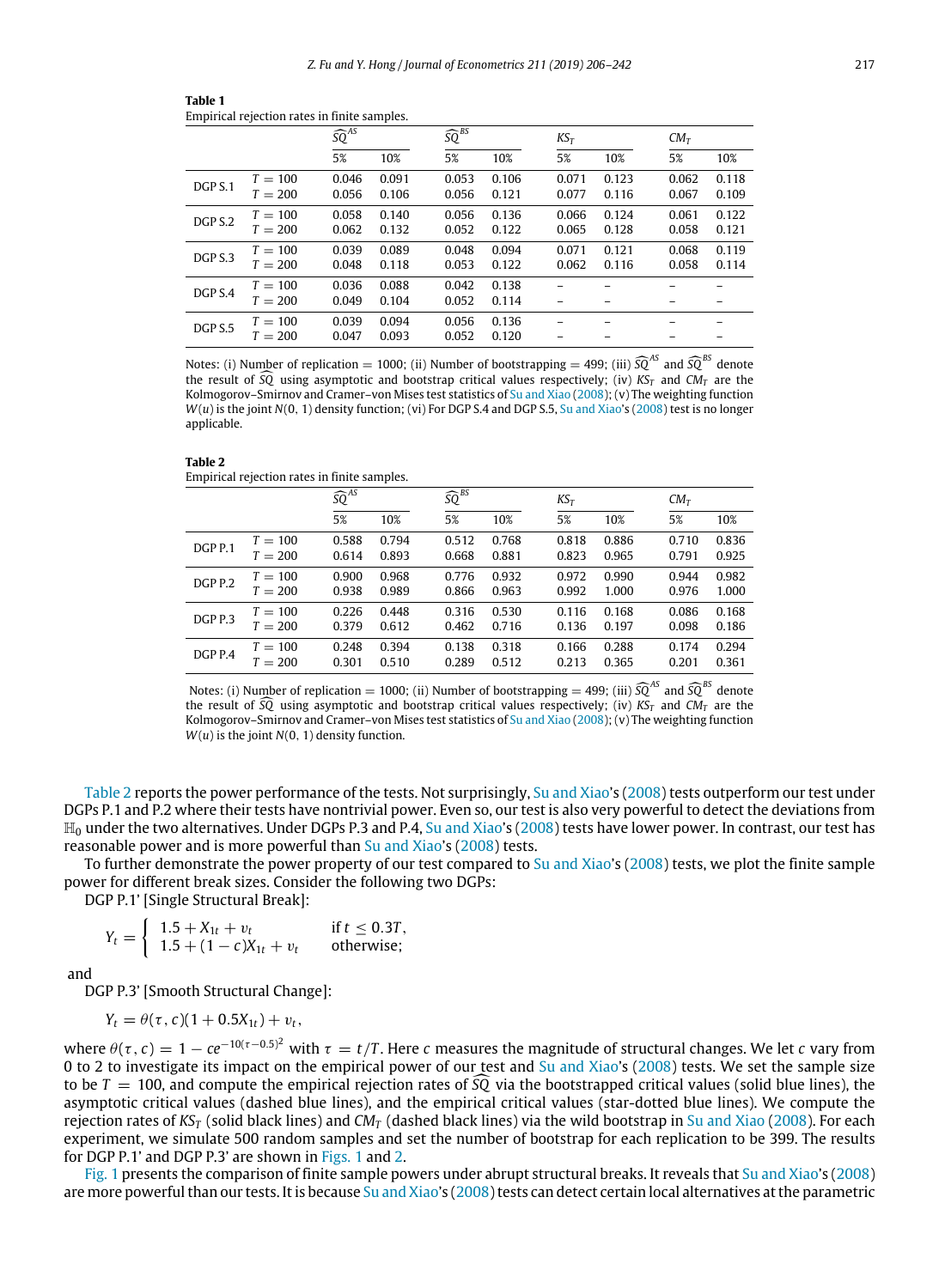

**Fig. 1.** Empirical rejection rate for DGP P.1'.

<span id="page-12-0"></span>

**Fig. 2.** Empirical rejection rate for DGP P.3'.

<span id="page-12-1"></span>rate. However, when it comes to smooth structural changes defined in DGP P.3', our test is more powerful. As shown in [Fig.](#page-12-1) [2](#page-12-1), our test can outperform [Su and Xiao](#page-36-10)'s [\(2008\)](#page-36-10) tests under smooth structural changes. Since our test is consistent against all alternatives while [Su and Xiao'](#page-36-10)s [\(2008](#page-36-10)) tests are not, our test is expected to have all-round power against various alternatives, although it may not have the best power against certain directions.

## *7.2. The endogeneity case*

To study the finite sample performance of our test with endogeneity, we consider the following DGPs. DGPIV S.1 [No Structural Change]:

 $Y_t = \ln(|X_t - 1| + 1)$ sgn( $X_t - 1$ ) +  $v_t$ ,  $X_t = \beta Z_t + w_t$ ,

where  $v_t$  and  $w_t$  are generated by the bivariate normal distribution

$$
\begin{pmatrix} v_t \\ w_t \end{pmatrix} \sim i.i.d.N \left[ \begin{pmatrix} 0 \\ 0 \end{pmatrix}, \begin{pmatrix} 1 & 0.5 \\ 0.5 & 1 \end{pmatrix} \right].
$$

*Zt* is an instrumental variable and follows an AR(1) process.

$$
Z_t=0.5Z_{t-1}+\xi_t,
$$

where ξ*<sup>t</sup>* ∼ i.i.d.*N*(0, 0.75). This DGP is the time series version of the example used by [Newey and Powell](#page-36-16) [\(2003\)](#page-36-16), where they assume  $Z_t \sim i.i.d.N(0, 1)$  with  $\beta = 1$ . The parameter  $\beta$  represents the strength between the instrumental variable  $Z_t$  and the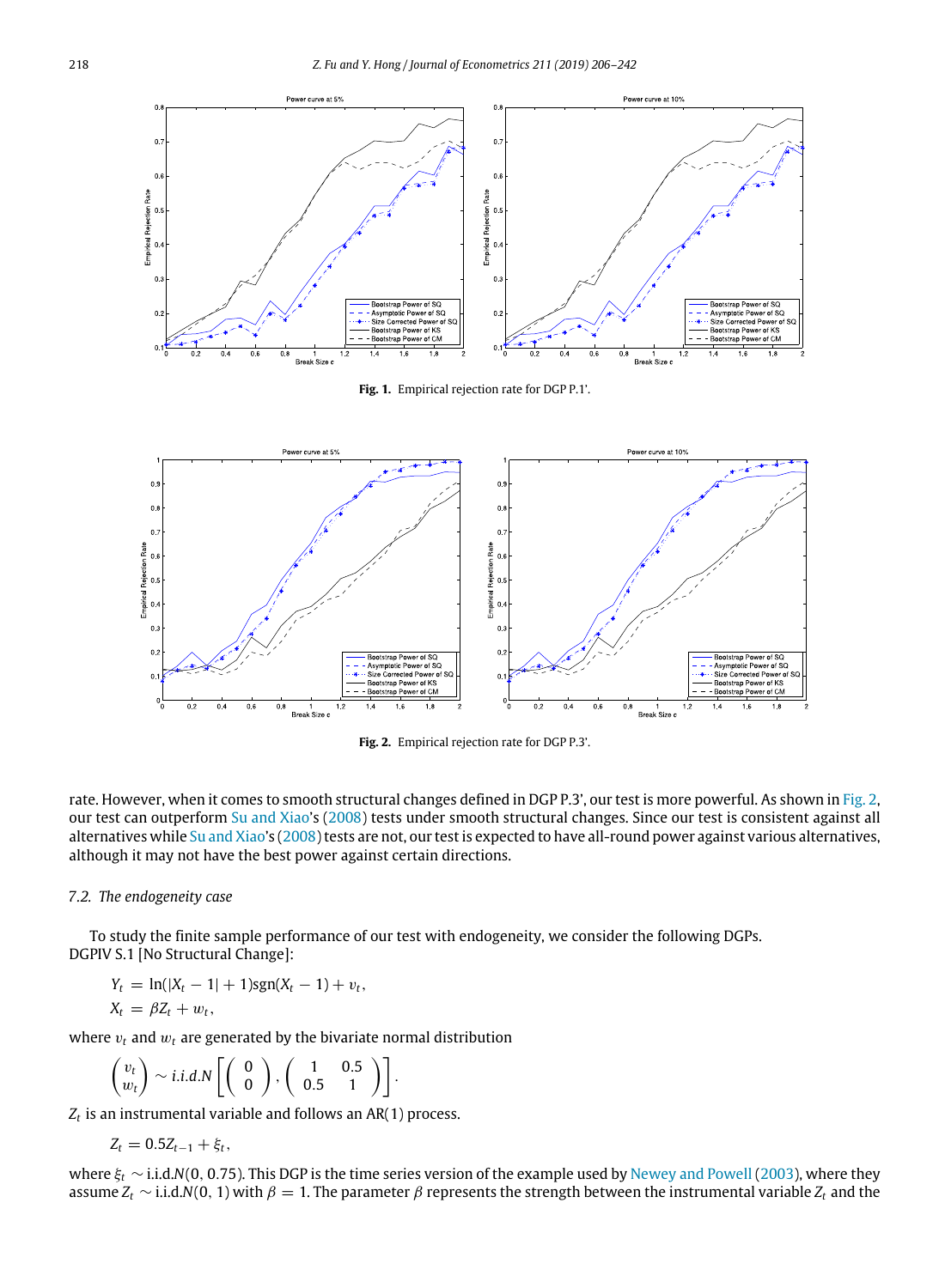<span id="page-13-0"></span>

| Table 3                                        |
|------------------------------------------------|
| Empirical rejection rates at 5% nominal level. |

|           |           | $\beta = 0.1$       |                     | $\beta=1$           |                     | $\beta = 2$         |                     |
|-----------|-----------|---------------------|---------------------|---------------------|---------------------|---------------------|---------------------|
|           |           | $\widehat{SQ}^{AS}$ | $\widehat{SQ}^{BS}$ | $\widehat{SQ}^{AS}$ | $\widehat{SQ}^{BS}$ | $\widehat{SQ}^{AS}$ | $\widehat{SQ}^{BS}$ |
| DGPIV S.1 | $T = 100$ | 0.022               | 0.022               | 0.016               | 0.026               | 0.028               | 0.046               |
|           | $T = 200$ | 0.012               | 0.016               | 0.018               | 0.020               | 0.036               | 0.038               |
| DGPIV P.1 | $T = 100$ | 0.946               | 0.484               | 0.948               | 0.534               | 0.946               | 0.566               |
|           | $T = 200$ | 1.000               | 0.590               | 1.000               | 0.650               | 1.000               | 0.612               |
| DGPIV P.2 | $T = 100$ | 0.072               | 0.102               | 0.074               | 0.106               | 0.120               | 0.150               |
|           | $T = 200$ | 0.160               | 0.176               | 0.198               | 0.208               | 0.260               | 0.284               |

Notes: (i) Number of replication = 500; (ii) Number of bootstrapping = 499; (iii)  $\widehat{SO}^{AS}$  and  $\widehat{SQ}^{BS}$  denote the result of  $\widehat{SQ}$  using asymptotic and bootstrap critical values respectively; (iv) The weighting function  $W(u)$  is the joint  $N(0, 1)$  density function.

#### <span id="page-13-1"></span>**Table 4**

Empirical rejection rates at 10% nominal level.

|           |           | $\beta=0.1$         |                     | $\beta=1$           |                     | $\beta = 2$         |                     |
|-----------|-----------|---------------------|---------------------|---------------------|---------------------|---------------------|---------------------|
|           |           | $\widehat{SQ}^{AS}$ | $\widehat{SQ}^{BS}$ | $\widehat{SQ}^{AS}$ | $\widehat{SO}^{BS}$ | $\widehat{SO}^{AS}$ | $\widehat{SQ}^{BS}$ |
| DGPIV S.1 | $T = 100$ | 0.058               | 0.062               | 0.062               | 0.088               | 0.080               | 0.112               |
|           | $T = 200$ | 0.048               | 0.056               | 0.054               | 0.072               | 0.096               | 0.114               |
| DGPIV P.1 | $T = 100$ | 0.984               | 0.748               | 0.988               | 0.756               | 0.989               | 0.748               |
|           | $T = 200$ | 1.000               | 0.910               | 1.000               | 0.932               | 1.000               | 0.910               |
| DGPIV P.2 | $T = 100$ | 0.164               | 0.214               | 0.168               | 0.234               | 0.234               | 0.300               |
|           | $T = 200$ | 0.274               | 0.302               | 0.316               | 0.360               | 0.396               | 0.468               |

Notes: (i) Number of replication = 500; (ii) Number of bootstrapping = 499; (iii)  $\widehat{SQ}^{AS}$  and  $\widehat{SQ}^{BS}$  denote the result of  $\widehat{SQ}$  using asymptotic and bootstrap critical values respectively; (iv) The weighting function  $W(u)$  is the joint  $N(0, 1)$  density function.

regressor  $X_t$  because their correlation is positively related to  $\beta$ :

$$
corr(X_t, Z_t) = \sqrt{\frac{1}{1 + 1/\beta^2}}.
$$

We set  $\beta = 0.1, 1$ , and 2 respectively to investigate the impact of weak and strong instruments on our test. To examine the power performance, we consider the following DGPs:

DGPIV P.1 [Abrupt Structural Break]:

$$
Y_t = \begin{cases} \ln(|X_t - 1| + 1)\text{sgn}(X_t - 1) + v_t & \text{if } t \le 0.3T, \\ \ln(|X_t - 1| + 2) + v_t & \text{otherwise}; \end{cases}
$$

DGPIV P.2 [Smooth Structural Change]:

$$
Y_t = \theta(\tau) \ln(|X_t - 1| + 1) \operatorname{sgn}(X_t - 1) + v_t,
$$

where  $\theta(\tau) = 1.5\tau - e^{-(\tau - 0.5)^2}$  with  $\tau = t/T$ .

We only examine the performance of our test because no existing tests are applicable to testing structural changes in nonparametric regression with endogeneity. [Tables](#page-13-0) [3](#page-13-0) and [4](#page-13-1) report the empirical rejection rates at 10% and 5% significance levels, respectively. Under DGPIV S.1, we find that when the instrumental variable has a weak dependence (e.g.,  $\beta = 0.1$ ) with the covariates,  $\overline{SQ}$  is undersized using asymptotic critical values. But it improves as sample size *T* increases. When the dependence between the instrumental variable and the covariates increases (i.e.,  $\beta = 2$ ), the size of our test improves. The empirical rejection rate using bootstrapped critical values is closer to the nominal level than that using asymptotic critical values. Overall, we observe that the strength of correlation between *X<sup>t</sup>* and *Z<sup>t</sup>* affects the size performance of our test. When  $\beta = 2$ , the finite sample rejection rates of both  $\widehat{SQ}^{AS}$  and  $\widehat{SQ}^{BS}$  are close to the nominal levels.

Next, we demonstrate the power performance of our test with respect to different magnitudes of structural changes. We made slight modifications to DGPIVs P.1 and P.2:

DGPIV P.1' [Abrupt Structural Break]:

$$
Y_t = \begin{cases} \ln(|X_t - 1| + 1)\text{sgn}(X_t - 1) + v_t & \text{if } t \le 0.3T, \\ \ln(|X_t - 1| + 1)\text{sgn}(X_t - 1) + c + v_t & \text{otherwise}; \end{cases}
$$

DGPIV P.2' [Smooth Structural Change]:

 $Y_t = \theta(\tau, c) \ln(|X_t - 1| + 1)$ *sgn*(*X<sub>t</sub>* − 1) + v<sub>t</sub>,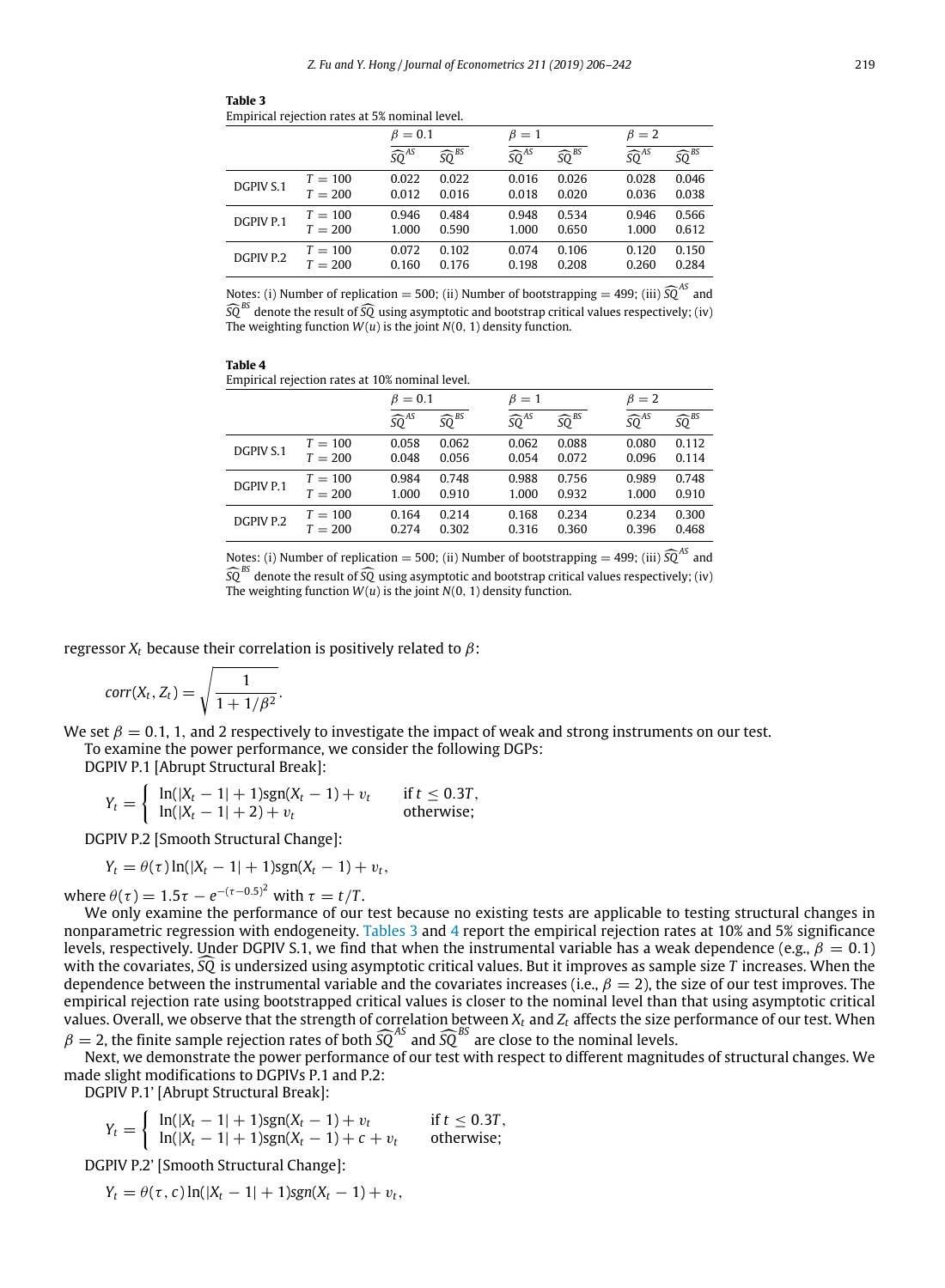

**Fig. 3.** Empirical rejection rate for DGPIV P.1' with  $\beta = 0.1$ .

<span id="page-14-0"></span>

**Fig. 4.** Empirical rejection rate for DGPIV P.1' with  $\beta = 1$ .

where  $\theta(\tau,c)=1-ce^{-10(\tau-0.5)^2}$  with  $\tau\,=t/T$ . Here,  $c$  measures the strength of signals. We let  $c$  increase from 0 to 2 to show its impact on the finite sample power of our test. We compute the empirical rejection rates via the bootstrapped critical values (solid lines), the asymptotic critical values (dashed lines), and the empirical critical values (star-dotted lines). We set the sample size to be 100 (blue lines) and 200 (red lines) to check whether the power increases as the sample size grows. For each experiment, we simulate 500 random samples and set the number of bootstrap for each replication to be 399.

[Figs.](#page-14-0) [3](#page-14-0)[–5](#page-15-0) show the empirical power curves under DGPIV P.1' at the 5% and 10% significance levels with  $\beta = 0.1$ , 1, and 2, respectively. [Figs.](#page-15-1) [6](#page-15-1)[–8](#page-16-1) are generated under DGPIV P.2'. In general, we see that our test has nontrivial power for both smooth structural changes and abrupt structural breaks. And the empirical rejection rates increase as the sample size grows.

Furthermore, we have two important observations. One is that our test is slightly undersized using both the bootstrapped and asymptotic critical values, which is characterized by the distance from the star-dotted line (size corrected power) to the solid line (bootstrap power) and the dashed line (asymptotic power). However, the distance becomes smaller as the strength of instrumental variables increases, and the sample size grows. When the sample size is 200, the undersize problem is almost trivial even when the correlation between the instruments and the regressors is relatively small (i.e.,  $\beta = 0.1$ ).

The other observation is that the power curve via bootstrapped critical values is not monotonically increasing with the break size *c* under abrupt structural breaks. Such a problem does not exist when the structural change is smooth. The intuition for that is quite straightforward. Under the case of abrupt structural breaks, the regression function can be viewed as a step function of time. When the break size is relatively small, our smoothed nonparametric estimator can approximate the step function reasonably well such that the asymptotic distribution is still normal. Therefore, we can observe monotonically increasing power as *c* increases to certain values. However, when the break size is large enough such that the bias of the smoothed nonparametric estimator dominates the behavior of our test statistic, the asymptotic result of our test may not hold anymore. Therefore, the bootstrap cannot capture the asymptotic behavior of our test statistic, leading to the nonmonotonic power problem. Such a problem is relatively severe when we approximate the tail distribution (i.e., at the 5% significance level) via bootstrap. Although the bootstrapped power is non-monotonic, we still observe that the empirical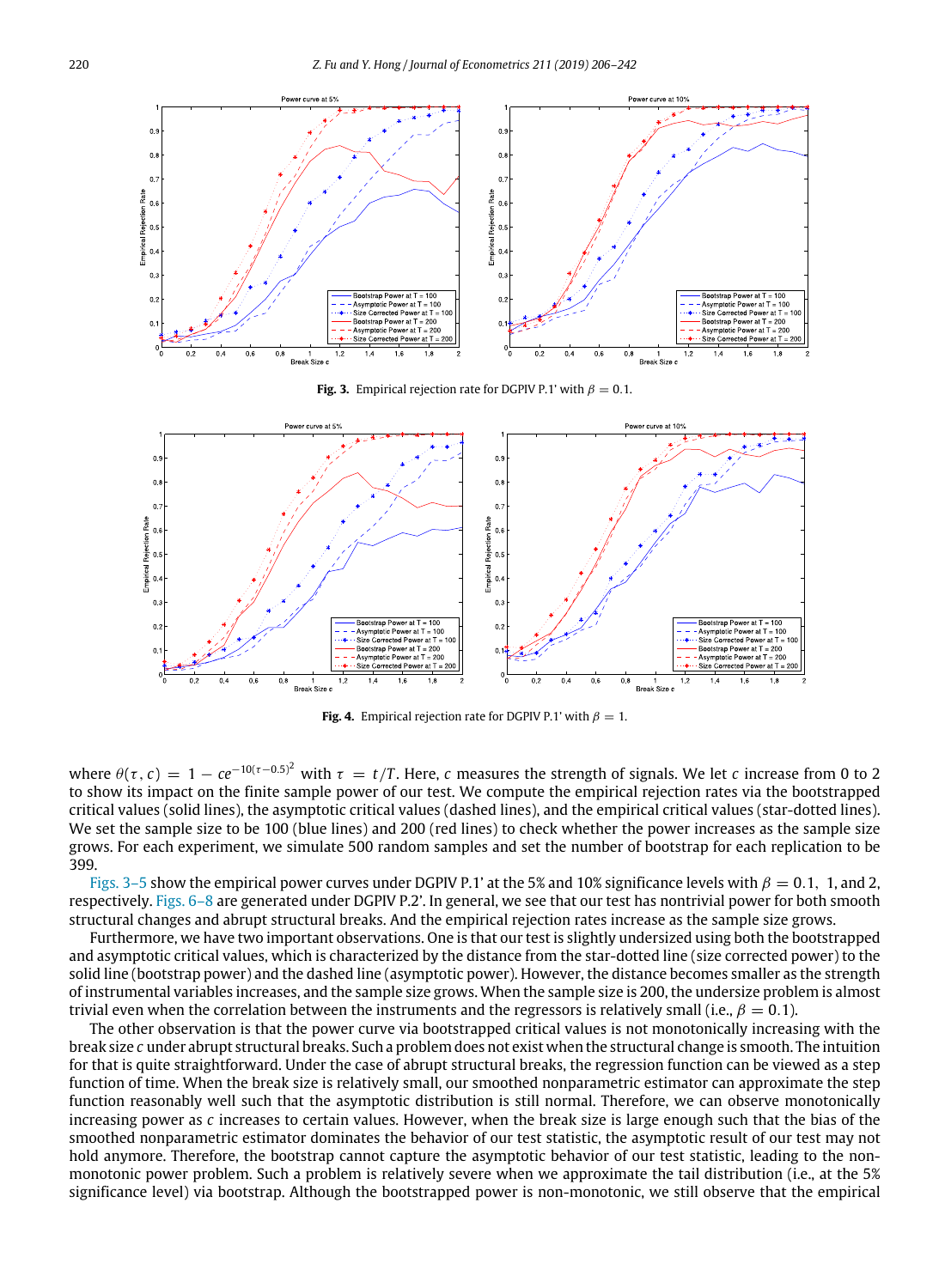

**Fig. 5.** Empirical rejection rate for DGPIV P.1' with  $\beta = 2$ .

<span id="page-15-0"></span>

**Fig. 6.** Empirical rejection rate for DGPIV P.2' with  $\beta = 0.1$ .

<span id="page-15-1"></span>

**Fig. 7.** Empirical rejection rate for DGPIV P.2' with  $\beta = 1$ .

rejection rate increases as the sample size grows at each given break size. It implies that our test can still work well in finite samples when there exist abrupt structural breaks. On the contrary, when the structural change is smooth, all three power curves increase as the magnitude of structural changes grows. Because the regression function is a smooth function of time, the smoothed nonparametric estimator can approximate the Fourier transform reasonably well under H*A*. Therefore, the asymptotic normality of our test is not affected by the break size *c*. The finite sample power of our test also increases as the sample size grows. Moreover, when the structural change is smooth, the undersized problem is quite trivial.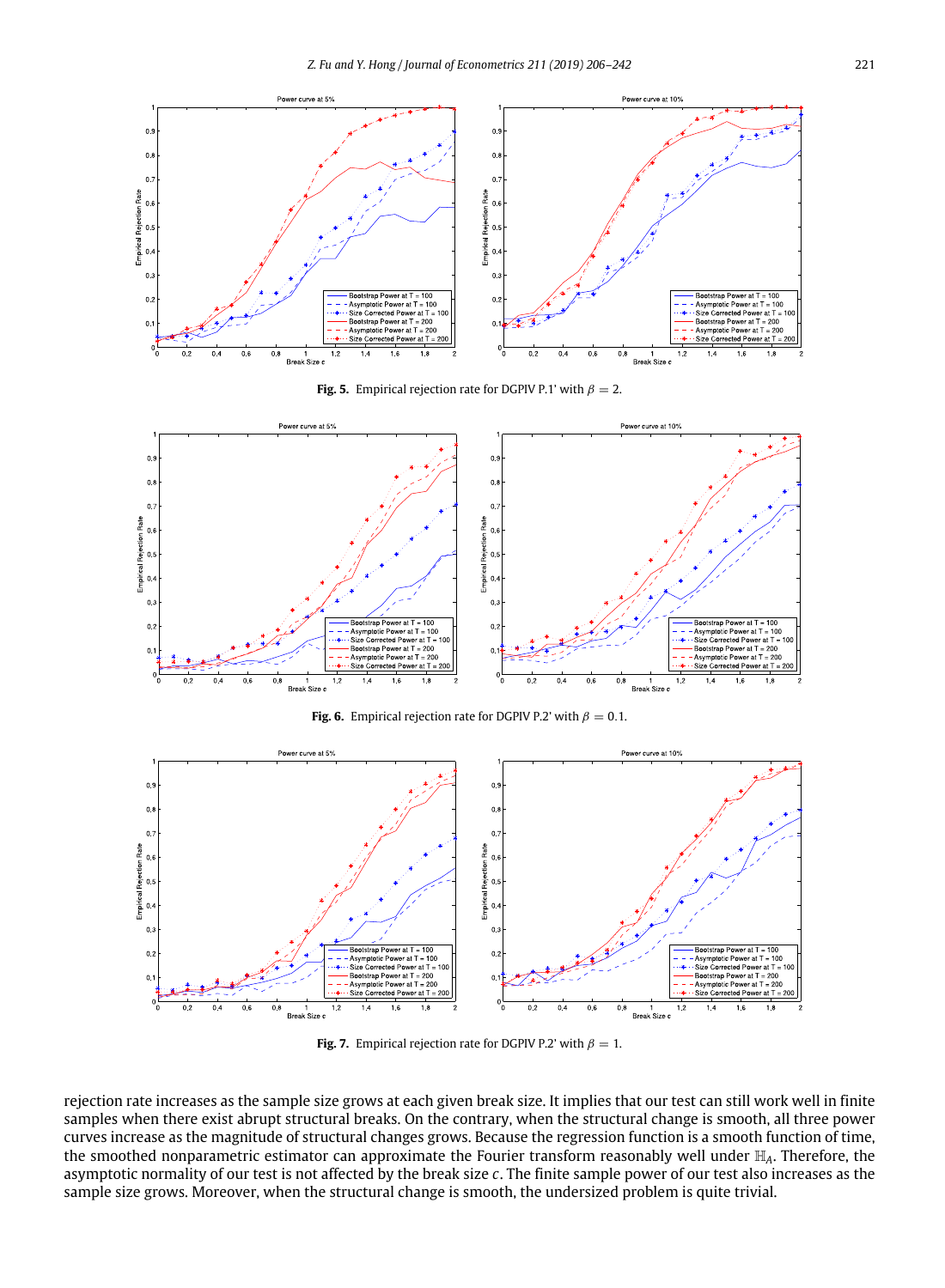

**Fig. 8.** Empirical rejection rate for DGPIV P.2' with  $\beta = 2$ .

<span id="page-16-1"></span>As pointed out by one referee, our test can detect structural changes that are not explicitly associated with the existing covariates. Consider the following DGP as an example:

$$
Y_t = \alpha X_t + \beta_t R_t + \eta_t
$$
  
=  $\beta_t E(R_t) + \alpha X_t + \beta_t [R_t - E(R_t)] + \eta_t$   
=  $\beta_t \mu_r + \alpha X_t + \beta_t (R_t - \mu_r) + \eta_t$ ,

where  $X_t$  is an observable covariate,  $R_t$  is unobservable, and  $corr(X_t,R_t)\neq 0$ . Both  $X_t$  and  $R_t$  are exogenous such that the true error term  $\eta_t$  satisfies  $E(\eta_t|X_t, R_t) = 0$ . The parameter  $\mu_r \equiv E(R_t)$  is the constant mean of  $R_t$ ,  $\alpha$  is a constant regression coefficient, while β*<sup>t</sup>* changes over time. Here a structural change exists and it is associated with *R<sup>t</sup>* . However, since we do not observe *R<sup>t</sup>* , we may write the model in the following way:

$$
Y_t = \beta_t \mu_r + \alpha X_t + v_t,
$$

where  $v_t \equiv \beta_t (R_t - \mu_r) + \eta_t$ . In this model, endogeneity arises given  $E(X_t v_t) \neq 0$ . According to our approach, we need to find an instrumental variable  $Z_t$  such that  $E(v_t|Z_t)=0$  and  $E(Z_tX_t)\neq 0$ . Our test will detect the structural change in  $\beta_t$  as long as  $\mu_r\neq 0$ . Therefore, even when we do not have the pertinent covariates that drive the change, we can still know whether a structural change exists. In this sense, our test is more applicable than the existing approaches that require exogeneity.

To sum up, we demonstrate the reasonable finite sample performance of our test in nonparametric regressions with exogeneity and endogeneity. When covariates are all exogenous, our test is more powerful under several alternatives than [Su and Xiao'](#page-36-10)s [\(2008\)](#page-36-10) tests. Moreover, when endogenous or discrete covariates are present, our test also performs reasonably well in finite samples.

#### **8. Empirical application**

<span id="page-16-0"></span>In this section, we revisit the predictability of equity premium. It has been documented that many financial and macroeconomic variables usually have poor out-of-sample predictive power for equity returns, see (e.g.) [Welch and Goyal](#page-36-4) ([2008](#page-36-4)). Many studies attribute the failure of out-of-sample prediction to the existence of structural changes. [Chen and Hong](#page-35-16) ([2012](#page-35-16)) examine the stability of predictive regressions using 14 financial and economic variables and find substantial evidence against the stability of both univariate and multivariate linear predictive models for equity returns. However, as mentioned by [Chen and Hong](#page-35-16) ([2012\)](#page-35-16), the rejection could be due to model misspecification rather than structural changes. [Hillebrand](#page-35-36) [et al.](#page-35-36) ([2009](#page-35-36)) and [Campbell and Thompson](#page-35-37) ([2007](#page-35-37)) find that by imposing sign restrictions, linear predictive models could provide an improved out-of-sample prediction. This implies the failure of out-of-sample prediction could result from model misspecification. [Lee et al.](#page-35-38) ([2014](#page-35-38)) impose monotonicity in both nonparametric and semiparametric predictive regression models, and they find that these models have better predictability for equity premium.

We try to answer the following crucial question: Is the failure of out-of-sample prediction due to the existence of neglected nonlinearity or structural changes? Although [Lee et al.](#page-35-38) [\(2014\)](#page-35-38) document the superior performance of nonparametric and semiparametric models over linear regression models, they might overlook the instability of the underlying DGP. Our test is applicable since it can detect structural changes without model misspecification.

We follow [Lee et al.](#page-35-38) [\(2014](#page-35-38)) and examine 4 predictors: default spread (ds), smoothed earnings-price ratio (se/p), longterm yields on U.S. government bonds (lty), and yields of the 3-Month T-bill on the secondary market (t-bill). The dependent variable is the monthly return of the S&P 500 index ( $Y_{t+1}$ ), where  $Y_{t+1} = \log[(P_{t+1} + D_{t+1})/P_t] - r_t$ ,  $P_t$  is the monthly S&P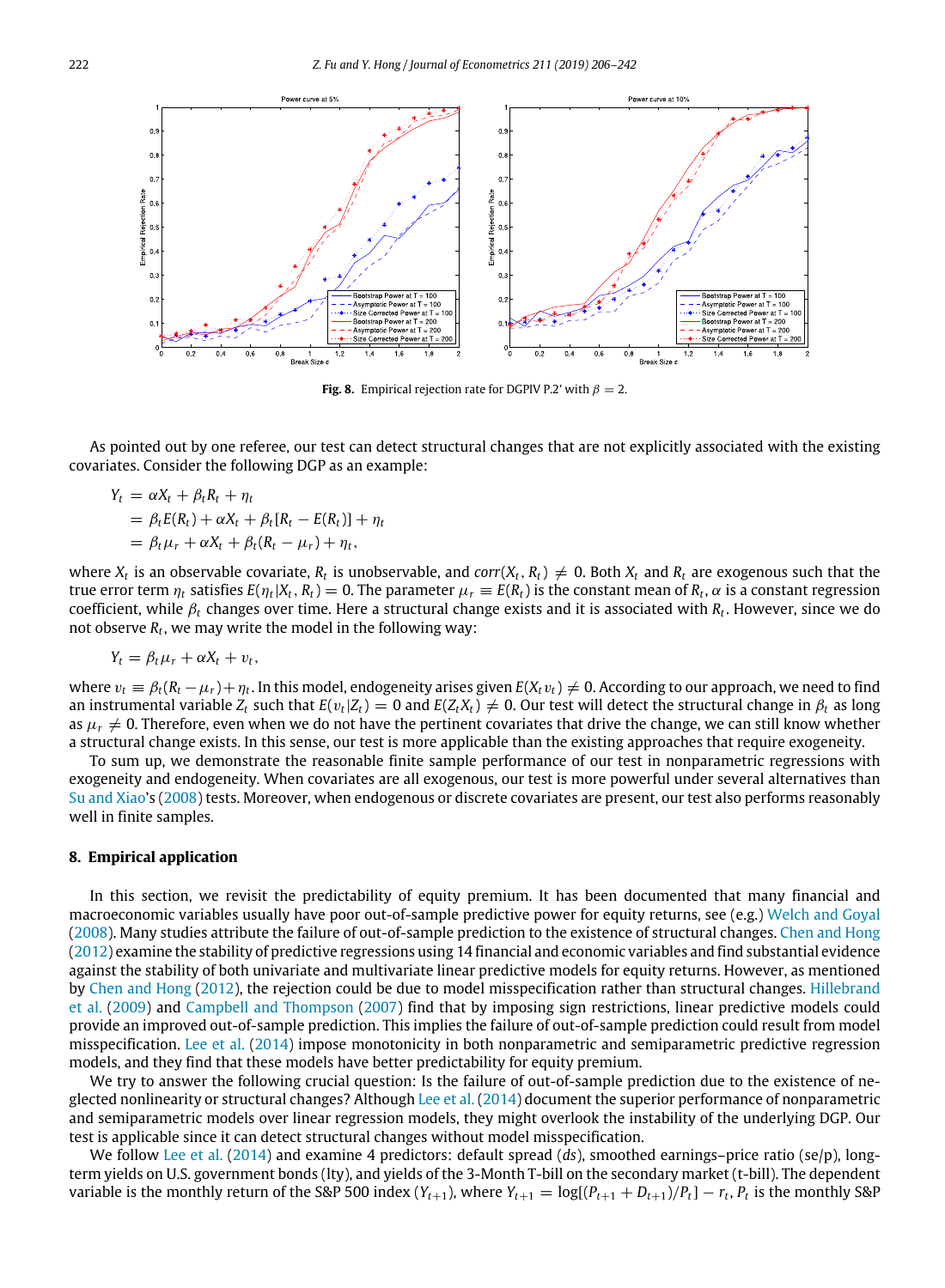<span id="page-17-1"></span>**Table 5** Stability test for predictive regressions.

|                |                  |                  | Post-oil-shock period |                  |                  |  |  |  |  |
|----------------|------------------|------------------|-----------------------|------------------|------------------|--|--|--|--|
| $s=1$          | $s = 6$          | $s = 12$         | $s = 1$               | $s=6$            | $s = 12$         |  |  |  |  |
| 0.008          | 0.0341           | 0.0661           | 0.012                 | 0.1603           | 0.1543           |  |  |  |  |
| 0.001          | 0.0342           | 0.0421           | 0.008                 | 0.1643           | 0.1563           |  |  |  |  |
| 0.014<br>0.016 | 0.0281<br>0.0261 | 0.0862<br>0.0601 | 0.012<br>0.022        | 0.1784<br>0.1423 | 0.1603<br>0.1784 |  |  |  |  |
|                |                  |                  | Pre-oil-shock period  |                  |                  |  |  |  |  |

Notes: (i) This table reports the bootstrapped p-values of  $\widehat{SQ}$ ; (ii) Number of bootstrapping = 499; (iii) The predictors are default spread (*ds*), smoothed earnings–price ratio (se/p), longterm yields on U.S. government bonds (lty), and yields on the 3-Month T-bill on the secondary market (t-bill); (iv) Pre-oil-shock period: January 1950 to December 1975; (v) Post-oil-shock period: January 1976 to December 2005; (vi) The weighting function *W*(*u*) is the joint *N*(0, 1) density function.

500 index,  $D_t$  is the dividend paid on the S&P 500 index, and  $r_t$  is the 3-month Treasury bill rate. We consider the following predictive regression:

$$
Y_{t+s}=g(X_t)+v_{t+s},
$$

where *s* is the number of steps ahead in out-of-sample prediction. Our data are from [Lee et al.](#page-35-38) [\(2014](#page-35-38)) and [Chen and Hong](#page-35-16)  $(2012)$  $(2012)$  $(2012)$ 

To account for the oil shocks in the 1970s, we divide our sample into two subperiods: the pre-oil-shock sample (January 1950 to December 1975) and the post-oil-shock sample (January 1976 to December 2005). The *<sup>p</sup>*-values of our test *SQ*ˆ are obtained by the block-bootstrap as described in Section [7.](#page-9-0) [Table](#page-17-1) [5](#page-17-1) reports the *p*-values of our test for stability of equity returns prediction. When the forecasting step is one month ahead  $(s = 1)$ , our test rejects the stability of the predictive relationship between equity returns and each predictor during both the pre-oil-shock and post-oil-shock periods. Although the near past predictors should contain relevant information about the outcome one-step ahead, such a relationship is usually unstable due to the rapidly changing economic environment. When  $s = 6$ , we find that the predictive relationship is unstable for the pre-oil-shock period but is stable for the post-oil-shock period at the 5% significance level. When the forecasting step is one year ahead, only the earnings–price ratio (se/p) has an unstable predictive relationship with the future equity return at the 5% significance level in the pre-oil-shock period. The predictive relationship with each predictor is stable in the post-oil-shock period.

Because we do not assume a parametric functional form for the regression function, it is reasonable that we obtain weaker or less significant results. However, our results, once significant, indicate structural changes which are not contaminated by model misspecification. Therefore, different from the relatively strong evidence of unstable predictive relationships between equity returns and financial/macroeconomic variables detected by [Chen and Hong](#page-35-16) [\(2012\)](#page-35-16), our findings indicate that the source of rejection in [Chen and Hong](#page-35-16) [\(2012](#page-35-16)), who consider a linear predictive model, could come from model misspecification rather than structural changes. However, our test does document strong evidence of structural changes in predictive regressions for  $s = 1$  and  $s = 6$  in the pre-oil-shock period. It implies that structural change exists and is one important source for poor out-of-sample forecasts, no matter what predictive regression models are used.

#### **9. Conclusion**

<span id="page-17-0"></span>The failure of out-of-sample forecasting of time series regression models that assume stationarity may be due to the existence of neglected nonlinearity or structural changes. It is important to distinguish structural changes from neglected nonlinearity and/or model misspecification because their implications on modeling, inference, and prediction are quite different. Therefore, it is highly desirable to develop consistent tests for structural changes that are robust to model misspecification.

In this paper, we have proposed a model-free consistent test for structural changes in regression by testing the timevarying property of the Fourier transform of data. It avoids direct nonparametric estimation of the unknown regression function, which is required by the existing nonparametric tests for structural changes. Our test does not suffer from the notorious "curse of dimensionality" problem. As a result, it is asymptotically more powerful than [Vogt](#page-36-12)'s [\(2015](#page-36-12)) nonparametric test, which is the only consistent test for structural changes in a nonparametric regression model in the existing literature. Although the nonparametric tests of [Hidalgo](#page-35-21) [\(1995\)](#page-35-21) and [Su and Xiao](#page-36-10) [\(2008](#page-36-10)) are asymptotically more powerful than our test against certain smooth local alternatives, they are not consistent tests against a class of fixed alternatives and are asymptotically less powerful than our test against a class of nonsmooth local alternatives. We note that our test is not robust to structural changes in the marginal distributions of the regressors or instruments. Compared to [Su](#page-36-10) [and Xiao](#page-36-10) [\(2008\)](#page-36-10) and [Vogt](#page-36-12) ([2015\)](#page-36-12), we restrict the regressors to be strictly stationary. Although the strict stationarity condition makes our test to be less applicable in scope, we can achieve the efficiency gain. Furthermore, unlike the existing literature, our approach applies to regression models with exogenous and/or endogenous covariates, and we allow the regressors and instruments to be discrete random variables. By using a suitable weighting function, we can avoid the numerical integration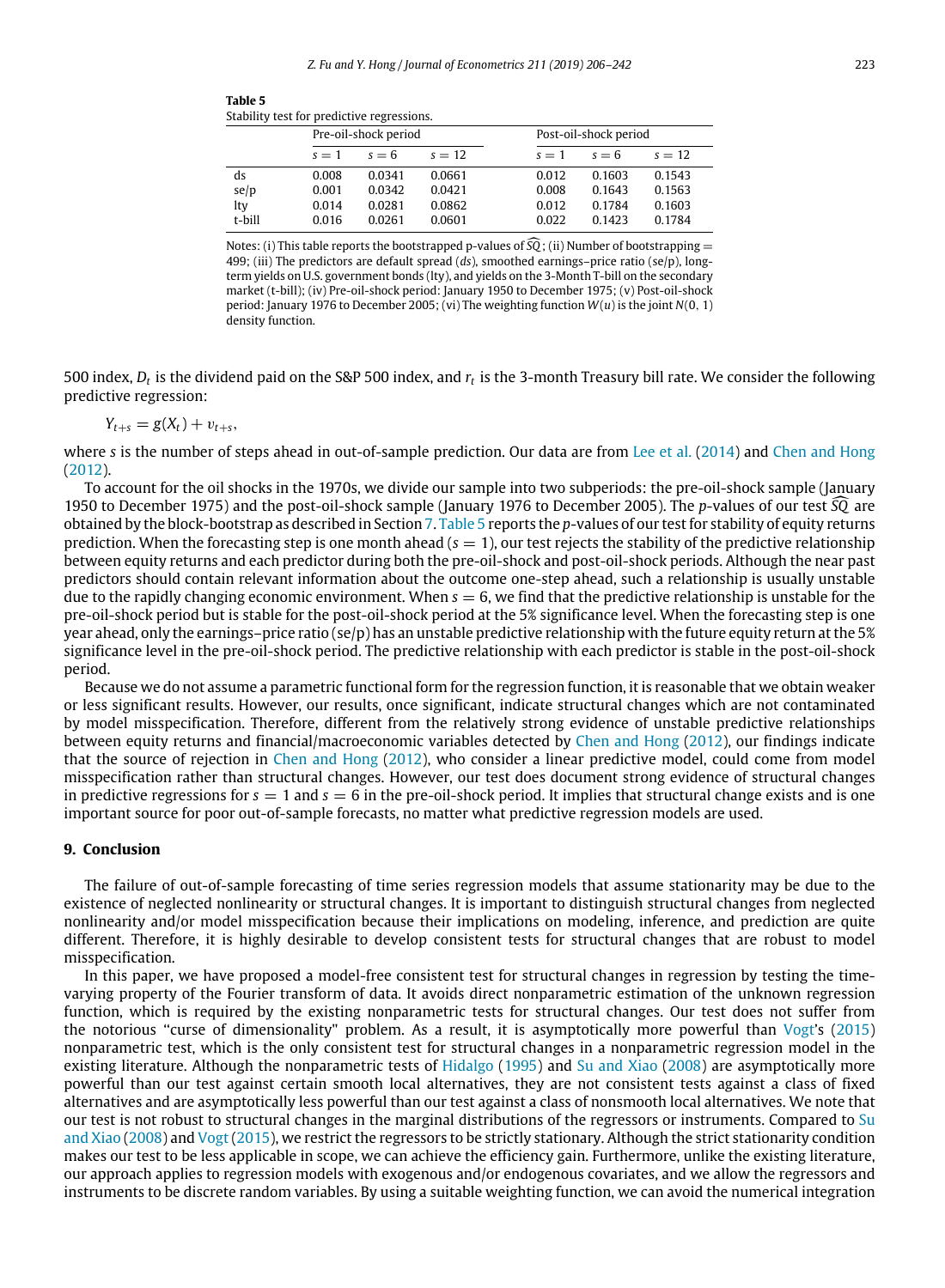over the transform parameters, which is computationally convenient and efficient in practice. Our test statistic follows a convenient asymptotic null *N*(0, 1) distribution and is consistent against a larger class of smooth structural changes as well as abrupt structural breaks with unknown breakpoints. Simulations show that the test has reasonable size and all-around power against various alternatives of abrupt breaks and smooth changes in both linear and nonlinear time series regression models. An empirical application of our model-free test to predictive regressions suggests that although the neglected nonlinearity is one crucial source of poor out-of-sample predictability for the S&P 500 returns, one still needs to account for potential structural instabilities at certain forecasting horizons.

## **Acknowledgment**

Fu acknowledges financial supports from Shanghai Pujiang Program (No. 18PJC006).

### **Appendix. Mathematical appendix**

<span id="page-18-0"></span>Throughout the [Appendix](#page-18-0), we use the same notations as defined in the paper.

**Proof of [Lemma](#page-2-3) [1.](#page-2-3)** First we show the sufficient condition: if  $Pr[g_t(X_t) = g_0(X_t)] = 1$  then  $\phi_t(u) = \phi_0(u)$  for all  $u \in \mathbb{R}^q$ . By definition,  $\phi_t(u) = E(Y_t e^{iu^{\prime} Z_t}) = E[g_t(X_t)e^{iu^{\prime} Z_t}] = E[g_0(X_t)e^{iu^{\prime} Z_t}] = \phi_0(u)$ . The last equality comes from the definition of  $\phi_0(u)$ . Since this equality holds for any  $u\in\mathbb{R}^q,$  we have proved the sufficient condition.

Then we show the necessary condition: if  $\phi_t(u) = \phi_0(u)$  for all  $u \in \mathbb{R}^q$ , then  $Pr[g_t(X_t) = g_0(X_t)] = 1$ . By Law of Iterated Expectation,

$$
\begin{aligned} & \phi_t(u) - \phi_0(u) \\ & = \int [g_t(x) - g_0(x)] e^{iu/z} dF_{XZ}(x, z) \\ & = \int E[g_t(X_t) - g_0(X_t)|Z_t = z] e^{iu/z} dF_Z(z), \end{aligned}
$$

where  $F_{XZ}(x, z)$  and  $F_Z(z)$  denote the joint CDF of  $X_t$  and  $Z_t$  and marginal CDF of  $Z_t$ . Let  $\Delta_t(z) = E[g_t(X_t) - g_0(X_t)|Z_t = z]$ . We first show that if  $\phi_t(u) = \phi_0(u)$  for all  $u \in \mathbb{R}^q$ , then  $Pr[\Delta_t(Z_t) = 0] = 1$ .

Put

$$
\delta_t^{(1)}(z) = \max\{\Delta_t(z), 0\}, \quad \delta_t^{(2)}(z) = \max\{-\Delta_t(z), 0\},
$$

such that  $\delta_1(z)$  and  $\delta_2(z)$  are non-negative Borel measurable functions on  $\mathbb{R}^q$  and

$$
\Delta_t(z) = \delta_t^{(1)}(z) - \delta_t^{(2)}(z).
$$

Now, let the moments

$$
c_t^{(j)} = E[\delta_t^{(j)}(z)] > 0, \text{ for } j = 1, 2.
$$

Define the new probability measures  $v_t^{(1)}$  and  $v_t^{(2)}$  on the Euclidean Borel field  ${\mathbb B}$  as

$$
v_t^{(j)}(B) = \int_B \delta_t^{(j)}(z) dF_Z(z) / c_t^{(j)}, \text{ for } j = 1, 2,
$$

where *B* is an arbitrary Borel set in **B**. Now we can rewrite

$$
\begin{split} & \phi_t(u) - \phi_0(u) \\ & = \int \Delta_t(z) e^{iu/z} dF_z(z) \\ & = \int [\delta_t^{(1)}(z) - \delta_t^{(2)}(z)] e^{iu'z} dF_z(z) \\ & = \int \delta_t^{(1)}(z) e^{iu'z} dF_z(z) - \int \delta_t^{(2)}(z) e^{iu'z} dF_z(z). \end{split}
$$

Given  $v_t^{(j)}(B) = \int_B \delta_t^{(j)}(z) dF_Z(z) / c_t^{(j)}$  for  $j = 1, 2$ , we have

$$
d\nu_t^{(j)}(z)c_t^{(j)}=\delta_t^{(j)}(z)dF_Z(z).
$$

Thus

$$
\begin{aligned}\n&\phi_t(u) - \phi_0(u) \\
&= \int \delta_t^{(1)}(z)e^{iu'z} dF_z(z) - \int \delta_t^{(2)}(z)e^{iu'z} dF_z(z) \\
&= c_t^{(1)} \int e^{iu'z} d\nu_t^{(1)}(z) - c_t^{(2)} \int e^{iu'z} d\nu_t^{(2)}(z).\n\end{aligned}
$$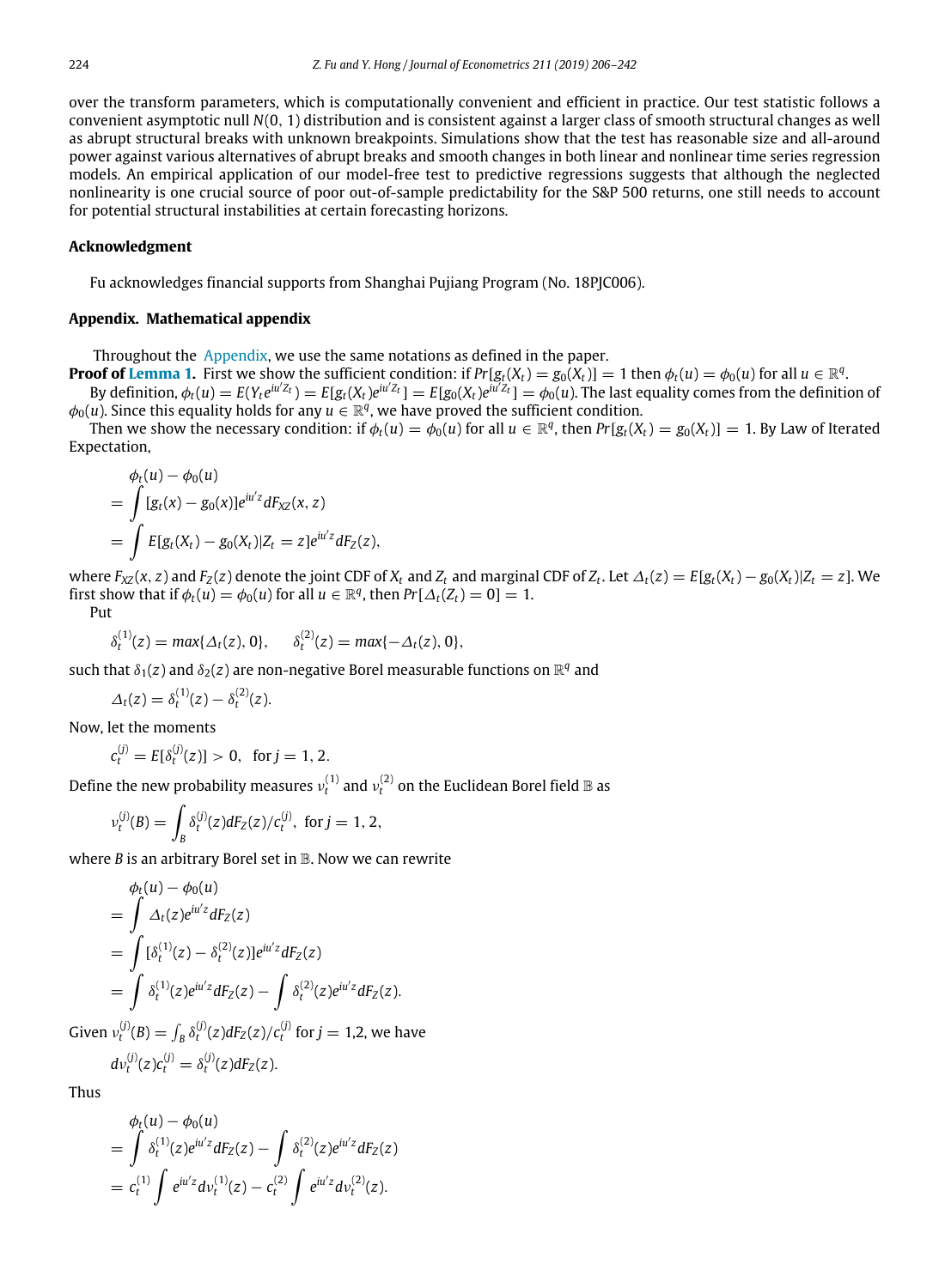Since  $\phi_t(u)-\phi_0(u)=0$  for all  $u\in\mathbb{R}^q$  and all t, we have  $c_t^{(1)}=c_t^{(2)}$  for all t by letting  $u=0$  and the fact that  $v_t^{(1)}$  and  $v_t^{(2)}$  are both probability measures. Therefore, we have

$$
\int e^{iu'z} dv_t^{(1)}(z) = \int e^{iu'z} dv_t^{(2)}(z)
$$

for all  $u \in \mathbb{R}^q$  and all *t*. And it is equivalent to say that the two probability measures  $v_t^{(1)}$  and  $v_t^{(2)}$  are equal for all *t*. Then we have

$$
\int_B \delta_t^{(1)}(z)dF_Z(z) = \int_B \delta_t^{(2)}(z)dF_Z(z),
$$

for every Borel set *B* and all *t*. Furthermore, by the definition of  $\delta_t^{(1)}(z)$  and  $\delta_t^{(2)}(z)$ , we have

$$
\int_B \Delta_t(z)dF_Z(z)=0
$$

for every Borel set *B* and all *t*. Let

$$
B_1=\{z\in\mathbb{R}^q:\Delta_t(z)>0\},\
$$

and

$$
B_2=\{z\in\mathbb{R}^q:\Delta_t(z)<0\},\
$$

be two Borel sets. Then  $B_1\cup B_2=\{z\in\mathbb{R}^q:\Delta_t(z)\neq 0\}$  is a null set with respect to  $F_Z(z)$ . Thus we have proved that if  $\phi_t(u) = \phi_0(u)$  for all  $u \in \mathbb{R}^q$  and all *t*, then  $Pr[\Delta_t(z) = 0] = 1$  for all *t*.

Next, we need to show that  $Pr[\Delta_t(z) = 0] = 1$  implies  $Pr[g_t(X_t) - g_0(X_t) = 0] = 1$ . Given  $\Delta_t(z) = E[g(X_t, \frac{t}{T}) | Z_t = z]$  $E[g_0(X_t)|Z_t = z] = 0$ , we have

$$
\frac{\partial \Delta(z, \frac{t}{T})}{\partial \frac{t}{T}} = \frac{\partial E[g(X_t, \frac{t}{T})|Z_t = z]}{\partial \frac{t}{T}}
$$
  
= 0,

for any non-zero Borel sets. However, it contradicts [Assumption](#page-6-2) [7,](#page-6-2) where  $E[g_t(X_t)|Z_t=z]=E[g(X_t,\frac{t}{T})|Z_t=z]=r(z,\frac{t}{T})$ such that  $\frac{\partial r(z, \frac{t}{T})}{\partial t}$  $\frac{dZ_i-\tau_j}{d\frac{1}{T}}\neq 0$  for a non-zero Borel measurable set. Therefore, if  $Pr[\Delta_t(z)=0]=1$  for all  $t$ , then  $Pr[g_t(X_t)=g_0(X_t)]=0$ 1 and we have proved the necessary condition.

Intuitively, the instrument  $Z_t$  must capture the time-varying feature of  $g_t(X_t)$  after the Fourier transform. Under the case of no endogeneity, this condition is satisfied automatically. ■

**Proof of [Theorem](#page-6-3) [1](#page-6-3).** We decompose  $Th^{1/2}\hat{Q}$ :

$$
Th^{1/2} \hat{Q} = h^{1/2} \sum_{t=1}^{T} \int_{\mathbb{R}^{q}} \left| \hat{\phi}_{t}(u) - \hat{\phi}_{0}(u) \right|^{2} W(u) du
$$
  
\n
$$
= h^{1/2} \sum_{t=1}^{T} \int_{\mathbb{R}^{q}} \left| \hat{\phi}_{t}(u) - \phi_{t}(u) \right|^{2} W(u) du + h^{1/2} \int_{\mathbb{R}^{q}} \sum_{t=1}^{T} \left| \hat{\phi}_{0}(u) - \phi_{t}(u) \right|^{2} W(u) du
$$
  
\n
$$
- 2h^{1/2} \sum_{t=1}^{T} \int_{\mathbb{R}^{q}} Re \left\{ \left[ \hat{\phi}_{t}(u) - \phi_{t}(u) \right] \left[ \hat{\phi}_{0}(u) - \phi_{t}(u) \right]^{*} \right\} W(u) du
$$
  
\n
$$
= \hat{Q}_{1} + \hat{Q}_{2} - 2\hat{Q}_{3}.
$$

The proof of [Theorem](#page-6-3) [1](#page-6-3) consists of the proofs of [Theorems](#page-19-0) [A.1](#page-19-0)[–A.3](#page-19-1). The asymptotic distribution is determined by  $\hat{Q}_1$ . Under  $\mathbb{H}_0$ ,  $\hat{Q}_2$  and  $\hat{Q}_3$  have no impact on the asymptotic distribution of the test statistic Th<sup>1/2</sup> $\hat{Q}$ .  $\quad \blacksquare$ 

<span id="page-19-0"></span>**[Theorem](#page-6-3) A.[1](#page-6-3).** Under the conditions of Theorem 1,  $(\hat{Q}_1-\hat{B})/\sqrt{\hat{V}}\overset{d}{\to}N(0,1)$  as  $T\to\infty$ , where  $\hat{B}=h^{-1/2}\int_{\mathbb{R}^q}|\hat{\Omega}(u,u)|W(u)du$  $\int K^2(\eta) d\eta$  and  $\hat{V} = 2 \int_{\mathbb{R}^{2q}} |\hat{\Omega}(u,v)|^2 W(u) W(v) du dv \int \left[ \int K(\eta) K(\eta+\lambda) d\eta \right]^2 d\lambda$ *.* 

<span id="page-19-3"></span>**[Theorem](#page-6-3) A.2.** Under the conditions of Theorem [1](#page-6-3),  $\hat{Q}_2 = op(1)$ .

<span id="page-19-1"></span>**[Theorem](#page-6-3) A.3.** Under the conditions of Theorem [1](#page-6-3),  $\hat{Q}_3 = op(1)$ .

<span id="page-19-2"></span>**Proof of [Theorem](#page-19-0) [A.1.](#page-19-0)** To show  $(\hat{Q}_1-\hat{B})/\sqrt{\hat{V}}\overset{d}{\to}\text{N}(0,1)$  as  $T\to\infty$ , it suffices to show the following propositions.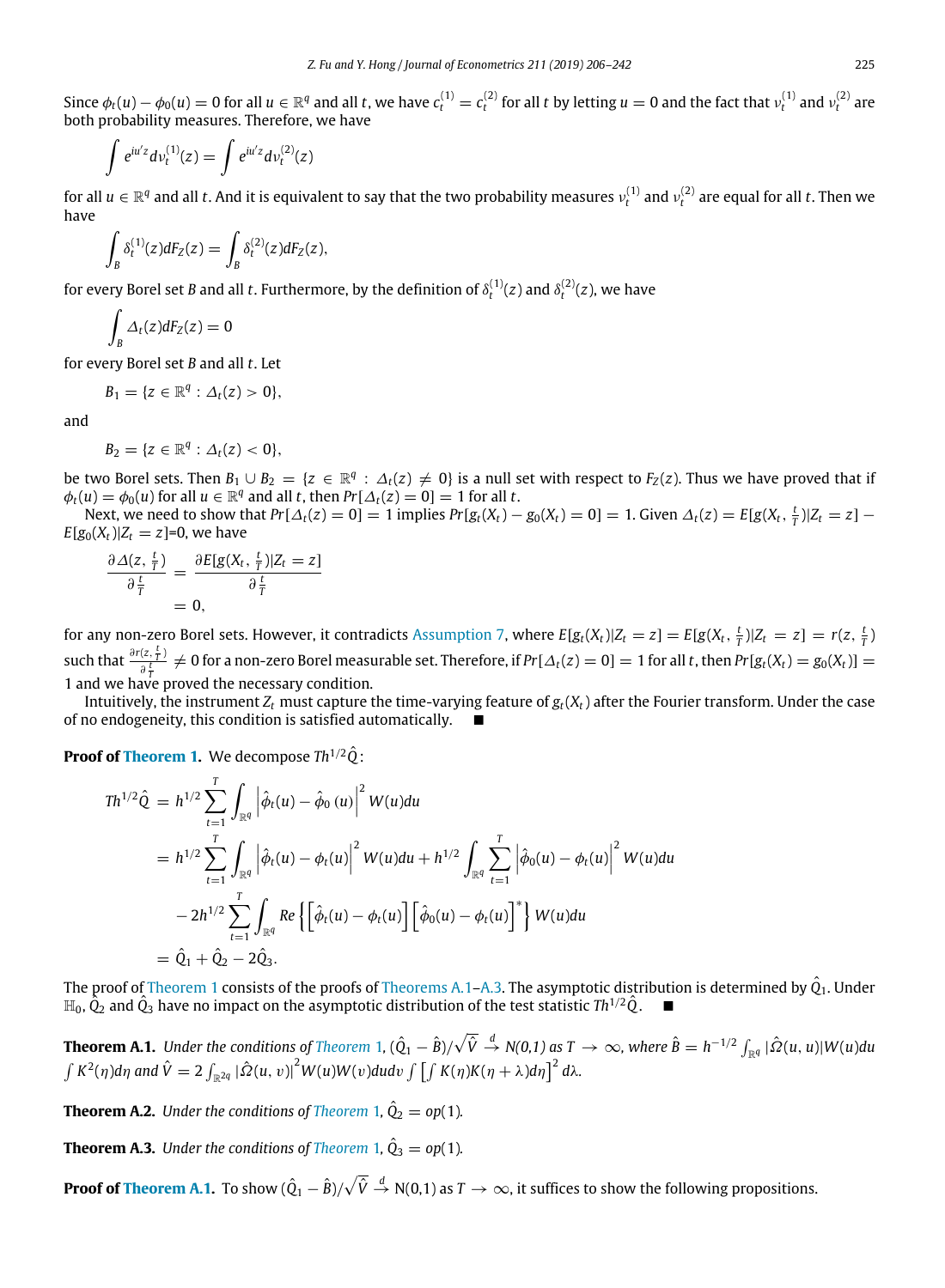**Proposition A.[1](#page-6-3).** Under the conditions of [Theorem](#page-6-3) 1,  $\hat{Q}_1 = B_1 + U + op(1)$ , where

$$
B_1 = h^{-1/2} \int_{\mathbb{R}^q} E[|\varepsilon_t(u)|^2] W(u) du \int K^2(\eta) d\eta,
$$
  
\n
$$
U = \frac{1}{Th^{1/2}} \sum_{1 \le s \neq r \le T} \int_{\mathbb{R}^q} Re[\varepsilon_s(u)\varepsilon_r(u)^*] W(u) du \int K(\eta) K\left(\eta + \frac{s-r}{Th}\right) d\eta.
$$

<span id="page-20-0"></span>**Proposition A.2.** Under the conditions of [Theorem](#page-6-3) [1](#page-6-3),  $(U - B_2)/\sqrt{2}$  $\overline{V} \overset{d}{\rightarrow}$  *N(0,1) as T*  $\rightarrow \infty$ *, where* 

$$
B_2 = 2h^{-1/2} \sum_{j=1}^{\infty} \int_{\mathbb{R}^q} E(Re[\varepsilon_t(u)\varepsilon_{t+j}(u)^*]) W(u) du \int K^2(\eta) d\eta,
$$
  

$$
V = 2 \int_{\mathbb{R}^{2q}} |\Omega(u, v)|^2 W(u) W(v) dudv \int \left[ \int K(\eta)K(\eta + \lambda) d\eta \right]^2 d\lambda.
$$

<span id="page-20-1"></span>**Proposition A.3.** *Under the conditions of [Theorem](#page-6-3)* [1](#page-6-3),  $B_1 + B_2 - \hat{B} = op(1)$  *and*  $V - \hat{V} = op(1)$ . ■

**Proof of [Proposition](#page-19-2) [A.1.](#page-19-2)** Given  $Y_t e^{iu^{\prime} Z_t} = \phi_t(u) + \varepsilon_t(u)$ ,

$$
\hat{Q}_1 = h^{1/2} \sum_{t=1}^T \int_{\mathbb{R}^q} \left| \hat{\phi}_t(u) - \phi_t(u) \right|^2 W(u) du
$$
\n
$$
= h^{1/2} \sum_{t=1}^T \int_{\mathbb{R}^q} \left| \sum_{s=t-\lfloor Th \rfloor}^{t+\lfloor Th \rfloor} Y_s e^{iu' Z_s} H_{st} - \phi_t(u) \right|^2 W(u) du
$$
\n
$$
= h^{1/2} \sum_{t=1}^T \int_{\mathbb{R}^q} \left| \sum_{s=t-\lfloor Th \rfloor}^{t+\lfloor Th \rfloor} [\phi_s(u) + \varepsilon_s(u)] H_{st} - \phi_t(u) \right|^2 W(u) du.
$$

Under  $\mathbb{H}_0$ ,  $\phi_t(u) = \phi_0(u)$  for all  $t$ , and by the fact that  $\sum_{s=t-\lfloor T h \rfloor}^{t+\lfloor T h \rfloor} H_{\text{sf}} = 1$ ,

$$
\hat{Q} = h^{1/2} \sum_{t=1}^{T} \int_{\mathbb{R}^{q}} \left| \sum_{s=t-\lfloor Th \rfloor}^{t+\lfloor Th \rfloor} \varepsilon_{s}(u) H_{st} \right|^{2} W(u) du \n= h^{1/2} \sum_{t=1}^{T} \int_{\mathbb{R}^{q}} \left| \sum_{s=t-\lfloor Th \rfloor}^{t+\lfloor Th \rfloor} \frac{1}{Th} K\left(\frac{s-t}{Th}\right) \varepsilon_{s}(u) \right|^{2} W(u) du + op(1) \n= h^{1/2} \sum_{t=1}^{T} \int_{\mathbb{R}^{q}} \left| \sum_{s=1}^{T} \frac{1}{Th} K\left(\frac{s-t}{Th}\right) \varepsilon_{s}(u) \right|^{2} W(u) du \n+ h^{1/2} \sum_{t=1}^{T} \int_{\mathbb{R}^{q}} \left| \sum_{s=1-\lfloor Th \rfloor}^{0} \frac{1}{Th} K\left(\frac{s-t}{Th}\right) \varepsilon_{s}(u) \right|^{2} W(u) du \n+ h^{1/2} \sum_{t=1}^{T} \int_{\mathbb{R}^{q}} \left| \sum_{s=t-1}^{0} \frac{1}{Th} K\left(\frac{s-t}{Th}\right) \varepsilon_{s}(u) \right|^{2} W(u) du \n+ 2h^{1/2} \sum_{t=1}^{T} \int_{\mathbb{R}^{q}} \sum_{s=1}^{T} \sum_{r=1-\lfloor Th \rfloor}^{0} \frac{1}{T^{2}h^{2}} K\left(\frac{s-t}{Th}\right) K\left(\frac{r-t}{Th}\right) Re[e_{s}(u)\varepsilon_{r}(u)^{*}] W(u) du \n+ 2h^{1/2} \sum_{t=1}^{T} \int_{\mathbb{R}^{q}} \sum_{s=1}^{T} \sum_{r=1+\lfloor Th \rfloor}^{T+1} \frac{1}{T^{2}h^{2}} K\left(\frac{s-t}{Th}\right) K\left(\frac{r-t}{Th}\right) Re[e_{s}(u)\varepsilon_{r}(u)^{*}] W(u) du \n+ 2h^{1/2} \sum_{t=1}^{T} \int_{\mathbb{R}^{q}} \sum_{s=1-\lfloor Th \rfloor}^{0} \sum_{r=1+\lfloor Th \rfloor}^{T+1}
$$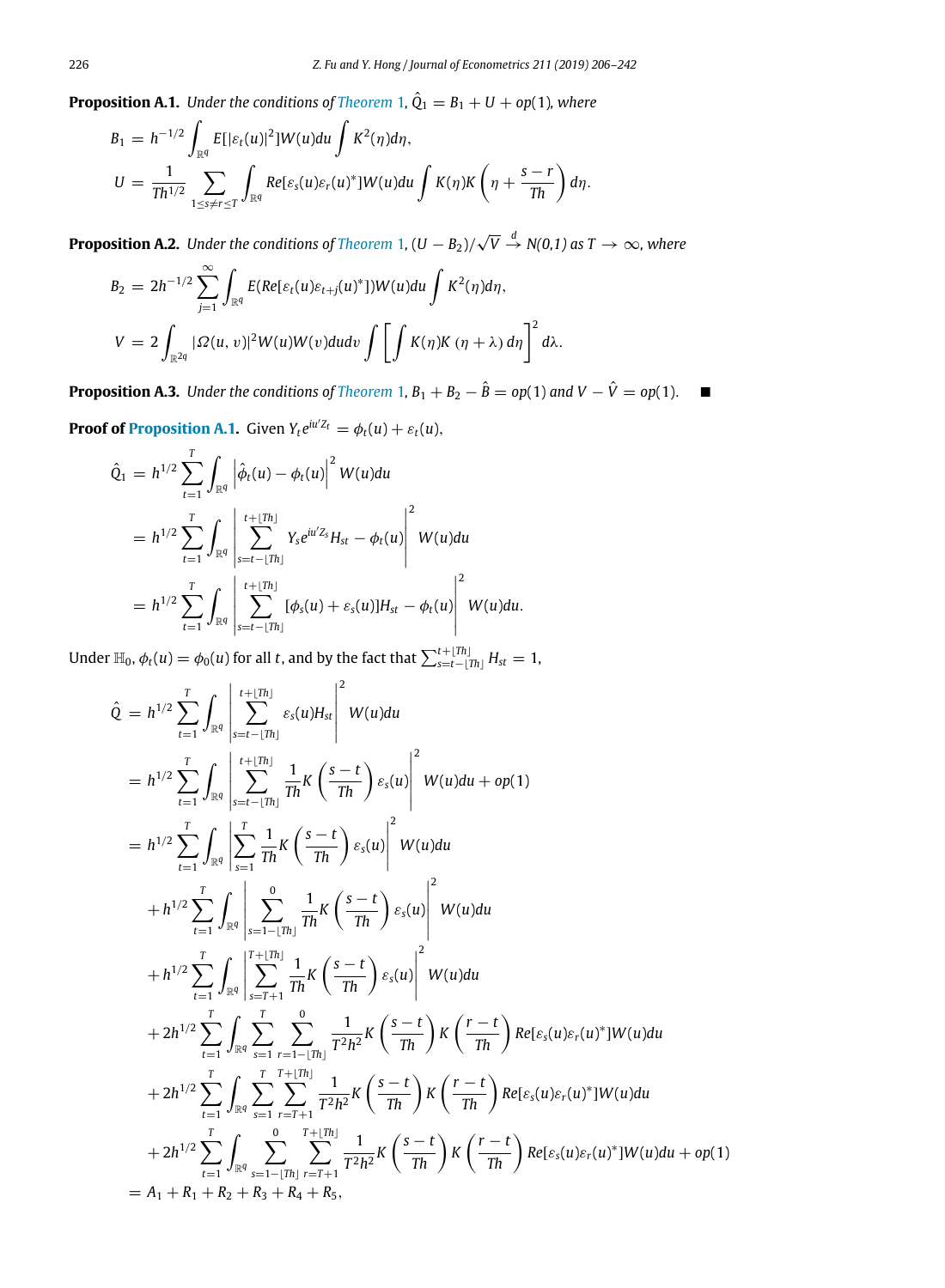where we use the property that  $K(\eta) = 0$  for all  $\eta \ge 1$  or  $\eta \le -1$ . We decompose  $A_1$  as

$$
A_{1} = \frac{1}{T^{2}h^{3/2}} \sum_{t=1}^{T} \int_{\mathbb{R}^{q}} \left[ \sum_{s=1}^{T} |\varepsilon_{s}(u)|^{2} K^{2} \left( \frac{s-t}{Th} \right) + \sum_{s \neq r}^{T} Re[\varepsilon_{s}(u)\varepsilon_{r}(u)^{*}] K \left( \frac{s-t}{Th} \right) K \left( \frac{r-t}{Th} \right) \right] W(u) du
$$
  
\n
$$
= \frac{1}{T^{2}h^{3/2}} K^{2}(0) \sum_{t=1}^{T} \int_{\mathbb{R}^{q}} |\varepsilon_{t}(u)|^{2} W(u) du + \frac{1}{T^{2}h^{3/2}} \sum_{s \neq t}^{T} K^{2} \left( \frac{s-t}{Th} \right) \int_{\mathbb{R}^{q}} |\varepsilon_{s}(u)|^{2} W(u) du
$$
  
\n
$$
+ \frac{2}{T^{2}h^{3/2}} \sum_{s \neq t}^{T} K \left( \frac{s-t}{Th} \right) K(0) \int_{\mathbb{R}^{q}} Re[\varepsilon_{s}(u)\varepsilon_{t}(u)^{*}] W(u) du
$$
  
\n
$$
+ \frac{1}{T^{2}h^{3/2}} \sum_{s \neq r \neq t}^{T} K \left( \frac{s-t}{Th} \right) K \left( \frac{r-t}{Th} \right) \int_{\mathbb{R}^{q}} Re[\varepsilon_{s}(u)\varepsilon_{r}(u)^{*}] W(u) du
$$
  
\n
$$
= R_{6} + A_{2} + R_{7} + A_{3}.
$$

Now we show  $A_2 = B_1 + op(1)$ :

$$
A_2 = \frac{1}{T^2 h^{3/2}} \sum_{s \neq t}^{T} K^2 \left( \frac{s - t}{Th} \right) \int_{\mathbb{R}^q} |\varepsilon_s(u)|^2 W(u) du
$$
  
\n
$$
= \frac{2}{T^2 h^{3/2}} \sum_{s=1}^{T-1} \int_{\mathbb{R}^q} |\varepsilon_s(u)|^2 W(u) du \sum_{t=s+1}^{T} K^2 \left( \frac{t - s}{Th} \right)
$$
  
\n
$$
= \frac{2}{T^2 h^{3/2}} \sum_{s=1}^{T-1} \int_{\mathbb{R}^q} E[|\varepsilon_s(u)|^2] W(u) du \sum_{j=1}^{T-s} K^2 \left( \frac{j}{Th} \right)
$$
  
\n
$$
+ \frac{2}{T^2 h^{3/2}} \sum_{s=1}^{T-1} \int_{\mathbb{R}^q} (|\varepsilon_s(u)|^2 - E[|\varepsilon_s(u)|^2]) W(u) du \sum_{j=1}^{T-s} K^2 \left( \frac{j}{Th} \right)
$$
  
\n
$$
= E(A_2) + [A_2 - E(A_2)].
$$

For  $E(A_2)$ ,

$$
E(A_2) = \frac{2}{T^2 h^{3/2}} \sum_{s=1}^{T-1} \int_{\mathbb{R}^q} E[|\varepsilon_s(u)|^2] W(u) du \sum_{j=1}^{T-s} K^2 \left(\frac{j}{Th}\right)
$$
  
=  $h^{-1/2} \int_{\mathbb{R}^q} E[|\varepsilon_s(u)|^2] W(u) du \int K^2(\eta) d\eta + o(1),$   
=  $B_1 + o(1).$ 

where the second to last equality comes from

$$
\frac{2}{Th}\sum_{j=1}^{T-1}\left(1-\frac{j}{T}\right)K^2\left(\frac{j}{Th}\right)=\int K^2(\eta)d\eta+o(1).
$$

For  $A_2-E(A_2)$ , it is straightforward to see that  $E[A_2-E(A_2)]=0$ . Then we just need to check  $E[(A_2-E(A_2))^2]=Var(A_2)$ :

$$
Var(A_2) = Var \left[ \frac{2}{T^2 h^{3/2}} \sum_{s=1}^{T-1} \int_{\mathbb{R}^q} |\varepsilon_s(u)|^2 W(u) du \sum_{j=1}^{T-s} K^2 \left( \frac{j}{Th} \right) \right]
$$
  
=  $\frac{4}{T^4 h^3} \left[ \sum_{j=1}^{T-1} (T-j) K^2 \left( \frac{j}{Th} \right) \right]^2 \int_{\mathbb{R}^q} \left[ Var |\varepsilon_s(u)|^2 + 2 \sum_{j=1}^{T-1} (T-j) cov |\varepsilon_s(u), \varepsilon_{s+j}(u)^*| \right] W(u) du$   
 $\leq O(T^{-3} h^{-3})$   
=  $o(1).$ 

where we use  $\beta$ -mixing conditions. Thus  $A_2 - E(A_2) = op(1)$  by Chebyshev's inequality.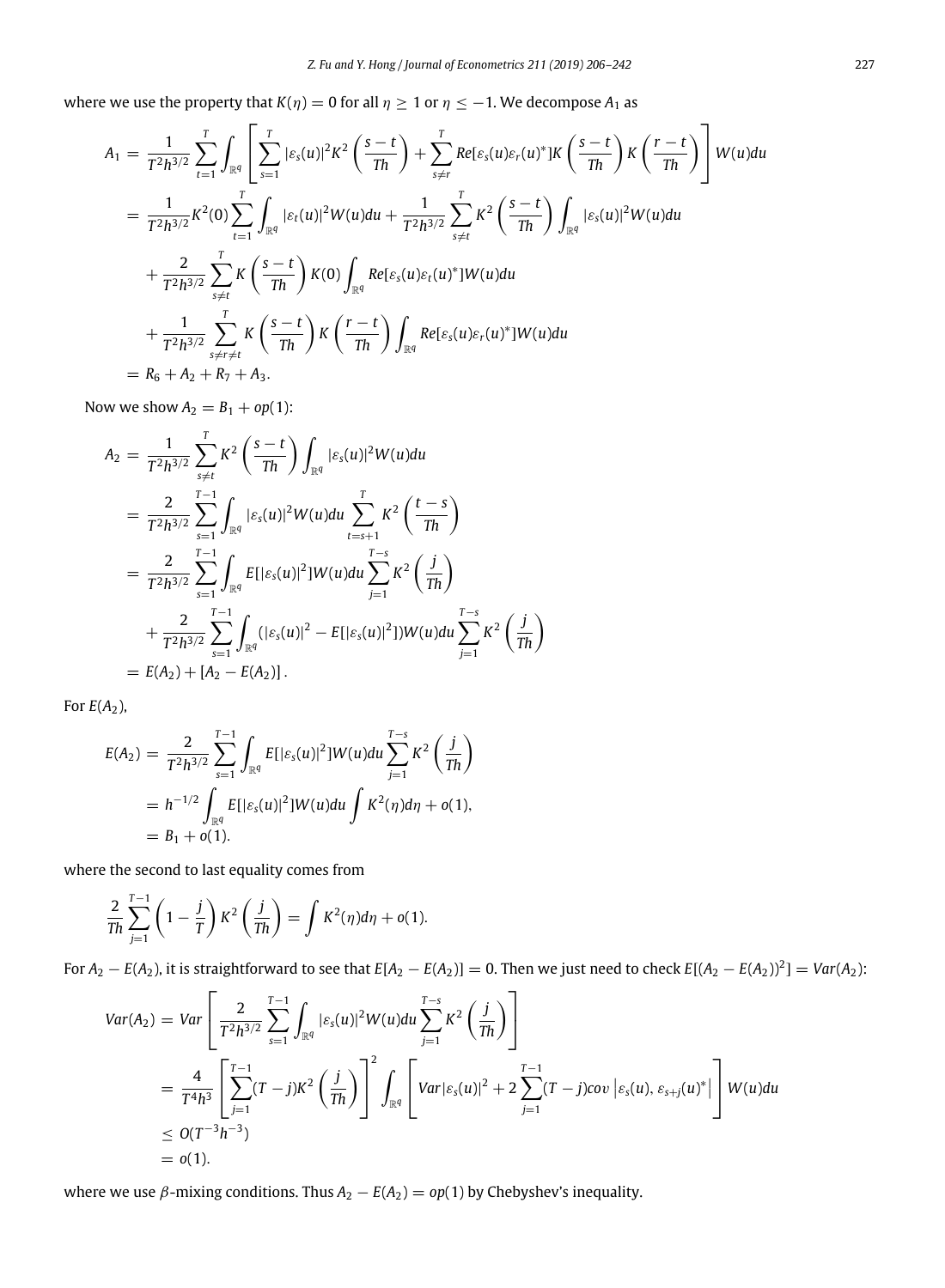Next we show that  $A_3 = U + op(1)$ :

<span id="page-22-0"></span>
$$
A_3 = \frac{1}{T^2 h^{3/2}} \sum_{s \neq r \neq t}^{T} K\left(\frac{s-t}{Th}\right) K\left(\frac{r-t}{Th}\right) \int_{\mathbb{R}^q} Re[\varepsilon_s(u)\varepsilon_r(u)^*] W(u) du
$$
  
= 
$$
\frac{1}{Th^{1/2}} \sum_{s \neq r}^{T} \int K(\eta) K\left(\eta + \frac{s-r}{Th}\right) d\eta \int_{\mathbb{R}^q} Re[\varepsilon_s(u)\varepsilon_r(u)^*] W(u) du + op(1)
$$
  
=  $U + op(1),$ 

where the last equality is by the Riemann approximation of an integral.

**Lemma A.[1](#page-6-3).** *Under the conditions of [Theorem](#page-6-3)* 1*,*  $R_i = op(1)$  *for*  $i = 1 - 7$ *.* 

Thus we have proved [Proposition](#page-19-2) [A.1](#page-22-0). The proof of [Lemma](#page-22-0) A.1 is given in the supplementary material.  $\blacksquare$ 

**Proof of [Proposition](#page-20-0) [A.2](#page-20-0).** Given that the *U*-statistic we have here exhibits possible strong dependence on nearby observations, the conventional asymptotic theory may not work out. Thus, we have to first remove the terms with possible strong dependence and consider the asymptotic behavior of the remaining term. Following [Hong et al.](#page-35-22) [\(2017](#page-35-22)), we introduce<br>a new tuning parameter  $p_T$  that satisfies  $p_T\to\infty$ ,  $p_T/Th\to 0$  as  $T\to\infty$ , and  $\sum_{i=P_T}^{\infty}j^2\beta$  $1 \leq |s-r| \leq p_T, 1 \leq s \neq r \leq T\}$  and  $\mathbb{D}_2 = \{(s,r): p_T < |s-r| < T, 1 \leq s \neq r \leq T\}$ . Then we can decompose U as

$$
U = \frac{1}{Th^{1/2}} \sum_{s,r \in \mathbb{D}_1} \int K(\eta) K\left(\eta + \frac{s-r}{Th}\right) d\eta \int_{\mathbb{R}^q} Re[\varepsilon_s(u)\varepsilon_r(u)^*] W(u) du
$$
  
+ 
$$
\frac{1}{Th^{1/2}} \sum_{s,r \in \mathbb{D}_2} \int K(\eta) K\left(\eta + \frac{s-r}{Th}\right) d\eta \int_{\mathbb{R}^q} Re[\varepsilon_s(u)\varepsilon_r(u)^*] W(u) du
$$
  
= 
$$
U_1 + U_2.
$$

First, we show that  $U_1 = B_2 + op(1)$ :

$$
U_1 = \frac{1}{Th^{1/2}} \sum_{s,r \in \mathbb{D}_1} \int K^2(\eta) d\eta \int_{\mathbb{R}^q} Re[\varepsilon_s(u)\varepsilon_r(u)^*] W(u) du
$$
  
+ 
$$
\frac{1}{Th^{1/2}} \sum_{s,r \in \mathbb{D}_1} \int K(\eta) \left[ K\left(\eta + \frac{s-r}{Th}\right) - K(\eta) \right] d\eta \int_{\mathbb{R}^q} Re[\varepsilon_s(u)\varepsilon_r(u)^*] W(u) du
$$
  
= 
$$
U_{11} + U_{12}.
$$

Now, we claim that  $U_{11} = B_2 + op(1)$  and  $U_{12} = op(1)$ . For  $U_{11}$ , we can decompose it as  $U_{11} = E(U_{11}) + U_{11} - E(U_{11})$ . Then we show that  $E(U_{11}) = B_2 + op(1)$  and  $U_{11} - E(U_{11}) = op(1)$ .

,

$$
E(U_{11}) = E\left\{\frac{1}{Th^{1/2}}\sum_{s,r\in\mathbb{D}_1}\int_{K^2(\eta)d\eta}\int_{\mathbb{R}^q}Re[\varepsilon_s(u)\varepsilon_r(u)^*]W(u)du\right\}
$$
  
\n
$$
= \frac{1}{Th^{1/2}}\sum_{s=1}^{T-1}\sum_{r=s+1}^{\min\{s+p_T,T\}}\int_{\mathbb{R}^q}E\left(Re[\varepsilon_s(u)\varepsilon_r(u)^* + \varepsilon_r(u)\varepsilon_s(u)^*]\right)W(u)du \int_{K^2(\eta)d\eta}K^2(\eta)d\eta + op(1)
$$
  
\n
$$
= h^{-1/2}\sum_{j=1}^{\min\{p_T,T-s\}}\int_{\mathbb{R}^q}E\left(Re[\varepsilon_t(u)\varepsilon_{t+j}(u)^* + \varepsilon_{t+j}(u)\varepsilon_t(u)^*]\right)W(u)du \int_{K^2(\eta)d\eta}K^2(\eta)d\eta + op(1)
$$
  
\n
$$
= 2h^{-1/2}\sum_{j=1}^{\infty}\int_{\mathbb{R}^q}E\left(Re[\varepsilon_t(u)\varepsilon_{t+j}(u)^*] \right)W(u)du \int_{K^2(\eta)d\eta}K^2(\eta)d\eta + op(1)
$$
  
\n
$$
= B_2 + op(1).
$$

To show  $U_{11} - E(U_{11}) = op(1)$ , we just need to calculate  $E\{[U_{11} - E(U_{11})]^2\}$ :

$$
E\{[U_{11}-E(U_{11})]^2\} = E\left\{\frac{1}{Th^{1/2}}\sum_{s,r\in\mathbb{D}_1}\int K^2(\eta)d\eta\int_{\mathbb{R}^q}Re[\varepsilon_s(u)\varepsilon_r(u)^*]W(u)du - E\left[\frac{1}{Th^{1/2}}\sum_{s,r\in\mathbb{D}_1}\int K^2(\eta)d\eta\int_{\mathbb{R}^q}Re[\varepsilon_s(u)\varepsilon_r(u)^*]W(u)du\right]\right\}^2
$$
  

$$
= \frac{1}{T^2h}\sum_{s,r\in\mathbb{D}_1}\sum_{l,m\in\mathbb{D}_1}E\left\{Re[\varpi(\Xi_s,\Xi_r)\varpi(\Xi_l,\Xi_m)]\right\}\left[\int K^2(\eta)d\eta\right]^2
$$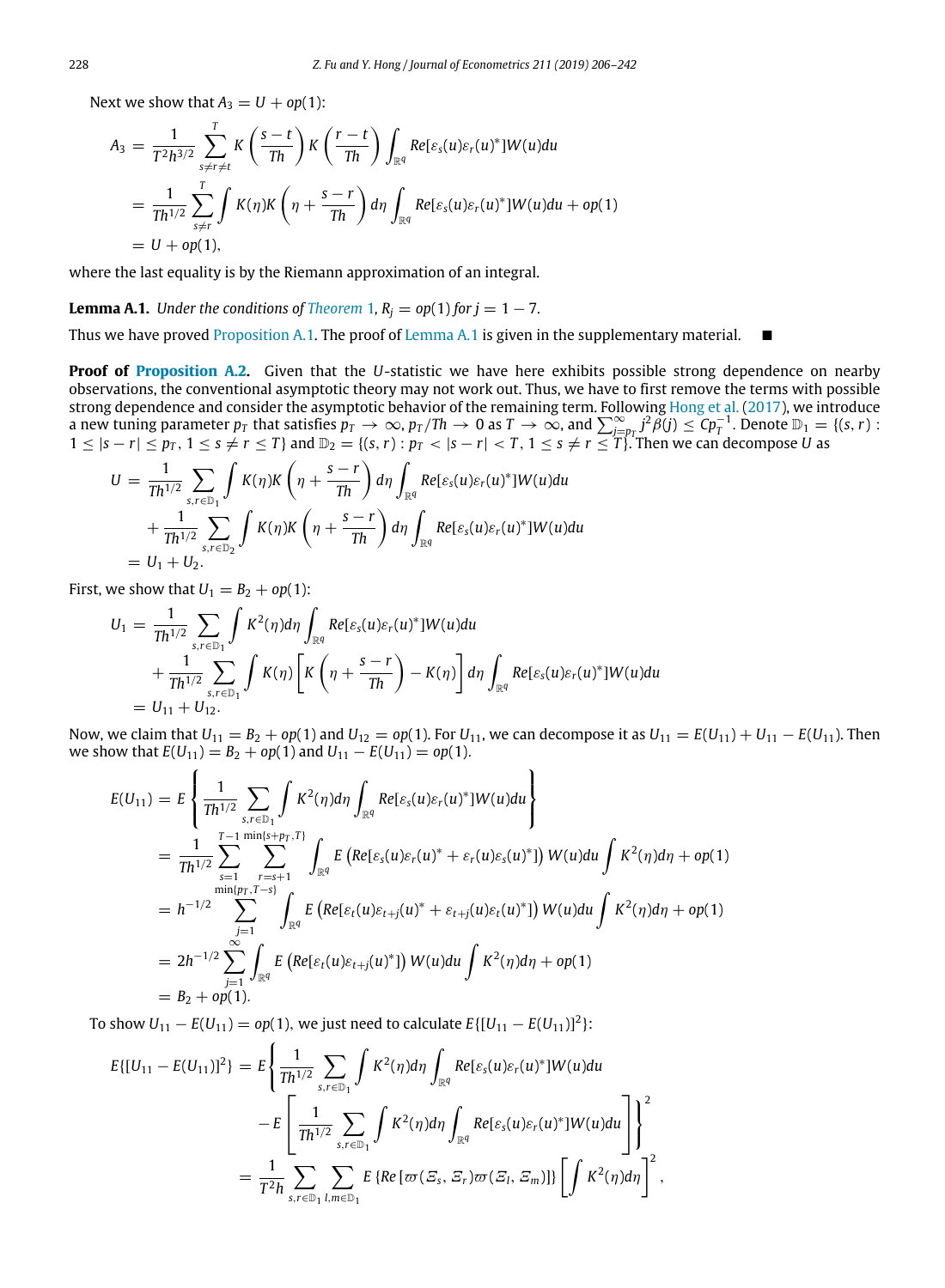where we define

$$
\varpi(\varXi_s,\varXi_r)=\int_{\mathbb{R}^q}[\varepsilon_s(u)\varepsilon_r(u)^* - E(\varepsilon_s(u)\varepsilon_r(u)^*)]W(u)du.
$$

By Lemma 1 of [Yoshihara](#page-36-22) [\(1976](#page-36-22)) and Proposition 4 of [Hong et al.](#page-35-22) ([2017](#page-35-22)),  $E\{[U_{11} - E(U_{11})]^2\} = op(T^{-1}h^{-1}p_T) = op(1)$ . By Chebyshev's Inequality, we have  $U_{11} = E(U_{11}) + op(1)$ . Thus, we have  $U_{11} = B_2 + op(1)$ . Next, we work on  $U_{12}$ : by Lipschitz condition, we have

$$
\left|K\left(\eta+\frac{s-r}{Th}\right)-K(\eta)\right|\leq C\frac{|s-r|}{Th}.
$$

Thus,

$$
E(U_{12}) = \frac{2}{Th^{1/2}} \sum_{s,r \in \mathbb{D}_1} \int K(\eta) \left[ K\left(\eta + \frac{s-r}{Th}\right) - K(\eta) \right] d\eta \int_{\mathbb{R}^q} Re\{E[\varepsilon_s(u)\varepsilon_r(u)^*]\} W(u) du
$$
  

$$
\leq C \frac{1}{Th^{3/2}} \sum_{j=1}^{p_T} j\beta(j)^{\frac{\delta}{1+\delta}}
$$
  
= o(1).

By similar by tedious derivation as in showing  $E\{U_{11}-[E(U_{11})]^2\}=o(1)$ , we can show  $E\{U_{12}-[E(U_{12})]^2\}=o(p_T^3T^{-3}h^{-3})=o(1)$  $o(1)$ . Thus,  $U_{12} = op(1)$  by Chebyshev's inequality.

Now, we work on *U*2, which determines the asymptotic distribution of our test statistic:

$$
U_2 = \frac{1}{Th^{1/2}} \sum_{s,r \in \mathbb{D}_2} \int K(\eta) K\left(\eta + \frac{s-r}{Th}\right) d\eta \int_{\mathbb{R}^q} Re[\varepsilon_s(u)\varepsilon_t(u)^*] W(u) du
$$
  
= 
$$
\frac{2}{Th^{1/2}} \sum_{s=1}^{T-p_T-1} \sum_{r=s+p_T+1}^{T} \int K(\eta) K\left(\eta + \frac{s-r}{Th}\right) d\eta \int_{\mathbb{R}^q} Re[\varepsilon_s(u)\varepsilon_r(u)^*] W(u) du.
$$

First, the mean of  $U_2$  is

$$
E(U_2) = \frac{2}{Th^{1/2}} \sum_{j=p_T+1}^{T} (T-j - p_T) \int_{\mathbb{R}^q} E\left\{Re[\varepsilon_s(u)\varepsilon_{s+j}(u)^*]\right\} W(u) du \int K(\eta)K\left(\eta + \frac{j}{Th}\right) d\eta
$$
  
\n
$$
\leq Ch^{1/2} \sum_{j=p_T+1}^{T} j^2 \beta(j) \int \int K(\eta)K(\eta + \lambda) d\eta d\lambda
$$
  
\n
$$
\leq O(h^{1/2} p_T^{-1})
$$
  
\n
$$
= o(1).
$$

Given  $E(U_2) = o(1)$ , we have  $Var(U_2) = E(U_2^2) + op(1)$ . The variance of  $U_2$  is given by the following lemma.

**Lemma A.2.** Under the conditions of [Theorem](#page-6-3) [1](#page-6-3),  $E(U_2^2) = V + op(1)$ , where

<span id="page-23-0"></span>
$$
V = 2 \int_{\mathbb{R}^{2q}} |\Omega(u, v)|^2 W(u) W(v) du dv \int \left[ \int K(\eta) K(\eta + \lambda) d\eta \right]^2 d\lambda.
$$

The proof of [Lemma](#page-23-0) [A.2](#page-23-0) is given in the supplementary material. At last, we prove asymptotic normality of  $Z \equiv$ *U*2/ √  $\overline{\text{Var}(U_2)}\overset{d}{\to}$  N(0, 1). Here, we make use of the central limit theorem in [Hong et al.](#page-35-22) [\(2017](#page-35-22)) and we can show that for all  $a \in \mathbb{R}$ , the moment generating function of *Z* is

$$
M_Z(a) = E(e^{aZ}) = \sum_{r=1}^{\infty} \frac{1}{r!} \left(\frac{a^2}{2}\right)^r = e^{\frac{a^2}{2}}.
$$

By the uniqueness of moment generating function, we can show that  $Z \sim N(0, 1)$ . ■

**Proof of [Proposition](#page-20-1) [A.3.](#page-20-1)** We show that the estimators  $\hat{B}$  and  $\hat{V}$  are consistent estimators for *B* and *V* respectively. Given

$$
\hat{B}=h^{-1/2}\int_{\mathbb{R}^q}|\hat{\Omega}(u,u)|W(u)du\int K^2(\eta)d\eta,
$$

and

$$
B=h^{-1/2}\int_{\mathbb{R}^q}|\Omega(u,u)|W(u)du\int K^2(\eta)d\eta,
$$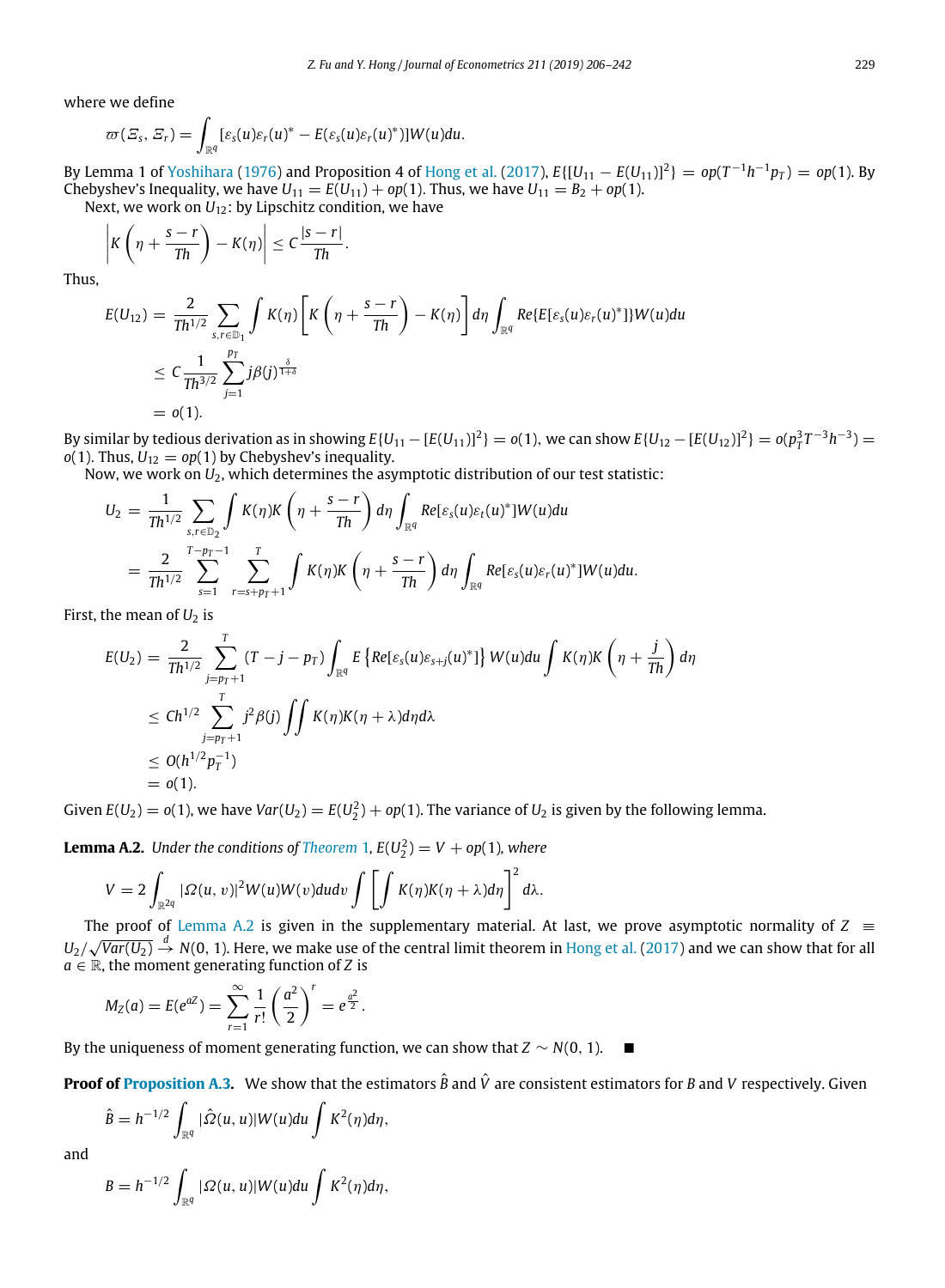it is sufficient to show that  $\hat{\Omega}(u, u) - \Omega(u, u) = op(h^{1/2})$ . Let  $\bar{\Omega}(u, u) = \sum_{j=-p}^{p_T} k(\frac{j}{p_T}) \bar{\sigma}_j(u, u)$  where  $\bar{\sigma}_j(u, u) = \frac{1}{p_T} \sum_{j=-p}^{p_T} k(\frac{j}{p_T}) \bar{\sigma}_j(u, u)$  $\frac{1}{T-|j|} \sum_{t=1}^{T-|j|} \varepsilon_t(u) \varepsilon_{t+j}(u).$  Then we can decompose

$$
\hat{\Omega}(u, u) - \Omega(u, u)
$$
  
=  $\overline{\Omega}(u, u) - \Omega(u, u) + \hat{\Omega}(u, u) - \overline{\Omega}(u, u)$   
=  $D_1 + D_2$ .

*First, we can decompose*  $D_1 = E(D_1) + D_1 - E(D_1)$ .

$$
E(D_1) = E[\overline{\Omega}(u, u) - \Omega(u, u)]
$$
  
= 
$$
\sum_{j=-p_T}^{p_T} \left[ k \left( \frac{j}{p_T} \right) - 1 \right] \sigma_j(u, u) - \sum_{|j| > p_T} \sigma_j(u, u)
$$
  
= 
$$
ED_{11} + ED_{12}
$$

We show that  $ED_{11} = O(p_T^{-1})$  by Lipschitz condition. And  $ED_{12} = O(p_T^{-1})$  by the condition on  $p_T \colon \sum_{|j| > p_T} \sigma_j(u, u) \leq p_T^{-1}$ . Therefore, we have  $ED_1~=~\emph{op}(h^{1/2})$  since  $h^{1/2}p_T~\to~\infty.$  For  $D_1~-~ED_1$ , we can follow [Hong et al.](#page-35-22) ([2017\)](#page-35-22) to show that  $ED_1^2 = O(T^{-1}) = o(h^{1/2})$ . Thus,  $D_1 = op(h^{1/2})$  by Chebyshev's inequality. Now, we will work on *D*<sub>2</sub>:

$$
D_2 = \hat{\Omega}(u, u) - \bar{\Omega}(u, u)
$$
  
\n
$$
= \sum_{j=-p_T}^{p_T} k\left(\frac{j}{p_T}\right) \frac{1}{T - |j|} \sum_{t=1}^{T - |j|} [\hat{\varepsilon}_t(u)\hat{\varepsilon}_{t+j}(u) - \varepsilon_t(u)\varepsilon_{t+j}(u)]
$$
  
\n
$$
= \sum_{j=-p_T}^{p_T} k\left(\frac{j}{p_T}\right) \frac{1}{T - |j|} \sum_{t=1}^{T - |j|} [\hat{\varepsilon}_t(u)\hat{\varepsilon}_{t+j}(u) - \hat{\varepsilon}_t(u)\varepsilon_{t+j}(u) + \hat{\varepsilon}_t(u)\varepsilon_{t+j}(u) - \varepsilon_t(u)\varepsilon_{t+j}(u)]
$$
  
\n
$$
= \sum_{j=-p_T}^{p_T} k\left(\frac{j}{p_T}\right) \frac{1}{T - |j|} \sum_{t=1}^{T - |j|} [\hat{\varepsilon}_t(u)\{\hat{\varepsilon}_{t+j}(u) - \varepsilon_{t+j}(u)\}]
$$
  
\n
$$
+ \sum_{j=-p_T}^{p_T} k\left(\frac{j}{p_T}\right) \frac{1}{T - |j|} \sum_{t=1}^{T - |j|} [\hat{\varepsilon}_t(u) - \varepsilon_t(u)] [\hat{\varepsilon}_{t+j}(u) - \varepsilon_{t+j}(u)]
$$
  
\n
$$
+ \sum_{j=-p_T}^{p_T} k\left(\frac{j}{p_T}\right) \frac{1}{T - |j|} \sum_{t=1}^{T - |j|} [\varepsilon_t(u)\{\hat{\varepsilon}_{t+j}(u) - \varepsilon_{t+j}(u)\}]
$$
  
\n
$$
+ \sum_{j=-p_T}^{p_T} k\left(\frac{j}{p_T}\right) \frac{1}{T - |j|} \sum_{t=1}^{T - |j|} [\varepsilon_t(u)\{\hat{\varepsilon}_{t+j}(u) - \varepsilon_{t+j}(u)\}]
$$
  
\n
$$
= D_{21} + D_{22} + D_{23}.
$$

Under  $\mathbb{H}_0$ ,  $\hat{\varepsilon}_t(u)-\varepsilon_t(u)=\phi_0(u)-\hat{\phi}_0(u)=\emph{Op}(T^{-1/2})$  for all t. Thus, we have  $D_{21}=\emph{Op}(T^{-1}p_T)$ ,  $D_{22}=\emph{Op}(T^{-1/2}p_T)$ , and  $D_{22} = Op(T^{-1/2}p_T)$ . Then we know that  $D_2 = op(h^{1/2})$ . Thus, we have shown that  $\tilde{\Omega}(u, u) - \Omega(u, u) = op(h^{1/2})$  and therefore  $\hat{B} - B = op(1)$ . Following analogous proof, we can show  $\hat{V} - V = op(1)$ .

**Proof of [Theorem](#page-19-3) [A.2.](#page-19-3)** The proof of Theorem [A.2](#page-19-3) is given in the supplementary material.

**Proof of [Theorem](#page-19-1) [A.3.](#page-19-1)** The proof of Theorem [A.3](#page-19-1) is given in the supplementary material. ■

**Proof of [Theorem](#page-6-1) [2](#page-6-1).** Under  $\mathbb{H}_A$  :  $\phi_t(u) \neq \phi_0(u)$ , we decompose

$$
Th^{1/2} \hat{Q} = h^{1/2} \sum_{t=1}^{T} \int_{\mathbb{R}^q} \left| \hat{\phi}_t(u) - \hat{\phi}_0(u) \right|^2 W(u) du
$$
  
=  $h^{1/2} \sum_{t=1}^{T} \int_{\mathbb{R}^q} \left| \hat{\phi}_t(u) - \phi_0(u) \right|^2 W(u) du$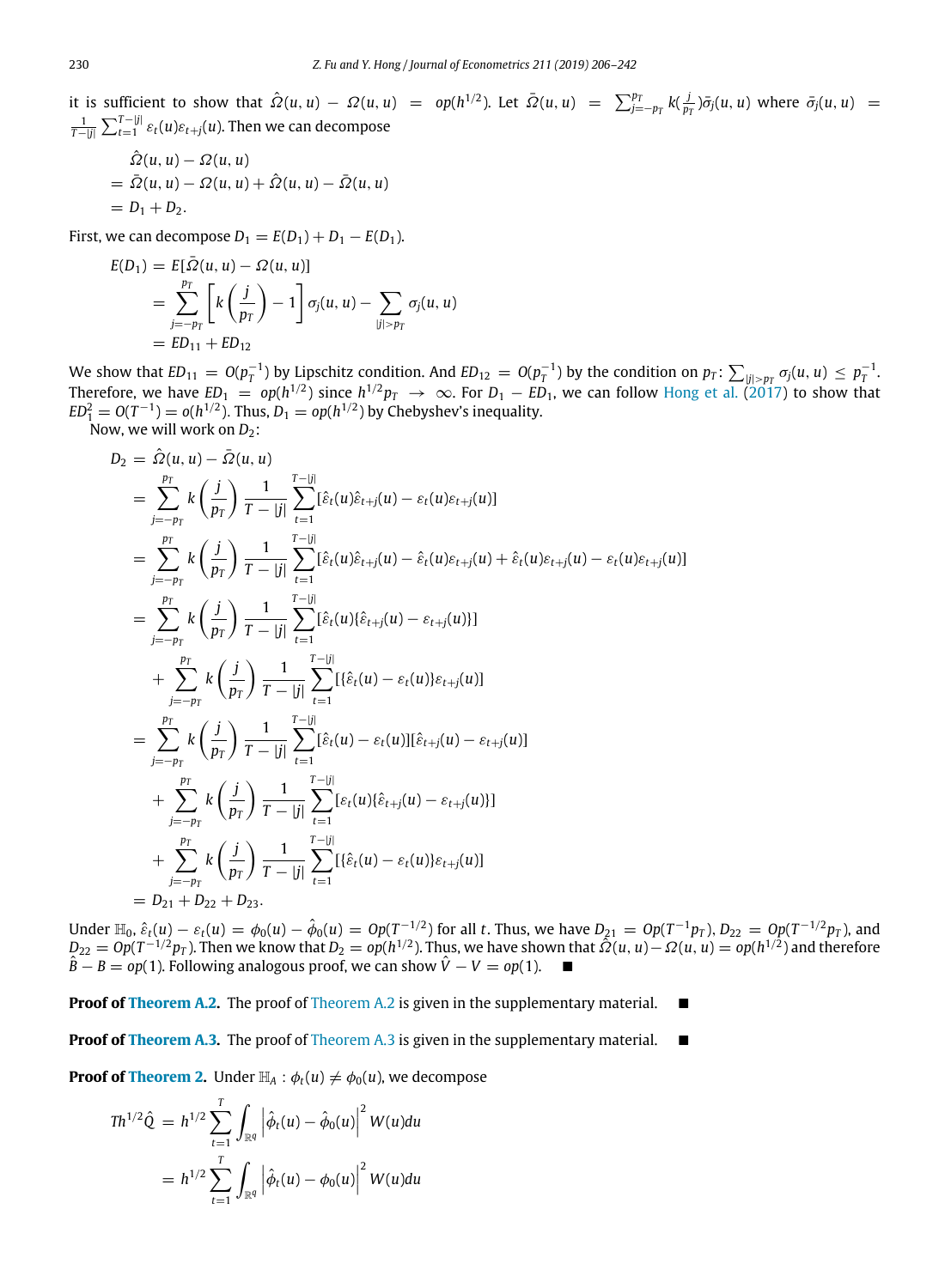$$
+ h^{1/2} \sum_{t=1}^{T} \int_{\mathbb{R}^{q}} \left| \hat{\phi}_{0}(u) - \phi_{0}(u) \right|^{2} W(u) du
$$
  

$$
- 2h^{1/2} \sum_{t=1}^{T} \int_{\mathbb{R}^{q}} Re \left\{ \left[ \hat{\phi}_{t}(u) - \phi_{0}(u) \right] \left[ \hat{\phi}_{0}(u) - \phi_{0}(u) \right]^{*} \right\} W(u) du
$$
  

$$
= \hat{Q}_{4} + \hat{Q}_{5} - \hat{Q}_{6}.
$$

For  $\hat{Q}_4$ , by the triangle inequality,

$$
\hat{Q}_4 = h^{1/2} \sum_{t=1}^T \int_{\mathbb{R}^q} \left| \hat{\phi}_t(u) - \phi_t(u) + \phi_t(u) - \phi_0(u) \right|^2 W(u) du
$$
\n
$$
\leq 2h^{1/2} \sum_{t=1}^T \int_{\mathbb{R}^q} \left| \hat{\phi}_t(u) - \phi_t(u) \right|^2 W(u) du + 2h^{1/2} \sum_{t=1}^T \int_{\mathbb{R}^q} |\phi_t(u) - \phi_0(u)|^2 W(u) du
$$
\n
$$
= \hat{Q}_{41} + \hat{Q}_{42}.
$$

Then we investigate  $\hat{Q}_{\bf 41}$ :

$$
\hat{Q}_{41} = 2h^{1/2} \sum_{t=1}^{T} \int_{\mathbb{R}^q} \left| \hat{\phi}_t(u) - \phi_t(u) \right|^2 W(u) du
$$
\n
$$
\leq 4h^{1/2} \sum_{t=1}^{T} \int_{\mathbb{R}^q} \left| \sum_{s=t-\lfloor Th \rfloor}^{t+\lfloor Th \rfloor} \varepsilon_s(u) H_{st} \right|^2 W(u) du + 4h^{1/2} \sum_{t=1}^{T} \int_{\mathbb{R}^q} \left| \sum_{s=t-\lfloor Th \rfloor}^{t+\lfloor Th \rfloor} \phi_s(u) H_{st} - \phi_t(u) \right|^2 W(u) du
$$
\n
$$
= \hat{Q}_{411} + \hat{Q}_{412}.
$$

It is straightforward to see  $\hat{Q}_{411} = 4\hat{Q}_1$ . By the results in [Propositions](#page-19-2) [A.1](#page-19-2) and [A.2,](#page-20-0)  $\hat{Q}_{411} = 4B + 4U + op(1)$ , where  $B = Op(h^{-1/2})$ . For  $\hat{Q}_{412}$ , by the Taylor expansion of  $\phi_s(u) \equiv \phi(u, \frac{s}{l})$  around *t*/*T*, we have

$$
\phi_s(u) = \phi_t(u) + \phi'_t(u) \left(\frac{s-t}{T}\right) + \frac{1}{2} \phi''_t(u) \left(\frac{s-t}{T}\right)^2 + o\left[\left(\frac{s-t}{T}\right)\right]^2.
$$

Therefore,

$$
\hat{Q}_{412} = 4h^{1/2} \sum_{t=1}^{T} \int_{\mathbb{R}^q} \left| \sum_{s=t-\lfloor Th \rfloor}^{t+\lfloor Th \rfloor} \phi_s(u) H_{st} - \phi_t(u) \right|^2 W(u) du \n= 4h^{1/2} \sum_{t=1}^{T} \int_{\mathbb{R}^q} \left| \frac{1}{Th} \sum_{j=-\lfloor Th \rfloor}^{[Th]} \left[ h\phi_t'(u) \left( \frac{j}{Th} \right) + \frac{h^2}{2} \phi_t''(u) \left( \frac{j}{Th} \right)^2 + o\left[ \left( \frac{j}{T} \right) \right]^2 \right] K \left( \frac{j}{Th} \right) \right|^2 W(u) du \n+ op(1).
$$

Let  $\eta=\frac{j}{\hbar}$ , since  $\lfloor \hbox{T}\hbar\rfloor\leq j\leq \lfloor \hbox{T}\hbar\rfloor$ , then  $-1\leq \eta\leq 1$  and by the Riemann approximation of an integral

$$
\hat{Q}_{412} = 4h^{1/2} \sum_{t=1}^{T} \int_{\mathbb{R}^q} \left| \phi'_t(u) \int_{-1}^1 \eta hK(\eta) d\eta + \frac{1}{2} \phi''_t(u) \int_{-1}^1 \eta^2 h^2 K(\eta) d\eta + o(h^2) + o(1) \right|^2 W(u) du + op(1) = O(Th^{9/2}),
$$

where the last equality comes from the assumption on kernel function *K*(·). Therefore, combining the results on  $\hat{Q}_{411}$  and  $\hat{Q}_{412}$ , we have  $\hat{Q}_{41} = Op(h^{-1/2})$ . For  $\hat{Q}_{42}$ :

$$
\lim_{T \to \infty} T^{-1} h^{-1/2} \hat{Q}_{42} = \lim_{T \to \infty} \frac{1}{T} \sum_{t=1}^{T} \int_{\mathbb{R}^q} |\phi_t(u) - \phi_0(u)|^2 W(u) du
$$
  
= O(1),

where we use [Assumption](#page-5-1) [1](#page-5-1)(iii) and  $\int_{R^q} ||u||_q^4 W(u) du < \infty$ . Thus,  $\hat{Q}_{42} = O(Th^{1/2})$ . Combining  $\hat{Q}_{41}$  and  $\hat{Q}_{42}$ , we have  $\hat{Q}_4 = Op(Th^{1/2}).$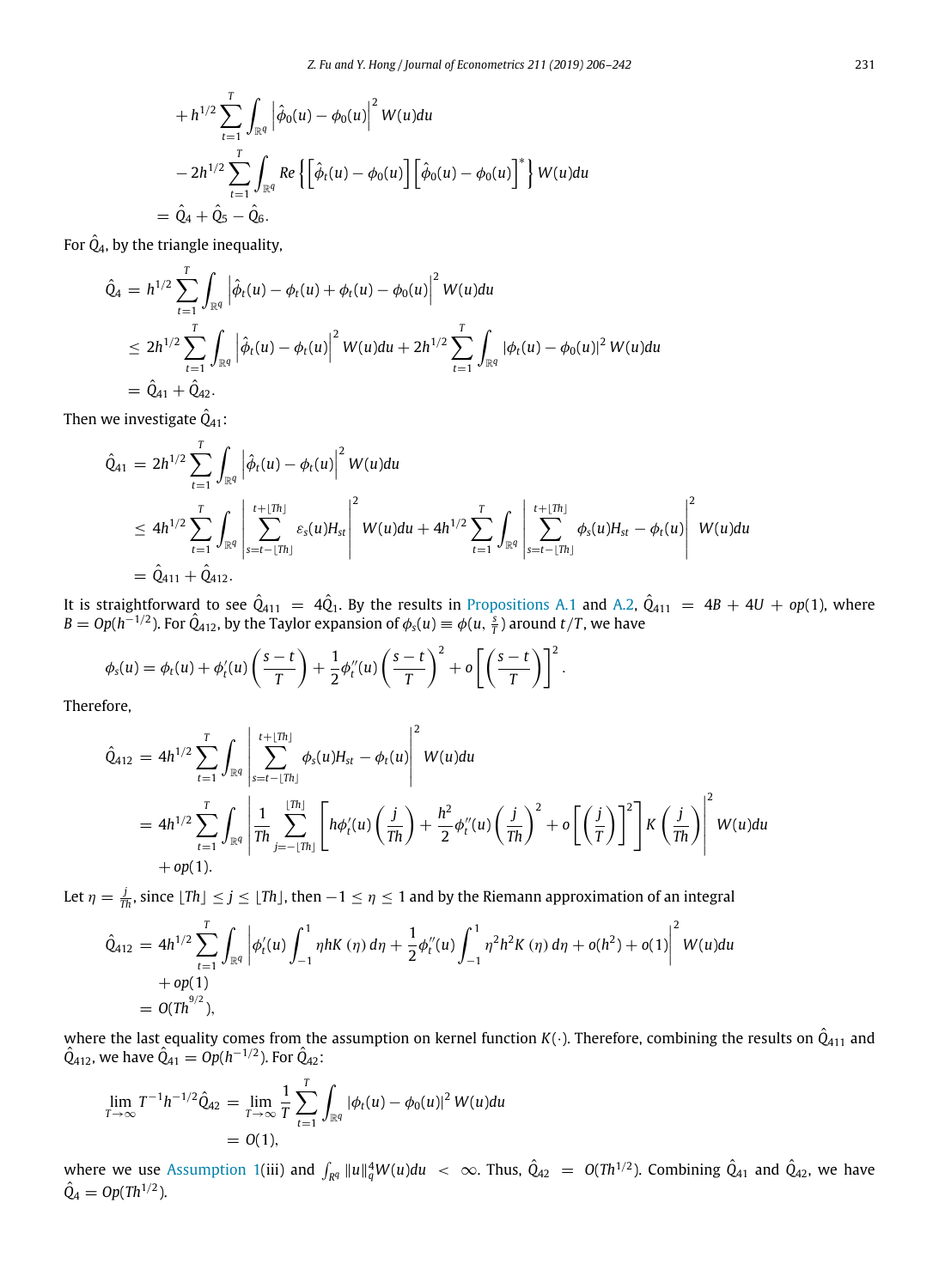Next, we decompose

$$
\begin{split}\n\hat{Q}_{5} &= h^{1/2} \sum_{t=1}^{T} \int_{\mathbb{R}^{q}} \left| \hat{\phi}_{0}(u) - \phi_{0}(u) \right|^{2} W(u) du \\
&= Th^{1/2} \int_{\mathbb{R}^{q}} \left| \frac{1}{T} \sum_{t=1}^{T} \varepsilon_{t}(u) \right|^{2} W(u) du + Th^{1/2} \int_{\mathbb{R}^{q}} \left| \frac{1}{T} \sum_{t=1}^{T} [\phi_{t}(u) - \phi_{0}(u)] \right|^{2} W(u) du \\
&+ 2Th^{1/2} \int_{\mathbb{R}^{q}} Re \left[ \frac{1}{T} \sum_{t=1}^{T} \varepsilon_{t}(u) \frac{1}{T} \sum_{t=1}^{T} [\phi_{t}(u) - \phi_{0}(u)]^{*} \right] W(u) du \\
&= \hat{Q}_{51} + \hat{Q}_{52} + \hat{Q}_{53}.\n\end{split}
$$

For *<sup>Q</sup>*ˆ <sup>51</sup>, we decompose

$$
\hat{Q}_{51} = Th^{1/2} \int_{\mathbb{R}^q} \left| \frac{1}{T} \sum_{t=1}^T \varepsilon_t(u) \right|^2 W(u) du
$$
  
\n
$$
= T^{-1}h^{1/2} \sum_{t=1}^T \int_{\mathbb{R}^q} |\varepsilon_t(u)|^2 W(u) du
$$
  
\n
$$
+ T^{-1}h^{1/2} \sum_{s \neq t}^T \int_{\mathbb{R}^q} Re[\varepsilon_s(u)\varepsilon_t(u)^*] W(u) du
$$
  
\n
$$
= \hat{Q}_{511} + \hat{Q}_{512}.
$$

It is straightforward to show that  $E(\hat{Q}_{511})=O(h^{1/2})$  and  $var(\hat{Q}_{511})=O(h).$  For  $\hat{Q}_{512}$ , we show

$$
E(\hat{Q}_{512}) = T^{-1}h^{1/2} \sum_{s \neq t}^{T} \int_{\mathbb{R}^q} Re\{E[\varepsilon_s(u)\varepsilon_t(u)^*]\}W(u)du
$$
  
=  $2h^{1/2} \sum_{j=1}^{T-1} \left(1 - \frac{j}{T}\right) \int_{\mathbb{R}^q} Re\{E[\varepsilon_1(u)\varepsilon_{1+j}(u)^*]\}W(u)du$   
=  $O(h^{1/2}),$ 

by the  $\beta$ -mixing condition. And by Lemma A(ii) of [Hjellvik et al.](#page-35-33) [\(1998](#page-35-33)), we can show  $E(\hat{Q}^2_{512}) = O(h)$ . By Chebyshev's inequality, we have  $\hat{Q}_{51} = Op(h^{1/2})$  $\hat{Q}_{51} = Op(h^{1/2})$  $\hat{Q}_{51} = Op(h^{1/2})$ .<br>Next, it is straightforward to see  $\hat{Q}_{52} = Op(Th^{1/2})$  given [Assumption](#page-5-4) 1(iii) and Assumption [4.](#page-5-4) And by triangle inequality,

$$
\hat{Q}_{53} \leq Th^{1/2}h^{1/2} \int_{\mathbb{R}^q} \left| \frac{1}{T} \sum_{t=1}^T \varepsilon_t(u) \right|^2 W(u) du + Th^{1/2} \int_{\mathbb{R}^q} \left| \frac{1}{T} \sum_{t=1}^T [\phi_t(u) - \phi_0(u)] \right|^2 W(u) du
$$
\n
$$
= Op(Th^{1/2}).
$$

Therefore, it follows that  $\hat{Q}_5 = Op (Th^{1/2})$ .

At last, by the triangle inequality,

$$
\hat{Q}_6 = 2h^{1/2} \sum_{t=1}^T \int_{\mathbb{R}^q} Re \left\{ \left[ \hat{\phi}_t(u) - \phi_0(u) \right] \left[ \hat{\phi}_0(u) - \phi_0(u) \right]^* \right\} W(u) du
$$
\n
$$
\leq h^{1/2} \sum_{t=1}^T \int_{\mathbb{R}^q} \left| \hat{\phi}_t(u) - \phi_0(u) \right|^2 W(u) du + h^{1/2} \sum_{t=1}^T \int_{\mathbb{R}^q} \left| \hat{\phi}_0(u) - \phi_0(u) \right|^2 W(u) du
$$
\n
$$
= Op(Th^{1/2}).
$$

Therefore,  $Th^{1/2}\hat{Q}=Op(Th^{1/2})$  under  $\mathbb{H}_A$ . Since we have shown that  $\hat{B}=Op(h^{-1/2})$  and  $\hat{V}=Op(1)$ ,

$$
\widehat{SQ} = \frac{Th^{1/2}\hat{Q} - \hat{B}}{\sqrt{\hat{V}}} = Op(Th^{1/2}).
$$

Thus,

$$
Pr(\widehat{SQ} > M_T) \to 1,
$$

as  $T\rightarrow\infty$  under  $\mathbb{H}_A$  for any non-stochastic constants  $\{M_T = o (Th^{1/2})\}$ .  $\quad \blacksquare$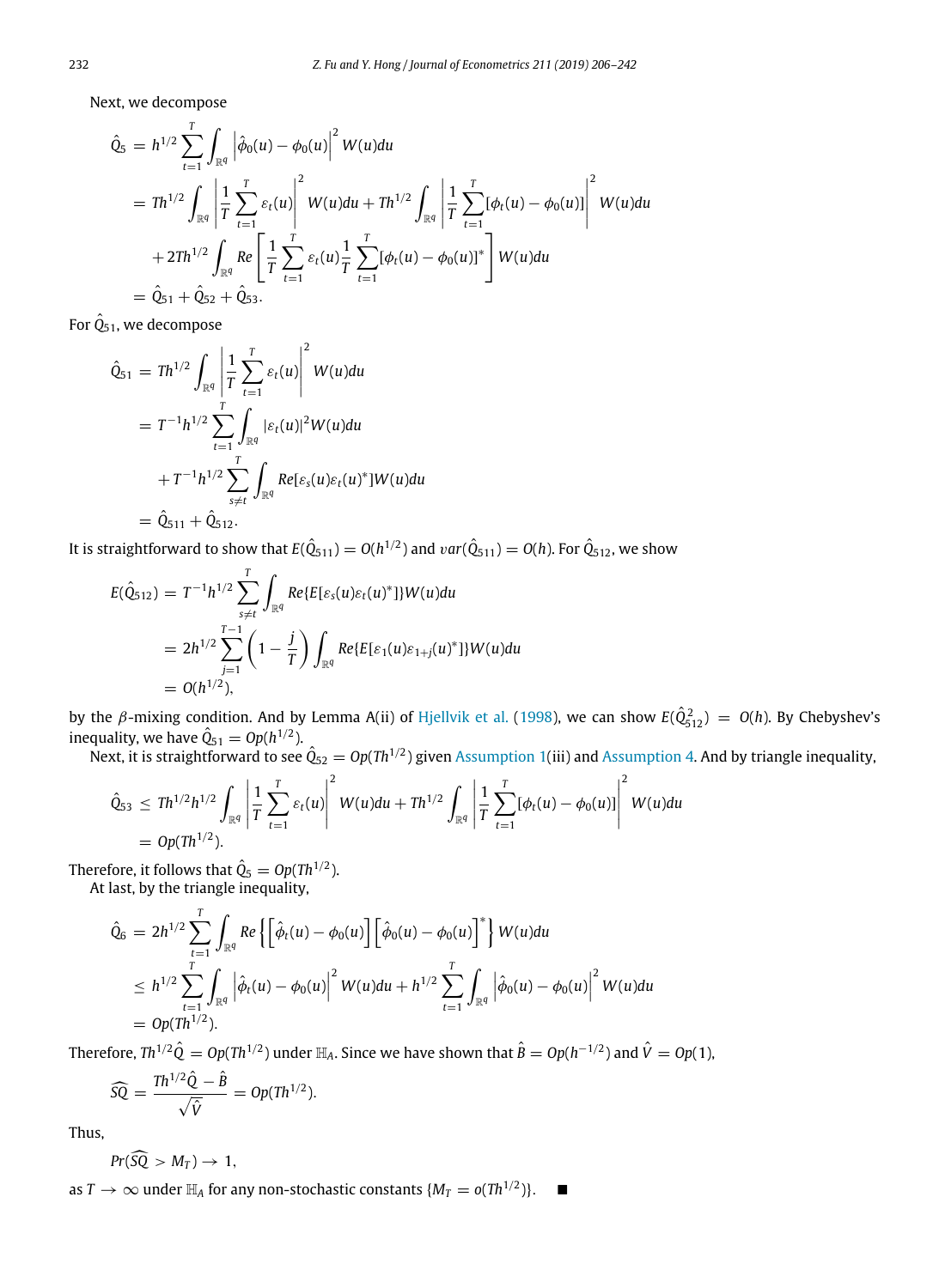**Proof of [Theorem](#page-7-0) [3](#page-7-0).** Under  $\mathbb{H}_{A1}$  :  $g_t(X_t) - g_0(X_t) = \kappa_T l_1(X_t, \frac{t}{T})$ , let

$$
\phi_t(u) - \phi_0(u) = \int_{\mathbb{R}^q} [g_t(x) - g_0(x)] e^{iu'z} dF_{XZ}(x, z)
$$
  

$$
= \kappa_T \int_{\mathbb{R}^q} l_1\left(X_t, \frac{t}{T}\right) e^{iu'z} dF_{XZ}(x, z)
$$
  

$$
\equiv \kappa_T \psi_t(u).
$$

Using the same decomposition as in the proof of [Theorem](#page-6-1) [2](#page-6-1), we have

$$
Th^{1/2} \hat{Q} = h^{1/2} \sum_{t=1}^{T} \int_{\mathbb{R}^q} \left| \hat{\phi}_t(u) - \hat{\phi}_0(u) \right|^2 W(u) du
$$
  
\n
$$
= h^{1/2} \sum_{t=1}^{T} \int_{\mathbb{R}^q} \left| \hat{\phi}_t(u) - \phi_0(u) \right|^2 W(u) du
$$
  
\n
$$
+ h^{1/2} \sum_{t=1}^{T} \int_{\mathbb{R}^q} \left| \hat{\phi}_0(u) - \phi_0(u) \right|^2 W(u) du
$$
  
\n
$$
- 2h^{1/2} \sum_{t=1}^{T} \int_{\mathbb{R}^q} Re \left\{ \left[ \hat{\phi}_t(u) - \phi_0(u) \right] \left[ \hat{\phi}_0(u) - \phi_0(u) \right]^* \right\} W(u) du
$$
  
\n
$$
= \hat{Q}_4 + \hat{Q}_5 + \hat{Q}_6.
$$

We first decompose  $\hat{Q}_4$ :

$$
\hat{Q}_4 = h^{1/2} \sum_{t=1}^T \int_{\mathbb{R}^q} \left| \hat{\phi}_t(u) - \phi_t(u) + \phi_t(u) - \phi_0(u) \right|^2 W(u) du \n= h^{1/2} \sum_{t=1}^T \int_{\mathbb{R}^q} \left| \hat{\phi}_t(u) - \phi_t(u) \right|^2 W(u) du + h^{1/2} \sum_{t=1}^T \int_{\mathbb{R}^q} |\phi_t(u) - \phi_0(u)|^2 W(u) du \n+ 2h^{1/2} \sum_{t=1}^T \int_{\mathbb{R}^q} Re \left\{ \left[ \hat{\phi}_t(u) - \phi_t(u) \right] [\phi_t(u) - \phi_0(u)]^* \right\} W(u) du \n= h^{1/2} \sum_{t=1}^T \int_{\mathbb{R}^q} \left| \hat{\phi}_t(u) - \phi_t(u) \right|^2 W(u) du + h^{1/2} \sum_{t=1}^T \int_{\mathbb{R}^q} \kappa_t^2 |\psi_t(u)|^2 W(u) du \n+ 2h^{1/2} \sum_{t=1}^T \int_{\mathbb{R}^q} Re \left\{ \left[ \hat{\phi}_t(u) - \phi_t(u) \right] \kappa_T \psi_t(u)^* \right\} W(u) du \n= \hat{Q}_{43} + \hat{Q}_{44} + \hat{Q}_{45}.
$$

For *<sup>Q</sup>*ˆ <sup>43</sup>:

$$
\hat{Q}_{43} = h^{1/2} \sum_{t=1}^{T} \int_{\mathbb{R}^q} \left| \hat{\phi}_t(u) - \phi_t(u) \right|^2 W(u) du
$$
\n
$$
= h^{1/2} \sum_{t=1}^{T} \int_{\mathbb{R}^q} \left| \sum_{s=t-\lfloor Th \rfloor}^{t+\lfloor Th \rfloor} Y_s e^{iu^2 s} H_{st} - \phi_t(u) \right|^2 W(u) du
$$
\n
$$
= h^{1/2} \sum_{t=1}^{T} \int_{\mathbb{R}^q} \left| \sum_{s=t-\lfloor Th \rfloor}^{t+\lfloor Th \rfloor} [\phi_s(u) + \varepsilon_s(u)] H_{st} - \phi_t(u) \right|^2 W(u) du
$$
\n
$$
= h^{1/2} \sum_{t=1}^{T} \int_{\mathbb{R}^q} \left| \sum_{s=t-\lfloor Th \rfloor}^{t+\lfloor Th \rfloor} \varepsilon_s(u) H_{st} \right|^2 W(u) du + h^{1/2} \sum_{t=1}^{T} \int_{\mathbb{R}^q} \left| \sum_{s=t-\lfloor Th \rfloor}^{t+\lfloor Th \rfloor} \phi_s(u) H_{st} - \phi_t(u) \right|^2 W(u) du
$$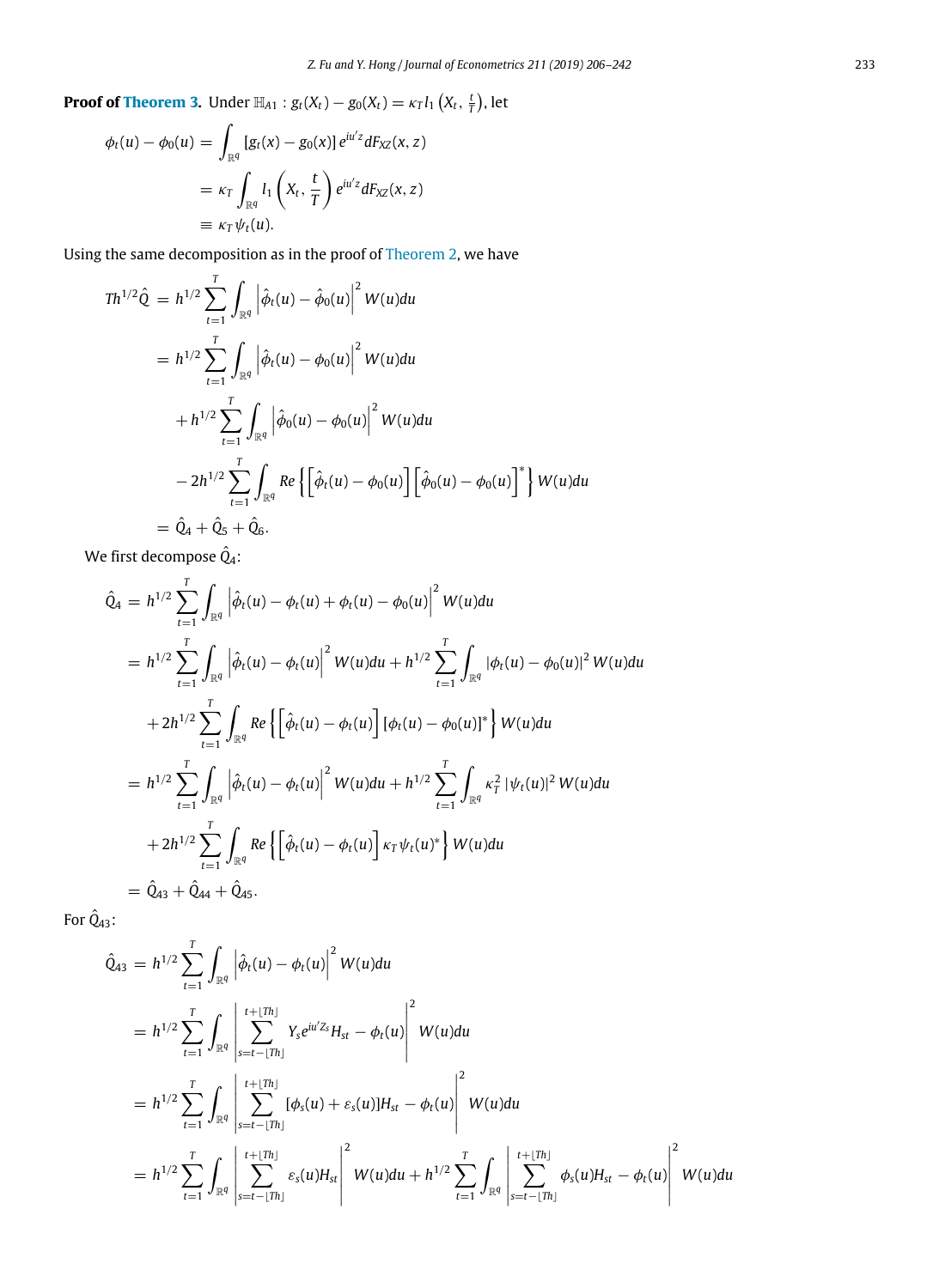234 *Z. Fu and Y. Hong / Journal of Econometrics 211 (2019) 206–242*

$$
+ h^{1/2} \sum_{t=1}^{T} \int_{\mathbb{R}^q} Re \left\{ \left[ \sum_{s=t-\lfloor Th \rfloor}^{t+\lfloor Th \rfloor} \varepsilon_s(u) H_{st} \right] \left[ \sum_{s=t-\lfloor Th \rfloor}^{t+\lfloor Th \rfloor} \phi_s(u) H_{st} - \phi_t(u) \right]^* \right\} W(u) du
$$
  
=  $\hat{Q}_{431} + \hat{Q}_{432} + \hat{Q}_{433}.$ 

By [Proposition](#page-19-2) [A.1](#page-19-2), we have  $\hat{Q}_{431} = B + U + op(1)$ . Given  $l_1\left(X_t, \frac{t}{T}\right)$  is twice continuously differentiable with respect to  $\frac{t}{T}$ , we have

$$
\psi_s(u) = \psi_t(u) + \psi'_t(u) \left(\frac{s-t}{T}\right) + \frac{1}{2} \psi''_t(u) \left(\frac{s-t}{T}\right)^2 + o\left[\left(\frac{s-t}{T}\right)\right]^2,
$$

by second-order Taylor expansion around  $\frac{t}{T}.$  Therefore,

$$
\hat{Q}_{432} = h^{1/2} \sum_{t=1}^{T} \int_{\mathbb{R}^{q}} \left| \sum_{s=t-[Th]}^{t+[Th]} \phi_{s}(u)H_{st} - \phi_{t}(u) \right|^{2} W(u)du
$$
\n
$$
= h^{1/2} \sum_{t=1}^{T} \int_{\mathbb{R}^{q}} \left| \sum_{s=t-[Th]}^{t+[Th]} [\phi_{0}(u) + \kappa_{T} \psi_{s}(u)]H_{st} - [\phi_{0}(u) + \kappa_{T} \psi_{t}(u)] \right|^{2} W(u)du
$$
\n
$$
= h^{1/2} \kappa_{T}^{2} \sum_{t=1}^{T} \int_{\mathbb{R}^{q}} \left| \sum_{s=t-[Th]}^{t+[Th]} \psi_{s}(u)H_{st} - \psi_{t}(u) \right|^{2} W(u)du
$$
\n
$$
= h^{1/2} \kappa_{T}^{2} \sum_{t=1}^{T} \int_{\mathbb{R}^{q}} \left| \sum_{s=t-[Th]}^{t+[Th]} \psi_{t}'(u) \left( \frac{s-t}{T} \right) + \frac{\psi_{t}''(u)}{2} \left( \frac{s-t}{T} \right)^{2} + o \left[ \left( \frac{s-t}{T} \right) \right]^{2} \right] H_{st} \left| \int_{0}^{2} W(u)du
$$
\n
$$
= h^{1/2} \kappa_{T}^{2} \sum_{t=1}^{T} \int_{\mathbb{R}^{q}} \left| \frac{1}{Th} \sum_{s=t-[Th]}^{t+[Th]} \left[ \psi_{t}'(u) \left( \frac{s-t}{T} \right) + \frac{\psi_{t}''(u)}{2} \left( \frac{s-t}{T} \right)^{2} + o \left[ \left( \frac{s-t}{T} \right) \right]^{2} \right] K \left( \frac{s-t}{Th} \right) \right|^{2} W(u)du
$$
\n
$$
+ op(1)
$$
\n
$$
= h^{1/2} \kappa_{T}^{2} \sum_{t=1}^{T} \int_{\mathbb{R}^{q}} \left| \frac{1}{Th} \sum_{j=-[Th]}^{t[Th]} \left[ h\psi_{t}'(u) \left( \frac{j}{Th} \right) + \frac{h^{2}}{2} \psi_{t}''(u) \left( \
$$

Based on the Taylor expansion, we show that  $\sum_{s=t-\lfloor Th\rfloor}^{t+\lfloor Th\rfloor}\phi_s(u)H_{st}-\phi_t(u)=O(\kappa_T h^2).$  Then by Cauchy–Schwarz inequality, we can show that  $\hat{Q}_{433} = Op(h^{7/4})$ . Therefore,  $\hat{Q}_{43} = B + U + op(1)$ .

$$
\hat{Q}_{44} = h^{1/2} \sum_{t=1}^{T} \int_{\mathbb{R}^q} \kappa_T^2 |\psi_t(u)|^2 W(u) du
$$
  
= 
$$
\frac{1}{T} \sum_{t=1}^{T} \int_{\mathbb{R}^q} |\psi_t(u)|^2 W(u) du
$$
  
= 
$$
\int_{\mathbb{R}^q} \int_0^1 |\psi(u, \eta)|^2 W(u) d\eta du + op(1).
$$

Next,

$$
\hat{Q}_{45} = 2h^{1/2} \sum_{t=1}^{T} \int_{\mathbb{R}^{q}} Re \left\{ \left[ \hat{\phi}_{t}(u) - \phi_{t}(u) \right] \kappa_{T} \psi_{t}(u)^{*} \right\} W(u) du
$$
\n
$$
= 2h^{1/2} \sum_{t=1}^{T} \int_{\mathbb{R}^{q}} Re \left\{ \left[ \hat{\phi}_{t}(u) - \phi_{0}(u) + \phi_{0}(u) - \phi_{t}(u) \right] \kappa_{T} \psi_{t}(u)^{*} \right\} W(u) du
$$
\n
$$
= 2h^{1/2} \sum_{t=1}^{T} \int_{\mathbb{R}^{q}} Re \left\{ \left[ \hat{\phi}_{t}(u) - \phi_{0}(u) \right] \kappa_{T} \psi_{t}(u)^{*} \right\} W(u) du
$$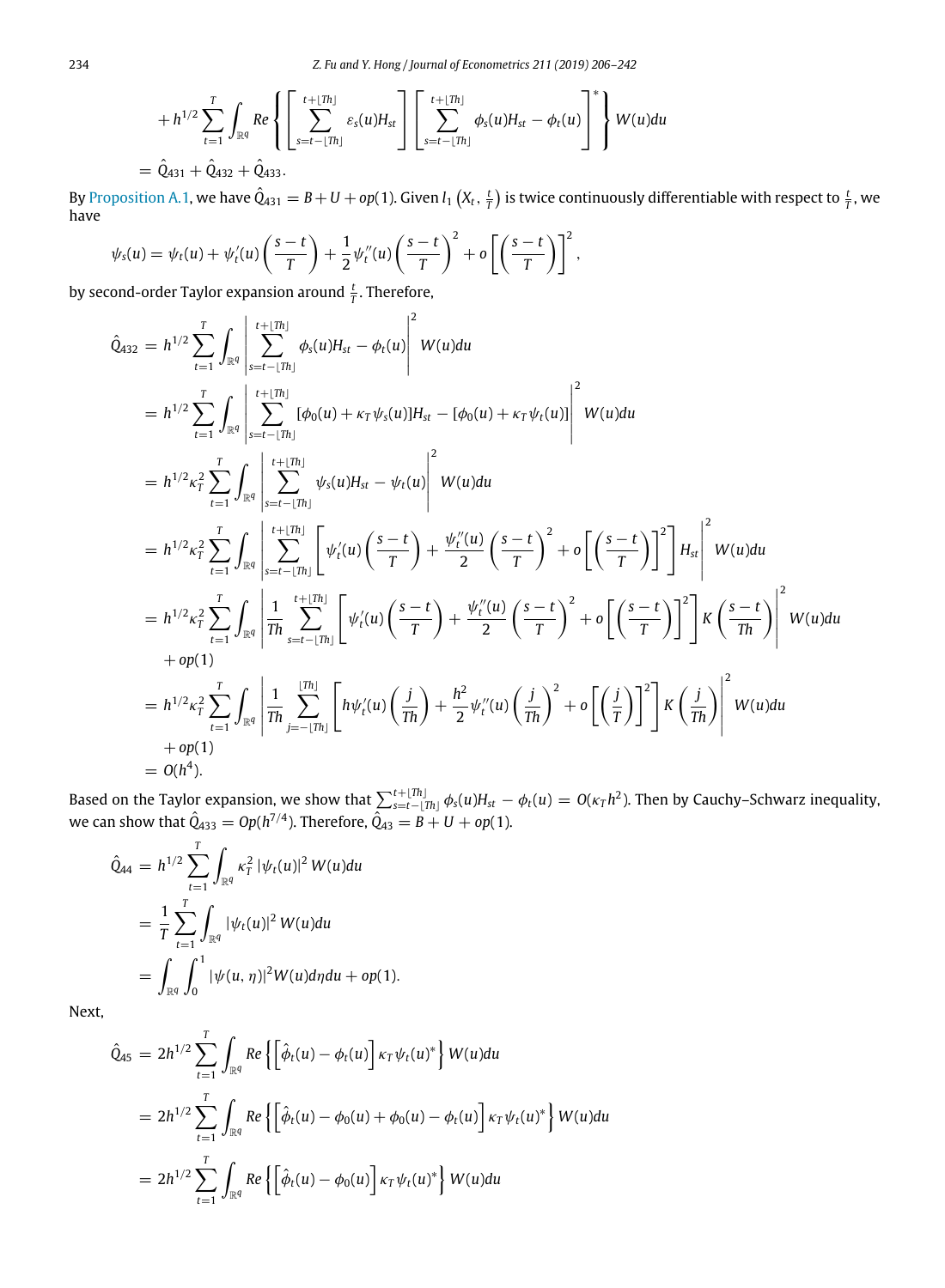$$
-2h^{1/2} \sum_{t=1}^{T} \int_{\mathbb{R}^{q}} Re \left\{ [\phi_{t}(u) - \phi_{0}(u)] \kappa_{T} \psi_{t}(u)^{*} \right\} W(u) du
$$
  
\n
$$
= 2h^{1/2} \sum_{t=1}^{T} \int_{\mathbb{R}^{q}} Re \left\{ \left[ \hat{\phi}_{t}(u) - \phi_{0}(u) \right] \kappa_{T} \psi_{t}(u)^{*} \right\} W(u) du
$$
  
\n
$$
-2h^{1/2} \sum_{t=1}^{T} \int_{\mathbb{R}^{q}} |\kappa_{T} \psi_{t}(u)|^{2} W(u) du
$$
  
\n
$$
= 2h^{1/2} \sum_{t=1}^{T} \int_{\mathbb{R}^{q}} Re \left\{ \left[ \hat{\phi}_{t}(u) - \phi_{0}(u) \right] \kappa_{T} \psi_{t}(u)^{*} \right\} W(u) du
$$
  
\n
$$
-2 \int_{\mathbb{R}^{q}} \int_{0}^{1} |\psi(u, \eta)|^{2} W(u) d\eta du + op(1)
$$
  
\n
$$
= \hat{Q}_{451} + \hat{Q}_{452} + op(1).
$$

We now work on  $\hat{\textbf{Q}}_{5}$  and  $\hat{\textbf{Q}}_{6}$ . It follows

$$
\hat{Q}_{5} = h^{1/2} \sum_{t=1}^{T} \int_{\mathbb{R}^{q}} \left| \hat{\phi}_{0}(u) - \phi_{0}(u) \right|^{2} W(u) du
$$
\n
$$
= h^{1/2} \sum_{t=1}^{T} \int_{\mathbb{R}^{q}} \left| \frac{1}{T} \sum_{t=1}^{T} Y_{t} e^{iu' Z_{t}} - \phi_{0}(u) \right|^{2} W(u) du
$$
\n
$$
= h^{1/2} \sum_{t=1}^{T} \int_{\mathbb{R}^{q}} \left| \frac{1}{T} \sum_{t=1}^{T} [\phi_{t}(u) + \varepsilon_{t}(u)] - \phi_{0}(u) \right|^{2} W(u) du
$$
\n
$$
= h^{1/2} \sum_{t=1}^{T} \int_{\mathbb{R}^{q}} \left| \frac{1}{T} \sum_{t=1}^{T} [\phi_{t}(u) - \phi_{0}(u) + \varepsilon_{t}(u)] \right|^{2} W(u) du
$$
\n
$$
= h^{1/2} \sum_{t=1}^{T} \int_{\mathbb{R}^{q}} \left| \frac{1}{T} \sum_{t=1}^{T} [\kappa_{T} \psi_{t}(u) + \varepsilon_{t}(u)] \right|^{2} W(u) du
$$
\n
$$
= h^{1/2} \sum_{t=1}^{T} \int_{\mathbb{R}^{q}} \left| \frac{1}{T} \sum_{t=1}^{T} \kappa_{T} \psi_{t}(u) \right|^{2} W(u) du + h^{1/2} \sum_{t=1}^{T} \int_{\mathbb{R}^{q}} \left| \frac{1}{T} \sum_{t=1}^{T} \varepsilon_{t}(u) \right|^{2} W(u) du
$$
\n
$$
+ 2h^{1/2} \sum_{t=1}^{T} \int_{\mathbb{R}^{q}} Re \left\{ \left[ \frac{1}{T} \sum_{t=1}^{T} \kappa_{T} \psi_{t}(u) \right] \left[ \frac{1}{T} \sum_{t=1}^{T} \varepsilon_{t}(u) \right]^{*} \right\} W(u) du
$$
\n
$$
= \hat{Q}_{51} + \hat{Q}_{52} + \hat{Q}_{53}.
$$

Given  $\kappa_T = T^{-1/2}h^{-1/4}$ , we can show

$$
\hat{Q}_{51} = h^{1/2} \sum_{t=1}^{T} \int_{\mathbb{R}^q} \left| \frac{1}{T} \sum_{t=1}^{T} \kappa_T \psi_t(u) \right|^2 W(u) du
$$
  
= 
$$
\int_{\mathbb{R}^q} \left| \frac{1}{T} \sum_{t=1}^{T} \psi_t(u) \right|^2 W(u) du
$$
  
= 
$$
\int_{\mathbb{R}^q} \left| \int_0^1 \psi(u, \tau) d\tau \right|^2 W(u) du + o(1).
$$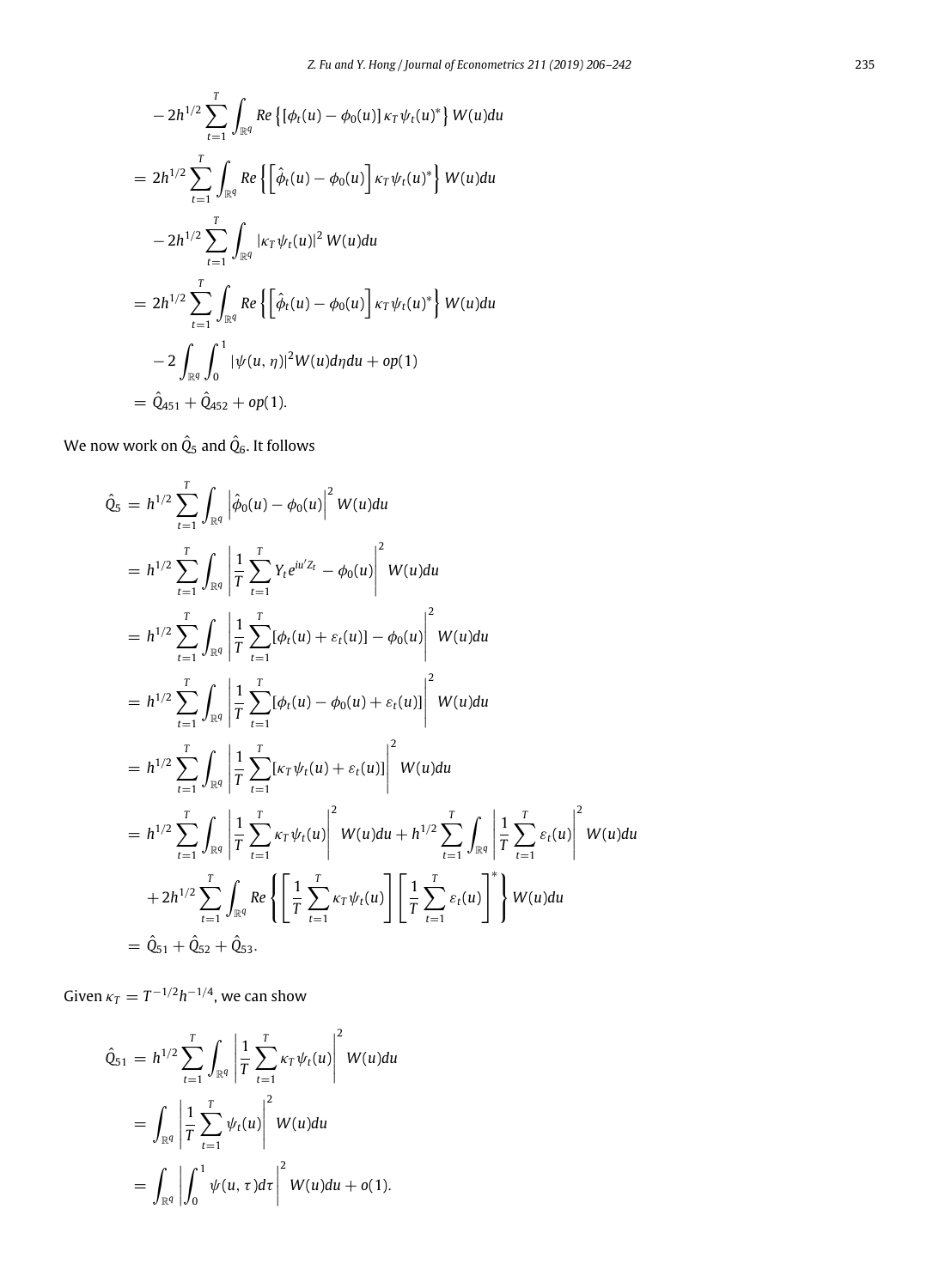For  $\hat{Q}_{52}$ , it is identical to  $\hat{Q}_2$  and we have shown that  $\hat{Q}_2~=~op(1)$ . Thus  $\hat{Q}_{52}~=~op(1)$ . Given  $\psi_t(u)$  is non-stochastic and  $\kappa_T = T^{-1/2}h^{-1/4},$ 

$$
\hat{Q}_{53} = 2h^{1/2} \sum_{t=1}^{T} \int_{\mathbb{R}^q} Re \left\{ \left[ \frac{1}{T} \sum_{t=1}^{T} \kappa_T \psi_t(u) \right] \left[ \frac{1}{T} \sum_{t=1}^{T} \varepsilon_t(u) \right]^* \right\} W(u) du
$$
\n
$$
= 2T^{-1/2} h^{1/4} \sum_{t=1}^{T} \int_{\mathbb{R}^q} Re \left\{ \left[ \int_0^1 \psi(u, \tau) d\tau \right] \left[ \frac{1}{T} \sum_{t=1}^{T} \varepsilon_t(u) \right]^* \right\} W(u) du + op(1)
$$
\n
$$
= 2T^{1/2} h^{1/4} \int_{\mathbb{R}^q} Re \left\{ \left[ \int_0^1 \psi(u, \tau) d\tau \right] \left[ \frac{1}{T} \sum_{t=1}^{T} \varepsilon_t(u) \right]^* \right\} W(u) du + op(1).
$$

The order of magnitude of  $\hat{Q}_{53}$  is solely determined by  $\frac{1}{T}\sum_{t=1}^T\varepsilon_t(u)$ . It is trivial to show that  $\hat{Q}_{53}\ =\ Op(h^{1/4})\ =\ op(1)$ . Therefore, we have shown that

$$
\hat{Q}_5 = \int_{\mathbb{R}^q} \left| \int_0^1 \psi(u, \tau) d\tau \right|^2 W(u) du + op(1).
$$

Next, for  $\hat{Q}_6$ :

$$
\hat{Q}_{6} = -2h^{1/2} \sum_{t=1}^{T} \int_{\mathbb{R}^{q}} Re \left\{ \left[ \hat{\phi}_{t}(u) - \phi_{0}(u) \right] \left[ \hat{\phi}_{0}(u) - \phi_{0}(u) \right]^{*} \right\} W(u) du
$$
\n
$$
= -2h^{1/2} \sum_{t=1}^{T} \int_{\mathbb{R}^{q}} Re \left\{ \left[ \hat{\phi}_{t}(u) - \phi_{0}(u) \right] \left[ \frac{1}{T} \sum_{t=1}^{T} Y_{t} e^{iu^{2} u} - \phi_{0}(u) \right]^{*} \right\} W(u) du
$$
\n
$$
= -2h^{1/2} \sum_{t=1}^{T} \int_{\mathbb{R}^{q}} Re \left\{ \left[ \hat{\phi}_{t}(u) - \phi_{0}(u) \right] \left[ \frac{1}{T} \sum_{t=1}^{T} \kappa_{T} \psi_{t}(u) + \varepsilon_{t}(u) \right]^{*} \right\} W(u) du
$$
\n
$$
= -2h^{1/2} \sum_{t=1}^{T} \int_{\mathbb{R}^{q}} Re \left\{ \left[ \hat{\phi}_{t}(u) - \phi_{0}(u) \right] \left[ \frac{1}{T} \sum_{t=1}^{T} \kappa_{T} \psi_{t}(u) \right]^{*} \right\} W(u) du
$$
\n
$$
-2h^{1/2} \sum_{t=1}^{T} \int_{\mathbb{R}^{q}} Re \left\{ \left[ \hat{\phi}_{t}(u) - \phi_{0}(u) \right] \left[ \frac{1}{T} \sum_{t=1}^{T} \varepsilon_{t}(u) \right]^{*} \right\} W(u) du
$$
\n
$$
\equiv \hat{Q}_{61} + \hat{Q}_{62}.
$$

We claim that  $\hat{Q}_{451} + \hat{Q}_{61} =$   $op(1)$ :

$$
2h^{1/2} \sum_{t=1}^{T} \int_{\mathbb{R}^q} Re \left\{ \left[ \hat{\phi}_t(u) - \phi_0(u) \right] \kappa_T \psi_t(u)^* \right\} W(u) du + \hat{Q}_{61}
$$
  
\n
$$
= 2h^{1/2} \sum_{t=1}^{T} \int_{\mathbb{R}^q} Re \left\{ \left[ \sum_{s=t-\lfloor Th \rfloor}^{t+\lfloor Th \rfloor} (\phi_s(u) + \varepsilon_s(u) - \phi_0(u)) H_{st} \right] \left[ \kappa_T \psi_t(u) - \frac{1}{T} \sum_{t=1}^{T} \kappa_T \psi_t(u) \right]^* \right\} W(u) du
$$
  
\n
$$
= 2h^{1/2} \sum_{t=1}^{T} \int_{\mathbb{R}^q} Re \left\{ \left[ \sum_{s=t-\lfloor Th \rfloor}^{t+\lfloor Th \rfloor} (\kappa_T \psi_s(u) + \varepsilon_s(u)) H_{st} \right] \left[ \kappa_T \psi_t(u) - \frac{1}{T} \sum_{t=1}^{T} \kappa_T \psi_t(u) \right]^* \right\} W(u) du
$$
  
\n
$$
= 2h^{1/2} \kappa_T^2 \sum_{t=1}^{T} \int_{\mathbb{R}^q} Re \left\{ \left[ \sum_{s=t-\lfloor Th \rfloor}^{t+\lfloor Th \rfloor} \psi_s(u) H_{st} \right] \left[ \psi_t(u) - \frac{1}{T} \sum_{t=1}^{T} \psi_t(u) \right]^* \right\} W(u) du
$$
  
\n
$$
+ 2h^{1/2} \kappa_T \sum_{t=1}^{T} \int_{\mathbb{R}^q} Re \left\{ \left[ \sum_{s=t-\lfloor Th \rfloor}^{t+\lfloor Th \rfloor} \varepsilon_s(u) H_{st} \right] \left[ \psi_t(u) - \frac{1}{T} \sum_{t=1}^{T} \psi_t(u) \right]^* \right\} W(u) du
$$
  
\n
$$
\equiv R_8 + R_9.
$$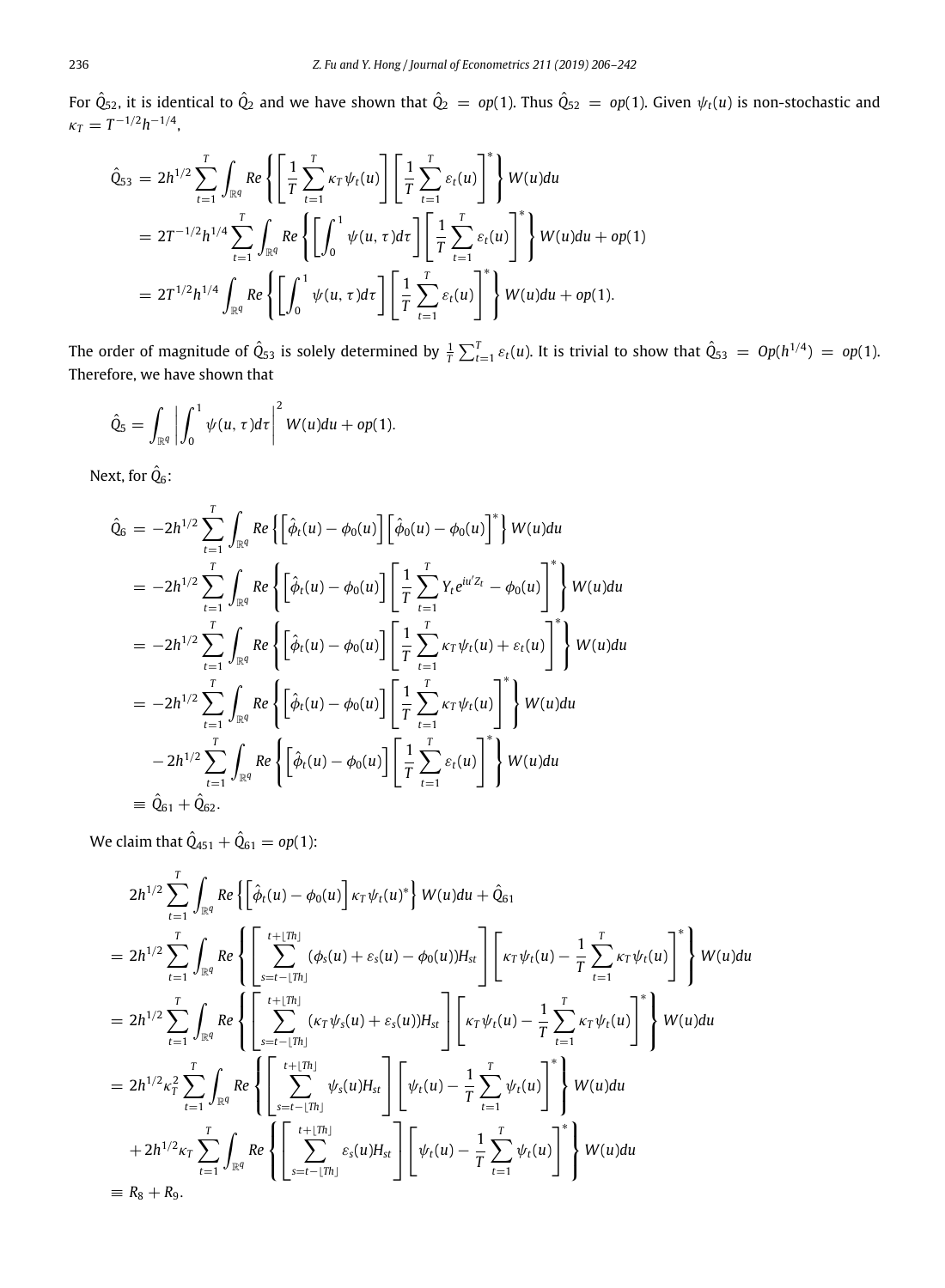By the weighted Cauchy–Schwarz inequality,

$$
R_{8} \leq 2h^{1/2}\kappa_{T}^{2} \int_{\mathbb{R}^{q}} \left\{ \left[ \sum_{t=1}^{T} \left| \sum_{s=t-\lfloor Th \rfloor}^{t+\lfloor Th \rfloor} \psi_{s}(u) H_{st} \right|^{2} \right]^{1/2} \left[ \sum_{t=1}^{T} \left| \psi_{t}(u) - \frac{1}{T} \sum_{t=1}^{T} \psi_{t}(u) \right|^{2} \right]^{1/2} \right\} W(u) du
$$
  

$$
\leq 2 \left[ h^{1/2} \kappa_{T}^{2} \sum_{t=1}^{T} \int_{\mathbb{R}^{q}} \left| \sum_{s=t-\lfloor Th \rfloor}^{t+\lfloor Th \rfloor} \psi_{s}(u) H_{st} \right|^{2} W(u) du \right]^{1/2}
$$
  

$$
\times \left[ h^{1/2} \kappa_{T}^{2} \sum_{t=1}^{T} \int_{\mathbb{R}^{q}} \left| \psi_{t}(u) - \frac{1}{T} \sum_{t=1}^{T} \psi_{t}(u) \right|^{2} W(u) du \right]^{1/2}
$$
  

$$
= O(1) * O(T^{-1/2}) = o(1),
$$

where the last equality needs  $|\psi_s(u)|^2 < C$  for all  $u \in \mathbb{R}^q.$  And by the triangle inequality

$$
R_9 \leq h^{1/2} \kappa_T \sum_{t=1}^T \int_{\mathbb{R}^q} \left| \sum_{s=t-\lfloor Th \rfloor}^{t+\lfloor Th \rfloor} \varepsilon_s(u) H_{st} \right|^2 W(u) du
$$
  
+  $h^{1/2} \kappa_T \sum_{t=1}^T \int_{\mathbb{R}^q} \left| \psi_t(u) - \frac{1}{T} \sum_{t=1}^T \psi_t(u) \right|^2 W(u) du$   
=  $Op(T^{-1/2}h^{-3/4}) + O(T^{-1/2}h^{1/4})$   
=  $op(1),$ 

where we have used the result

$$
h^{1/2} \sum_{t=1}^{T} \int_{\mathbb{R}^q} \left| \sum_{s=t-\lfloor Th \rfloor}^{t+\lfloor Th \rfloor} \varepsilon_s(u) H_{st} \right|^2 W(u) du = Op(h^{-1/2}),
$$

obtained in [Proposition](#page-19-2) [A.1](#page-19-2). Therefore, we have shown that  $R_8 + R_9 = op(1)$ .

We leave  $\hat{Q}_6$  for now and work on  $\hat{Q}_4$ :<br>Lastly, we need to show  $\hat{Q}_{62} = op(1)$ :

$$
\hat{Q}_{62} = -2h^{1/2} \sum_{t=1}^{T} \int_{\mathbb{R}^{q}} Re \left\{ \left[ \hat{\phi}_{t}(u) - \phi_{0}(u) \right] \left[ \frac{1}{T} \sum_{t=1}^{T} \varepsilon_{t}(u) \right]^{*} \right\} W(u) du
$$
\n
$$
= -2h^{1/2} \sum_{t=1}^{T} \int_{\mathbb{R}^{q}} Re \left\{ \left[ \sum_{s=t-\lfloor Th \rfloor}^{t+\lfloor Th \rfloor} (\kappa_{T} \psi_{s}(u) + \varepsilon_{s}(u)) H_{st} \right] \left[ \frac{1}{T} \sum_{t=1}^{T} \varepsilon_{t}(u) \right]^{*} \right\} W(u) du
$$
\n
$$
= -2h^{1/2} \kappa_{T} \sum_{t=1}^{T} \int_{\mathbb{R}^{q}} Re \left\{ \left[ \sum_{s=t-\lfloor Th \rfloor}^{t+\lfloor Th \rfloor} \psi_{s}(u) H_{st} \right] \left[ \frac{1}{T} \sum_{t=1}^{T} \varepsilon_{t}(u) \right]^{*} \right\} W(u) du
$$
\n
$$
-2h^{1/2} \sum_{t=1}^{T} \int_{\mathbb{R}^{q}} Re \left\{ \left[ \sum_{s=t-\lfloor Th \rfloor}^{t+\lfloor Th \rfloor} \varepsilon_{s}(u) H_{st} \right] \left[ \frac{1}{T} \sum_{t=1}^{T} \varepsilon_{t}(u) \right]^{*} \right\} W(u) du
$$
\n
$$
= \hat{Q}_{621} + \hat{Q}_{622}.
$$

Firstly,  $\hat{Q}_{621} = Op(h^{1/4})$  since  $\sum_{s=t-\lfloor T\hbar\rfloor}^{t+\lfloor T\hbar\rfloor}\psi_s(u)H_{st} = O(1)$  and  $\frac{1}{T}\sum_{t=1}^T\varepsilon_t(u) = Op(T^{-1/2})$ . For  $\hat{Q}_{622}$ , we have shown it is  $op(1)$  in the proof of [Theorem](#page-19-1) [A.3.](#page-19-1) Thus,  $\hat{Q}_{62} = op(1)$ .

Combine all terms in *<sup>Q</sup>*ˆ <sup>4</sup>, *<sup>Q</sup>*ˆ <sup>5</sup>, and *<sup>Q</sup>*ˆ 6,

$$
Th^{1/2} \hat{Q} = \hat{Q}_4 + \hat{Q}_5 + \hat{Q}_6
$$
  
=  $B + U + \int_{\mathbb{R}^q} \left| \int_0^1 \psi(u, \tau) d\tau \right|^2 W(u) du - \int_{\mathbb{R}^q} \int_0^1 |\psi(u, \eta)|^2 W(u) d\eta du + op(1).$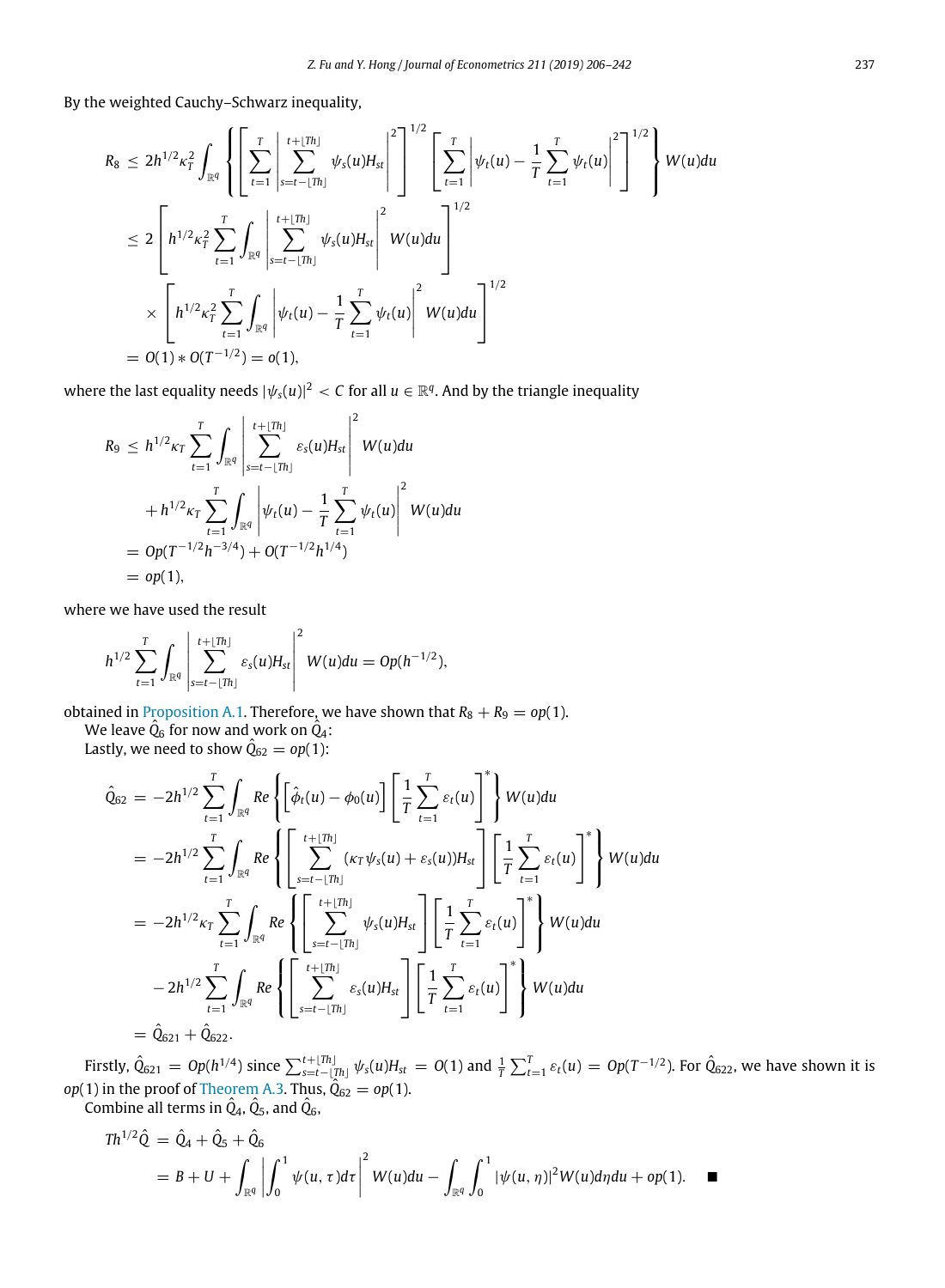**Proof of [Theorem](#page-7-1) [4](#page-7-1).** Under  $\mathbb{H}_{A2}: g_t(X_t) - g_0(X_t) = a_T l_2\left(X_t, \frac{t/T - \tau_0}{b_T}\right)$ , let

$$
\begin{aligned} \phi_t(u) - \phi_0(u) &= \int_{\mathbb{R}^q} \left[ g_t(x) - g_0(x) \right] e^{iu'z} dF_{XZ}(x, z) \\ &= a_T \int_{\mathbb{R}^q} l_2 \left( X_t, \frac{t/T - \tau_0}{b_T} \right) e^{iu'z} dF_{XZ}(x, z) \\ &\equiv a_T \vartheta_t(u). \end{aligned}
$$

Using the same decomposition as in the proof of [Theorem](#page-7-0) [3,](#page-7-0) we decompose  $Th^{1/2}\hat{Q}$  to  $\hat{Q}_4$ ,  $\hat{Q}_5$ , and  $\hat{Q}_6$ . We first investigate  $\hat{Q}_4$ :

$$
\hat{Q}_4 = h^{1/2} \sum_{t=1}^T \int_{\mathbb{R}^q} \left| \hat{\phi}_t(u) - \phi_t(u) + \phi_t(u) - \phi_0(u) \right|^2 W(u) du
$$
\n
$$
= h^{1/2} \sum_{t=1}^T \int_{\mathbb{R}^q} \left| \hat{\phi}_t(u) - \phi_t(u) \right|^2 W(u) du + h^{1/2} \sum_{t=1}^T \int_{\mathbb{R}^q} |\phi_t(u) - \phi_0(u)|^2 W(u) du
$$
\n
$$
+ 2h^{1/2} \sum_{t=1}^T \int_{\mathbb{R}^q} Re \left\{ \left[ \hat{\phi}_t(u) - \phi_t(u) \right] [\phi_t(u) - \phi_0(u)]^* \right\} W(u) du
$$
\n
$$
= h^{1/2} \sum_{t=1}^T \int_{\mathbb{R}^q} \left| \hat{\phi}_t(u) - \phi_t(u) \right|^2 W(u) du + h^{1/2} \sum_{t=1}^T \int_{\mathbb{R}^q} a_T^2 |_{St}(u)|^2 W(u) du
$$
\n
$$
+ 2h^{1/2} \sum_{t=1}^T \int_{\mathbb{R}^q} Re \left\{ \left[ \hat{\phi}_t(u) - \phi_t(u) \right] a_T s_t(u)^* \right\} W(u) du
$$
\n
$$
= \hat{Q}_{43} + \hat{Q}_{44} + \hat{Q}_{45}.
$$

For *<sup>Q</sup>*ˆ <sup>43</sup>:

$$
\hat{Q}_{43} = h^{1/2} \sum_{t=1}^{T} \int_{\mathbb{R}^{q}} \left| \hat{\phi}_{t}(u) - \phi_{t}(u) \right|^{2} W(u) du
$$
\n
$$
= h^{1/2} \sum_{t=1}^{T} \int_{\mathbb{R}^{q}} \left| \sum_{s=t-\lfloor Th \rfloor}^{t+\lfloor Th \rfloor} Y_{s} e^{iu^{2}z_{s}} H_{st} - \phi_{t}(u) \right|^{2} W(u) du
$$
\n
$$
= h^{1/2} \sum_{t=1}^{T} \int_{\mathbb{R}^{q}} \left| \sum_{s=t-\lfloor Th \rfloor}^{t+\lfloor Th \rfloor} [\phi_{s}(u) + \varepsilon_{s}(u)] H_{st} - \phi_{t}(u) \right|^{2} W(u) du
$$
\n
$$
= h^{1/2} \sum_{t=1}^{T} \int_{\mathbb{R}^{q}} \left| \sum_{s=t-\lfloor Th \rfloor}^{t+\lfloor Th \rfloor} \varepsilon_{s}(u) H_{st} \right|^{2} W(u) du + h^{1/2} \sum_{t=1}^{T} \int_{\mathbb{R}^{q}} \left| \sum_{s=t-\lfloor Th \rfloor}^{t+\lfloor Th \rfloor} \phi_{s}(u) H_{st} - \phi_{t}(u) \right|^{2} W(u) du
$$
\n
$$
+ h^{1/2} \sum_{t=1}^{T} \int_{\mathbb{R}^{q}} Re \left\{ \left[ \sum_{s=t-\lfloor Th \rfloor}^{t+\lfloor Th \rfloor} \varepsilon_{s}(u) H_{st} \right] \left[ \sum_{s=t-\lfloor Th \rfloor}^{t+\lfloor Th \rfloor} \phi_{s}(u) H_{st} - \phi_{t}(u) \right]^{*} \right\} W(u) du
$$
\n
$$
= \hat{Q}_{431} + \hat{Q}_{432} + \hat{Q}_{433}.
$$

By [Proposition](#page-19-2) [A.1,](#page-19-2) we have  $\hat{Q}_{431} = B+U+op(1)$ . Given  $l_2\left(X_t,\frac{t/T-\tau_0}{b_T}\right)$  is twice continuously differentiable with respect to  $\frac{t}{T}$ , we have

$$
\varsigma_{s}(u)=\varsigma_{t}(u)+\varsigma_{t}'(u)\left(\frac{s-t}{Tb_{T}}\right)+\frac{1}{2}\varsigma_{t}''(u)\left(\frac{s-t}{Tb_{T}}\right)^{2}+o\left[\left(\frac{s-t}{Tb_{T}}\right)\right]^{2},
$$

by second-order Taylor expansion around  $\frac{t}{T}.$  Therefore,

$$
\hat{Q}_{432} = h^{1/2} \sum_{t=1}^{T} \int_{\mathbb{R}^q} \left| \sum_{s=t-\lfloor Th \rfloor}^{t+\lfloor Th \rfloor} \phi_s(u) H_{st} - \phi_t(u) \right|^2 W(u) du
$$
\n
$$
= h^{1/2} \sum_{t=1}^{T} \int_{\mathbb{R}^q} \left| \sum_{s=t-\lfloor Th \rfloor}^{t+\lfloor Th \rfloor} [\phi_0(u) + a_T \zeta_s(u)] H_{st} - [\phi_0(u) + a_T \zeta_t(u)] \right|^2 W(u) du
$$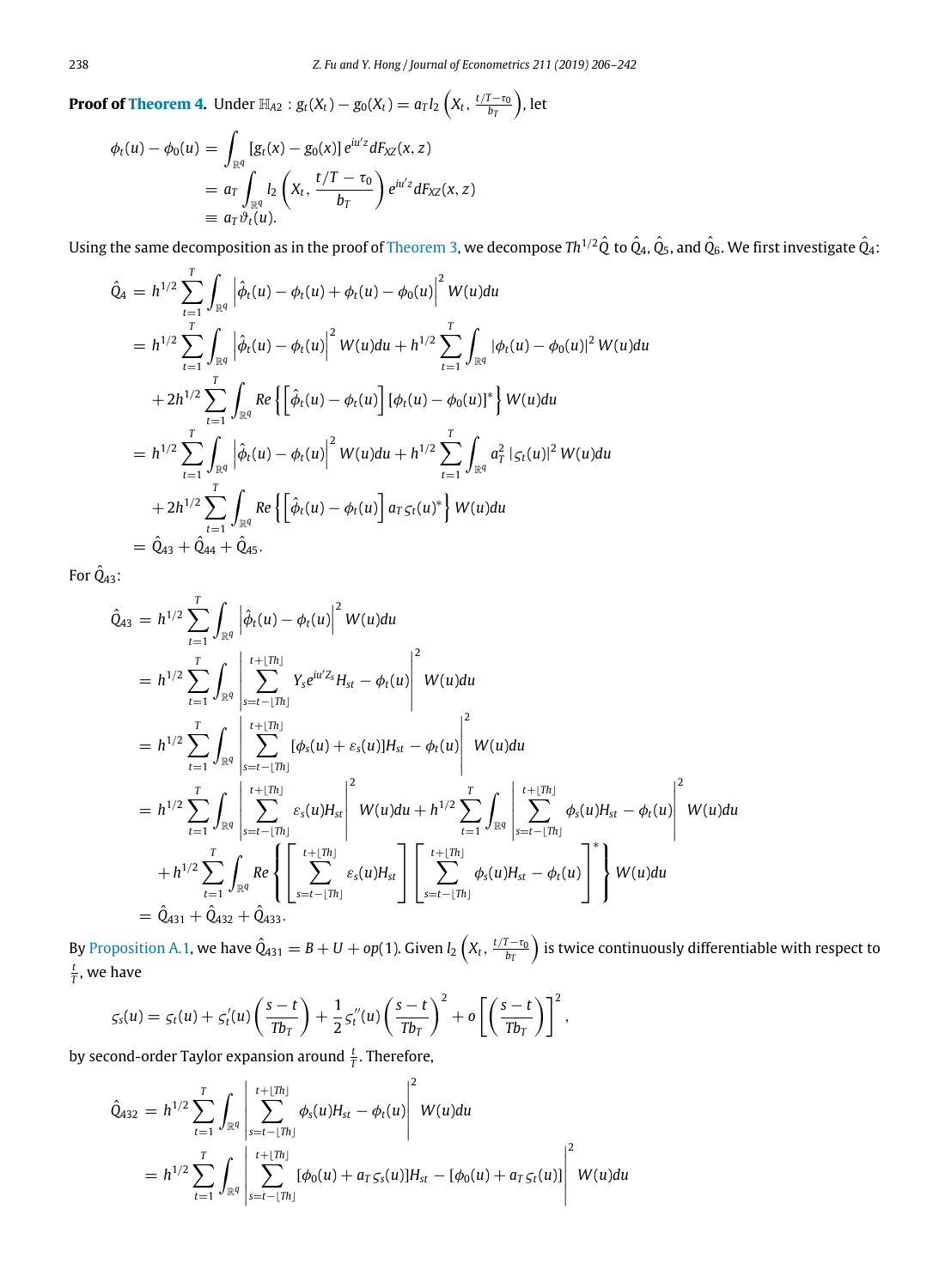$$
= h^{1/2} a_T^2 \sum_{t=1}^T \int_{\mathbb{R}^q} \left| \sum_{s=t-\lfloor Th \rfloor}^{t+\lfloor Th \rfloor} \zeta_s(u) H_{st} - \zeta_t(u) \right|^2 W(u) du
$$
  
\n
$$
= h^{1/2} a_T^2 \sum_{t=1}^T \int_{\mathbb{R}^q} \left| \sum_{s=t-\lfloor Th \rfloor}^{t+\lfloor Th \rfloor} \left[ \zeta_t'(u) \left( \frac{s-t}{Tb_T} \right) + \frac{1}{2} \zeta_t''(u) \left( \frac{s-t}{Tb_T} \right)^2 + o \left[ \left( \frac{s-t}{Tb_T} \right) \right]^2 \right] H_{st} \right|^2 W(u) du
$$
  
\n
$$
= h^{1/2} a_T^2 \sum_{t=1}^T \int_{\mathbb{R}^q} \left| \frac{1}{Th} \sum_{s=t-\lfloor Th \rfloor}^{t+\lfloor Th \rfloor} \left[ \zeta_t'(u) \left( \frac{s-t}{Tb_T} \right) + \frac{1}{2} \zeta_t''(u) \left( \frac{s-t}{Tb_T} \right)^2 + o \left[ \left( \frac{s-t}{Tb_T} \right) \right]^2 \right] K \left( \frac{s-t}{Th} \right) \right|^2 W(u) du
$$
  
\n
$$
+ op(1)
$$
  
\n
$$
= h^{1/2} a_T^2 \sum_{t=1}^T \int_{\mathbb{R}^q} \left| \frac{1}{Th} \sum_{j=-\lfloor Th \rfloor}^{t+\lfloor Th \rfloor} \left[ \frac{h}{b_T} \zeta_t'(u) \left( \frac{j}{Th} \right) + \frac{h^2}{2b_T^2} \zeta_t''(u) \left( \frac{j}{Th} \right)^2 + o \left[ \left( \frac{j}{T} \right) \right]^2 \right] K \left( \frac{j}{Th} \right) \right|^2 W(u) du
$$
  
\n
$$
+ op(1)
$$
  
\n
$$
= O(T a_T^2 h^{9/2} b_T^{-4}).
$$

By similar arguments as in [Theorem](#page-7-0) [3,](#page-7-0)  $\hat{Q}_{\rm{43}}=B+U+op(1)$ .

$$
\hat{Q}_{44} = h^{1/2} \sum_{t=1}^{T} \int_{\mathbb{R}^q} a_T^2 |S_t(u)|^2 W(u) du
$$
  
= 
$$
\frac{1}{Tb_T} \sum_{t=1}^{T} \int_{\mathbb{R}^q} \left| S\left(u, \frac{t/T - \tau_0}{b_T}\right) \right|^2 W(u) du
$$
  
= 
$$
\int_{\mathbb{R}^q} \int_{\mathbb{R}} |S(u, \eta)|^2 W(u) d\eta du + op(1).
$$

Next,

$$
\hat{Q}_{45} = 2h^{1/2} \sum_{t=1}^{T} \int_{\mathbb{R}^{q}} Re \left\{ \left[ \hat{\phi}_{t}(u) - \phi_{t}(u) \right] a_{T} \zeta_{t}(u)^{*} \right\} W(u) du
$$
\n
$$
= 2h^{1/2} \sum_{t=1}^{T} \int_{\mathbb{R}^{q}} Re \left\{ \left[ \sum_{s=t-\lfloor Th \rfloor}^{t+\lfloor Th \rfloor} [\phi_{s}(u) + \varepsilon_{s}(u)] H_{st} - \phi_{t}(u) \right] a_{T} \zeta_{t}(u)^{*} \right\} W(u) du
$$
\n
$$
= 2h^{1/2} \sum_{t=1}^{T} \int_{\mathbb{R}^{q}} Re \left\{ \left[ \sum_{s=t-\lfloor Th \rfloor}^{t+\lfloor Th \rfloor} [a_{T} \zeta_{s}(u) + \varepsilon_{s}(u)] H_{st} - a_{T} \zeta_{t}(u) \right] a_{T} \zeta_{t}(u)^{*} \right\} W(u) du
$$
\n
$$
= 2h^{1/2} a_{T}^{2} \sum_{t=1}^{T} \int_{\mathbb{R}^{q}} Re \left\{ \sum_{s=t-\lfloor Th \rfloor}^{t+\lfloor Th \rfloor} [ \zeta_{s}(u) - \zeta_{t}(u) ] H_{st} \zeta_{t}(u)^{*} \right\} W(u) du
$$
\n
$$
+ 2h^{1/2} \sum_{t=1}^{T} \int_{\mathbb{R}^{q}} Re \left\{ \sum_{s=t-\lfloor Th \rfloor}^{t+\lfloor Th \rfloor} [ \varepsilon_{s}(u) H_{st} ] a_{T} \zeta_{t}(u)^{*} \right\} W(u) du
$$
\n
$$
= \hat{Q}_{453} + \hat{Q}_{454}.
$$

Given the Taylor expansion, we have  $\sum_{s=t-\lfloor Th\rfloor}^{t+\lfloor Th\rfloor} \varsigma_s(u)H_{st}-\varsigma_t(u)=O(h^2b_T^{-2}).$  Therefore, it is straightforward to show  $\hat{Q}_{453}=$  $Op(a_{T}h^{2}b_{T}^{-2}) = op(1)$  via the Riemann approximation of an integral. Similarly, we can show  $\hat{Q}_{454} = Op(b_{T}h^{-1/4}) = op(1)$ . Therefore  $\hat{Q}_{45} = op(1)$ .

We now work on  $\hat{Q}_5$  and  $\hat{Q}_6$ . It follows

$$
\hat{Q}_5 = h^{1/2} \sum_{t=1}^T \int_{\mathbb{R}^q} \left| \hat{\phi}_0(u) - \phi_0(u) \right|^2 W(u) du
$$
  
=  $h^{1/2} \sum_{t=1}^T \int_{\mathbb{R}^q} \left| \frac{1}{T} \sum_{t=1}^T [\phi_t(u) + \varepsilon_t(u)] - \phi_0(u) \right|^2 W(u) du$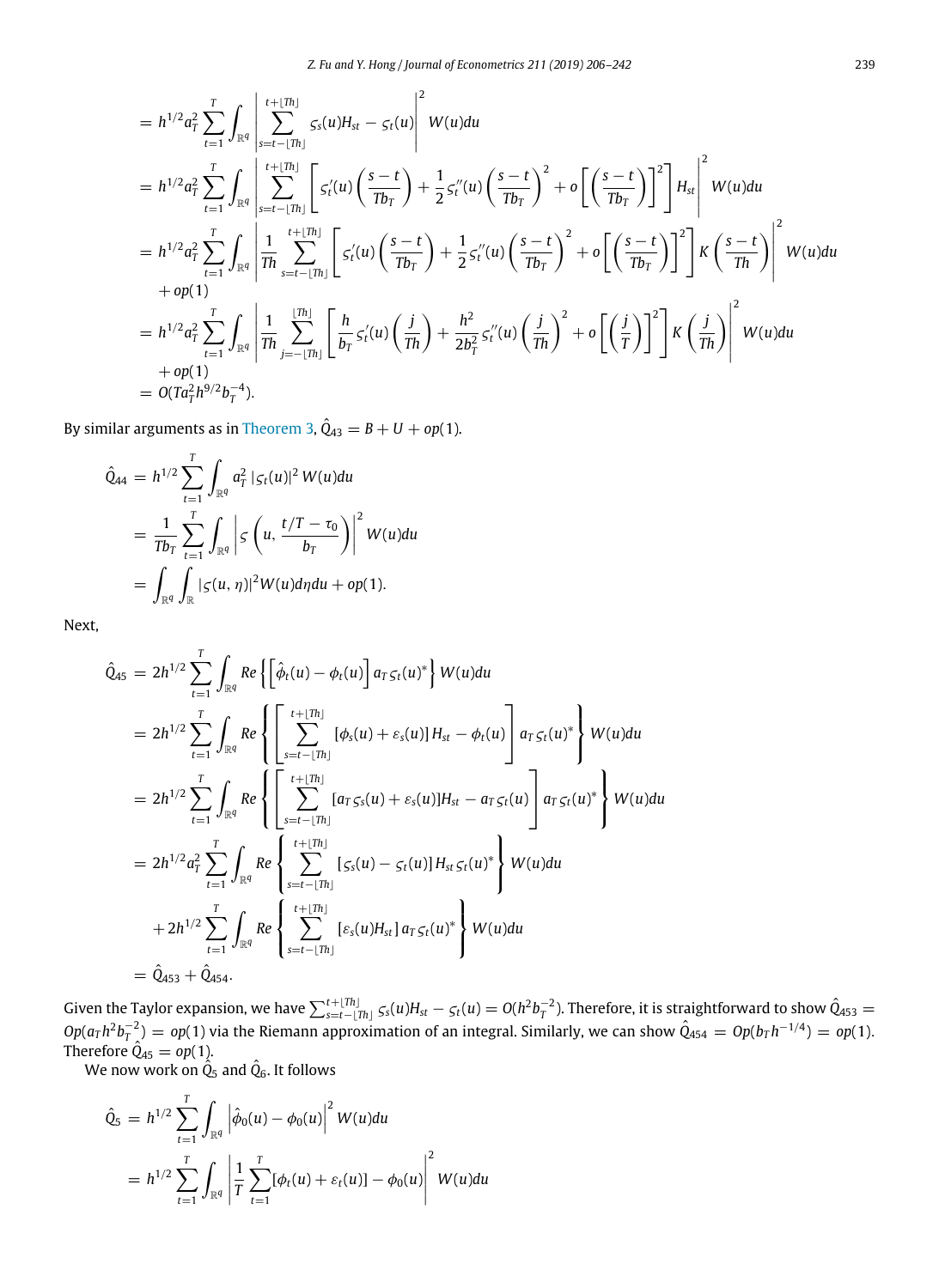$$
= h^{1/2} \sum_{t=1}^{T} \int_{\mathbb{R}^{q}} \left| \frac{1}{T} \sum_{t=1}^{T} [\phi_{t}(u) - \phi_{0}(u) + \varepsilon_{t}(u)] \right|^{2} W(u) du
$$
  
\n
$$
= h^{1/2} \sum_{t=1}^{T} \int_{\mathbb{R}^{q}} \left| \frac{1}{T} \sum_{t=1}^{T} [a_{T} \varsigma_{t}(u) + \varepsilon_{t}(u)] \right|^{2} W(u) du
$$
  
\n
$$
= h^{1/2} \sum_{t=1}^{T} \int_{\mathbb{R}^{q}} \left| \frac{1}{T} \sum_{t=1}^{T} a_{T} \varsigma_{t}(u) \right|^{2} W(u) du + h^{1/2} \sum_{t=1}^{T} \int_{\mathbb{R}^{q}} \left| \frac{1}{T} \sum_{t=1}^{T} \varepsilon_{t}(u) \right|^{2} W(u) du
$$
  
\n
$$
+ 2h^{1/2} \sum_{t=1}^{T} \int_{\mathbb{R}^{q}} Re \left\{ \left[ \frac{1}{T} \sum_{t=1}^{T} a_{T} \varsigma_{t}(u) \right] \left[ \frac{1}{T} \sum_{t=1}^{T} \varepsilon_{t}(u) \right]^{*} \right\} W(u) du
$$
  
\n
$$
= \hat{Q}_{51} + \hat{Q}_{52} + \hat{Q}_{53}.
$$

Given  $a_T^2 b_T = T^{-1} h^{-1/2}$ , we can show

$$
\hat{Q}_{51} = h^{1/2} \sum_{t=1}^{T} \int_{\mathbb{R}^q} \left| \frac{1}{T} \sum_{t=1}^{T} a_{T} \zeta_t(u) \right|^2 W(u) du
$$
\n
$$
= a_T^2 h^{1/2} b_T^2 \sum_{t=1}^{T} \int_{\mathbb{R}^q} \left| \frac{1}{T b_T} \sum_{t=1}^{T} \zeta_t(u) \right|^2 W(u) du
$$
\n
$$
= b_T \int_{\mathbb{R}^q} \left| \frac{1}{T b_T} \sum_{t=1}^{T} \zeta_t(u) \right|^2 W(u) du
$$
\n
$$
= b_T \int_{\mathbb{R}^q} \left| \int_{\mathbb{R}} \zeta(u, \eta) d\eta \right|^2 W(u) du + o(1)
$$
\n
$$
= O(b_T).
$$

For  $\hat{Q}_{52}$ , it is identical to  $\hat{Q}_2$  and we have shown that  $\hat{Q}_2\,=\,$   $op(1)$ . Thus  $\hat{Q}_{52}\,=\,$   $op(1)$ . Given  $\varsigma_t(u)$  is non-stochastic and  $a_T^2 b_T = T^{-1}h^{-1/2}$ ,

$$
\hat{Q}_{53} = 2h^{1/2} \sum_{t=1}^{T} \int_{\mathbb{R}^q} Re \left\{ \left[ \frac{1}{T} \sum_{t=1}^{T} a_T \varsigma_t(u) \right] \left[ \frac{1}{T} \sum_{t=1}^{T} \varepsilon_t(u) \right]^* \right\} W(u) du
$$
\n
$$
= 2h^{1/2} a_T b_T \sum_{t=1}^{T} \int_{\mathbb{R}^q} Re \left\{ \left[ \int_{\mathbb{R}} \varsigma(u, \eta) d\eta \right] \left[ \frac{1}{T} \sum_{t=1}^{T} \varepsilon_t(u) \right]^* \right\} W(u) du + op(1)
$$
\n
$$
= 2Th^{1/2} a_T b_T \int_{\mathbb{R}^q} Re \left\{ \left[ \int_0^1 \psi(u, \tau) d\tau \right] \left[ \frac{1}{T} \sum_{t=1}^{T} \varepsilon_t(u) \right]^* \right\} W(u) du + op(1).
$$

The order of magnitude of  $\hat{Q}_{53}$  is solely determined by  $\frac{1}{T}\sum_{t=1}^T \varepsilon_t(u)$ . It is trivial to show that  $\hat{Q}_{53} = {Op(h^{1/4}b_T^{1/2})} = {op(1)}$ . Therefore, we have shown that  $\hat{Q}_5 = op(1)$ . Finally, for  $\hat{Q}_6$ ,

$$
\hat{Q}_{6} = -2h^{1/2} \sum_{t=1}^{T} \int_{\mathbb{R}^{q}} Re \left\{ \left[ \hat{\phi}_{t}(u) - \phi_{0}(u) \right] \left[ \hat{\phi}_{0}(u) - \phi_{0}(u) \right]^{*} \right\} W(u) du
$$
\n
$$
= -2h^{1/2} \sum_{t=1}^{T} \int_{\mathbb{R}^{q}} Re \left\{ \left[ \sum_{s=t-\lfloor Th \rfloor}^{t+\lfloor Th \rfloor} Y_{s} e^{iu' Z_{s}} H_{st} - \phi_{0}(u) \right] \left[ \frac{1}{T} \sum_{t=1}^{T} Y_{t} e^{iu' Z_{t}} - \phi_{0}(u) \right]^{*} \right\} W(u) du
$$
\n
$$
= -2h^{1/2} \sum_{t=1}^{T} \int_{\mathbb{R}^{q}} Re \left\{ \left[ \sum_{s=t-\lfloor Th \rfloor}^{t+\lfloor Th \rfloor} a_{T} \varsigma_{s}(u) + \varepsilon_{s}(u) \right] H_{st} \left[ \frac{1}{T} \sum_{t=1}^{T} a_{T} \varsigma_{t}(u) + \varepsilon_{t}(u) \right]^{*} \right\} W(u) du
$$
\n
$$
= -2h^{1/2} \sum_{t=1}^{T} \int_{\mathbb{R}^{q}} Re \left\{ \left[ \sum_{s=t-\lfloor Th \rfloor}^{t+\lfloor Th \rfloor} a_{T} \varsigma_{s}(u) H_{st} \right] \left[ \frac{1}{T} \sum_{t=1}^{T} \varepsilon_{t}(u) \right]^{*} \right\} W(u) du
$$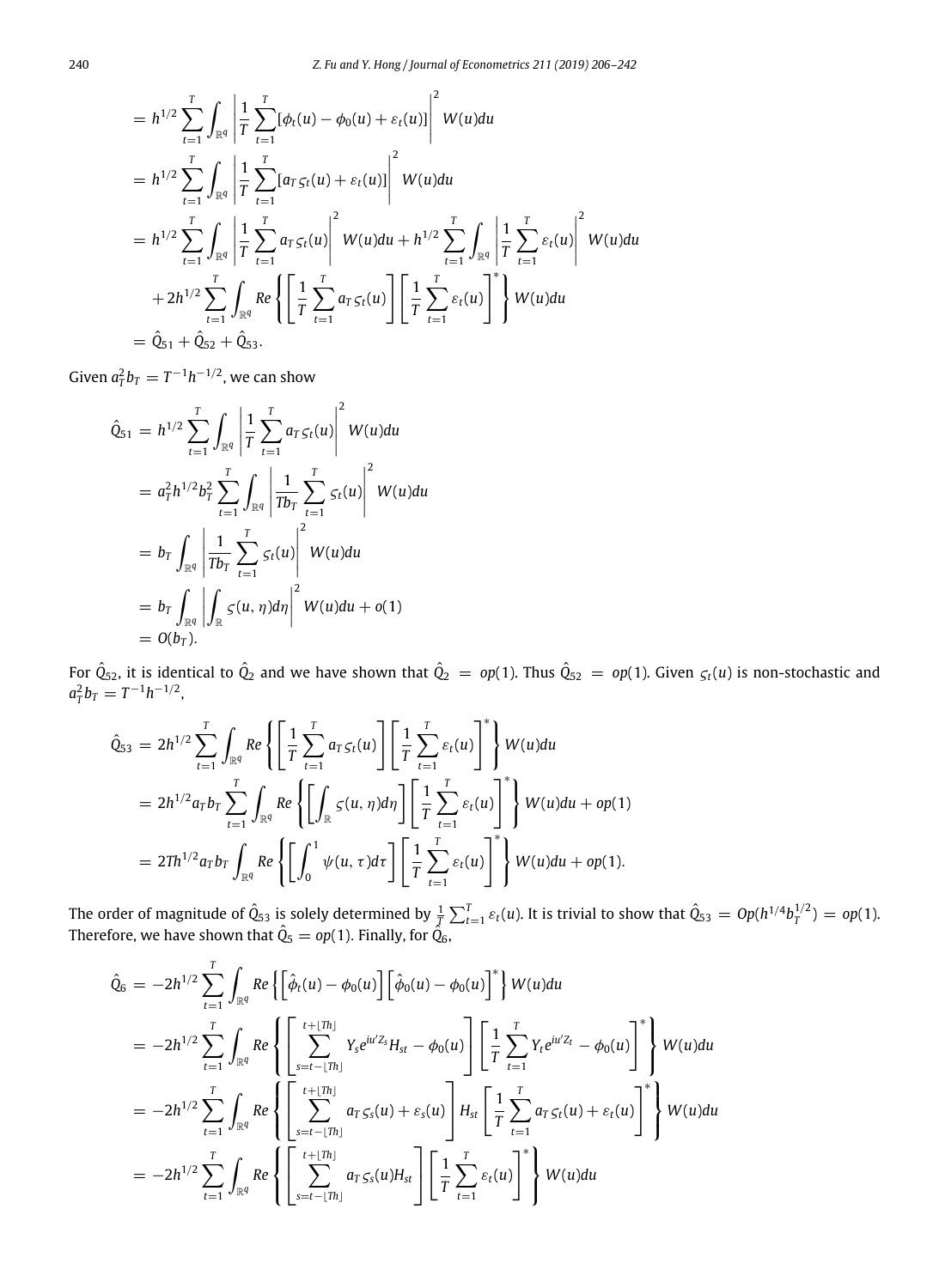$$
-2h^{1/2} \sum_{t=1}^{T} \int_{\mathbb{R}^q} Re \left\{ \left[ \sum_{s=t-\lfloor Th \rfloor}^{t+\lfloor Th \rfloor} \varepsilon_s(u) H_{st} \right] \left[ \frac{1}{T} \sum_{t=1}^{T} a_{T} \varsigma_t(u) \right]^* \right\} W(u) du -2h^{1/2} \sum_{t=1}^{T} \int_{\mathbb{R}^q} Re \left\{ \left[ \sum_{s=t-\lfloor Th \rfloor}^{t+\lfloor Th \rfloor} \varepsilon_s(u) H_{st} \right] \left[ \frac{1}{T} \sum_{t=1}^{T} \varepsilon_t(u) \right]^* \right\} W(u) du -2h^{1/2} \sum_{t=1}^{T} \int_{\mathbb{R}^q} Re \left\{ \left[ \sum_{s=t-\lfloor Th \rfloor}^{t+\lfloor Th \rfloor} a_{T} \varsigma_s(u) H_{st} \right] \left[ \frac{1}{T} \sum_{t=1}^{T} a_{T} \varsigma_t(u) \right]^* \right\} W(u) du = \hat{Q}_{63} + \hat{Q}_{64} + \hat{Q}_{65} + \hat{Q}_{66}.
$$

Given  $\frac{1}{T} \sum_{t=1}^{T} \zeta_t(u) = O(a_T b_T)$ ,  $\sum_{s=t-\lfloor Th \rfloor}^{t+\lfloor Th \rfloor} \zeta_s(u)H_{st} - \zeta_t(u) = O(a_T h^2 b_T^{-2})$ , we can show  $\hat{Q}_{63} = Op(b_T^{1/2} h^{1/4})$ ,  $\hat{Q}_{64} =$  $Op(b_T^{1/2}h^{-1/4})$ , and  $\hat{Q}_{65} = Op(h^{1/4})$ . Combine all terms in  $\hat{Q}_4$ ,  $\hat{Q}_5$ , and  $\hat{Q}_6$ ,

$$
Th^{1/2} \hat{Q} = \hat{Q}_4 + \hat{Q}_5 + \hat{Q}_6
$$
  
=  $B + U + \int_{\mathbb{R}^q} \int_{\mathbb{R}} |\varsigma(u, \eta)|^2 W(u) d\eta du + op(1).$ 

## **Appendix B. Supplementary material**

Supplementary material related to this article can be found online at [https://doi.org/10.1016/j.jeconom.2018.12.014.](https://doi.org/10.1016/j.jeconom.2018.12.014)

#### **References**

<span id="page-35-38"></span><span id="page-35-37"></span><span id="page-35-36"></span><span id="page-35-35"></span><span id="page-35-34"></span><span id="page-35-33"></span><span id="page-35-32"></span><span id="page-35-31"></span><span id="page-35-30"></span><span id="page-35-29"></span><span id="page-35-28"></span><span id="page-35-27"></span><span id="page-35-26"></span><span id="page-35-25"></span><span id="page-35-24"></span><span id="page-35-23"></span><span id="page-35-22"></span><span id="page-35-21"></span><span id="page-35-20"></span><span id="page-35-19"></span><span id="page-35-18"></span><span id="page-35-17"></span><span id="page-35-16"></span><span id="page-35-15"></span><span id="page-35-14"></span><span id="page-35-13"></span><span id="page-35-12"></span><span id="page-35-11"></span><span id="page-35-10"></span><span id="page-35-9"></span><span id="page-35-8"></span><span id="page-35-7"></span><span id="page-35-6"></span><span id="page-35-5"></span><span id="page-35-4"></span><span id="page-35-3"></span><span id="page-35-2"></span><span id="page-35-1"></span><span id="page-35-0"></span>[Ai, C., Chen, X., 2003. Efficient estimation of models with conditional moment restrictions containing unknown functions. Econometrica 71 \(6\), 1795–1843.](http://refhub.elsevier.com/S0304-4076(18)30247-1/sb1) [Andrews, D.W.K., 1991. Heteroskedasticity and autocorrelation consistent covariance matrix estimation. Econometrica 59 \(3\), 817–858.](http://refhub.elsevier.com/S0304-4076(18)30247-1/sb2) [Andrews, D.W.K., 1993. Tests for parameter instability and structural change with unknown change point. Econometrica 61 \(4\), 821–856.](http://refhub.elsevier.com/S0304-4076(18)30247-1/sb3) [Andrews, D.W.K., Fair, R.C., 1988. Inference in nonlinear econometric models with structural change. Rev. Econom. Stud. 55 \(4\), 615–640.](http://refhub.elsevier.com/S0304-4076(18)30247-1/sb4) [Andrews, D.W.K., Ploberger, W., 1994. Optimal tests when a nuisance parameter is present only under the alternative. Econometrica 62 \(6\), 1383–1414.](http://refhub.elsevier.com/S0304-4076(18)30247-1/sb5) [Bai, J., Ng, S., 2008. Forecasting economic time series using targeted predictors. J. Econometrics 146 \(2\), 304–317.](http://refhub.elsevier.com/S0304-4076(18)30247-1/sb6) [Bai, J., Perron, P., 1998. Estimating and testing linear models with multiple structural changes. Econometrica 66 \(1\), 47–78.](http://refhub.elsevier.com/S0304-4076(18)30247-1/sb7) [Bai, J., Perron, P., 2003. Computation and analysis of multiple structural change models. J. Appl. Econometrics 18 \(1\), 1–22.](http://refhub.elsevier.com/S0304-4076(18)30247-1/sb8) [Bierens, H.J., 1982. Consistent model specification tests. J. Econometrics 20 \(1\), 105–134.](http://refhub.elsevier.com/S0304-4076(18)30247-1/sb9) [Blundell, R., Chen, X., Kristensen, D., 2007. Semi-Nonparametric iv Estimation of Shape-Invariant Engel Curves. Econometrica 75 \(6\), 1613–1669.](http://refhub.elsevier.com/S0304-4076(18)30247-1/sb10) [Cai, Z., 2007. Trending time-varying coefficient time series models with serially correlated errors. J. Econometrics 136 \(1\), 163–188.](http://refhub.elsevier.com/S0304-4076(18)30247-1/sb11) [Cai, Z., Fan, J., Yao, Q., 2000. Functional-coefficient regression models for nonlinear time series. J. Amer. Statist. Assoc. 95 \(451\), 941–956.](http://refhub.elsevier.com/S0304-4076(18)30247-1/sb12) [Cai, Z., Wang, Y., Wang, Y., 2015. Testing instability in a predictive regression model with nonstationary regressors. Econom. Theory 31 \(5\), 953–980.](http://refhub.elsevier.com/S0304-4076(18)30247-1/sb13) [Campbell, J.Y., Thompson, S.B., 2007. Predicting excess stock returns out of sample: can anything beat the historical average? Rev. Financ. Stud. 21 \(4\),](http://refhub.elsevier.com/S0304-4076(18)30247-1/sb14) [1509–1531.](http://refhub.elsevier.com/S0304-4076(18)30247-1/sb14) [Chen, B., 2015. Modeling and testing smooth structural changes with endogenous regressors. J. Econometrics 185 \(1\), 196–215.](http://refhub.elsevier.com/S0304-4076(18)30247-1/sb15) [Chen, B., Hong, Y., 2012. Testing for smooth structural changes in time series models via nonparametric regression. Econometrica 80 \(3\), 1157–1183.](http://refhub.elsevier.com/S0304-4076(18)30247-1/sb16) [Chow, G.C., 1960. Tests of equality between sets of coefficients in two linear regressions. Econometrica 28 \(3\), 591–605.](http://refhub.elsevier.com/S0304-4076(18)30247-1/sb17) [Clements, M.P., Franses, P.H., Swanson, N.R., 2004. Forecasting economic and financial time-series with non-linear models. Int. J. Forecast. 20 \(2\), 169–183.](http://refhub.elsevier.com/S0304-4076(18)30247-1/sb18) [Dahlhaus, R., 1996. On the kullback-leibler information divergence of locally stationary processes. Stochastic Process. Appl. 62 \(1\), 139–168.](http://refhub.elsevier.com/S0304-4076(18)30247-1/sb19) [Darolles, S., Fan, Y., Florens, J.P., Renault, E., 2011. Nonparametric instrumental regression. Econometrica 79 \(5\), 1541–1565.](http://refhub.elsevier.com/S0304-4076(18)30247-1/sb20) [De Gooijer, J.G., Kumar, K., 1992. Some recent developments in non-linear time series modelling, testing, and forecasting. Int. J. Forecast. 8 \(2\), 135–156.](http://refhub.elsevier.com/S0304-4076(18)30247-1/sb21) [Elliott, G., Müller, U.K., 2006. Efficient tests for general persistent time variation in regression coefficients. Rev. Econom. Stud. 73 \(4\), 907–940.](http://refhub.elsevier.com/S0304-4076(18)30247-1/sb22) [González-Rivera, G., Lee, T.-H., 2009. Nonlinear Time Series in Financial Forecasting. Springer, New York.](http://refhub.elsevier.com/S0304-4076(18)30247-1/sb23) [Hall, A.R., Han, S., Boldea, O., 2012. Inference regarding multiple structural changes in linear models with endogenous regressors. J. Econometrics 170 \(2\),](http://refhub.elsevier.com/S0304-4076(18)30247-1/sb24) [281–302.](http://refhub.elsevier.com/S0304-4076(18)30247-1/sb24) [Hall, P., Horowitz, J.L., 2005. Nonparametric methods for inference in the presence of instrumental variables. Ann. Statist. 33 \(6\), 2904–2929.](http://refhub.elsevier.com/S0304-4076(18)30247-1/sb25) [Hall, P., Wehrly, T.E., 1991. A geometrical method for removing edge effects from kernel-type nonparametric regression estimators. J. Amer. Statist. Assoc.](http://refhub.elsevier.com/S0304-4076(18)30247-1/sb26) [86 \(415\), 665–672.](http://refhub.elsevier.com/S0304-4076(18)30247-1/sb26) [Hamilton, J.D., 1989. A new approach to the economic analysis of nonstationary time series and the business cycle. Econometrica 57 \(2\), 357–384.](http://refhub.elsevier.com/S0304-4076(18)30247-1/sb27) [Hansen, B.E., 2001. The new econometrics of structural change: dating breaks in U.S. labor productivity. J. Econ. Perspect. 15 \(4\), 117–128.](http://refhub.elsevier.com/S0304-4076(18)30247-1/sb28) [Hausman, J.A., 1978. Specification tests in econometrics. Econometrica 46 \(6\), 1251–1271.](http://refhub.elsevier.com/S0304-4076(18)30247-1/sb29) [Hidalgo, J., 1995. A nonparametric conditional moment test for structural stability. Econom. Theory 11 \(4\), 671–698.](http://refhub.elsevier.com/S0304-4076(18)30247-1/sb30) Hillebrand, E., Lee, T.-H., Medeiros, M., Bagging constrained forecasts with application to forecasting equity premium, in: JSM Proceedings for Business and Economic Statistics, 2009. [Hjellvik, V., Yao, Q., Tjøstheim, D., 1998. Linearity testing using local polynomial approximation. J. Statist. Plann. Inference 68 \(2\), 295–321.](http://refhub.elsevier.com/S0304-4076(18)30247-1/sb32) [Hong, Y., Wang, X., Wang, S., 2017. Testing strict stationarity with applications to macroeconomic time series. Internat. Econom. Rev. \(forthcoming\).](http://refhub.elsevier.com/S0304-4076(18)30247-1/sb33) [Horowitz, J.L., 2011. Applied nonparametric instrumental variables estimation. Econometrica 79 \(2\), 347–394.](http://refhub.elsevier.com/S0304-4076(18)30247-1/sb34) [Kristensen, D., 2012. Non-parametric detection and estimation of structural change. Econom. J. 15 \(3\), 420–461.](http://refhub.elsevier.com/S0304-4076(18)30247-1/sb35) [Lahiri, S.N., 1999. Theoretical comparisons of block bootstrap methods. Ann. Statist. 27 \(1\), 386–404.](http://refhub.elsevier.com/S0304-4076(18)30247-1/sb36) [Lee, T.-H., Tu, Y., Ullah, A., 2014. Nonparametric and semiparametric regressions subject to monotonicity constraints: estimation and forecasting. J.](http://refhub.elsevier.com/S0304-4076(18)30247-1/sb37) [Econometrics 182 \(1\), 196–210.](http://refhub.elsevier.com/S0304-4076(18)30247-1/sb37) [Lima, L.R., Xiao, Z., 2010. Is there long memory in financial time series? Appl. Financial Econ. 20 \(6\), 487–500.](http://refhub.elsevier.com/S0304-4076(18)30247-1/sb38) [Lin, C.-F.J., Teräsvirta, T., 1994. Testing the constancy of regression parameters against continuous structural change. J. Econometrics 62 \(2\), 211–228.](http://refhub.elsevier.com/S0304-4076(18)30247-1/sb39)